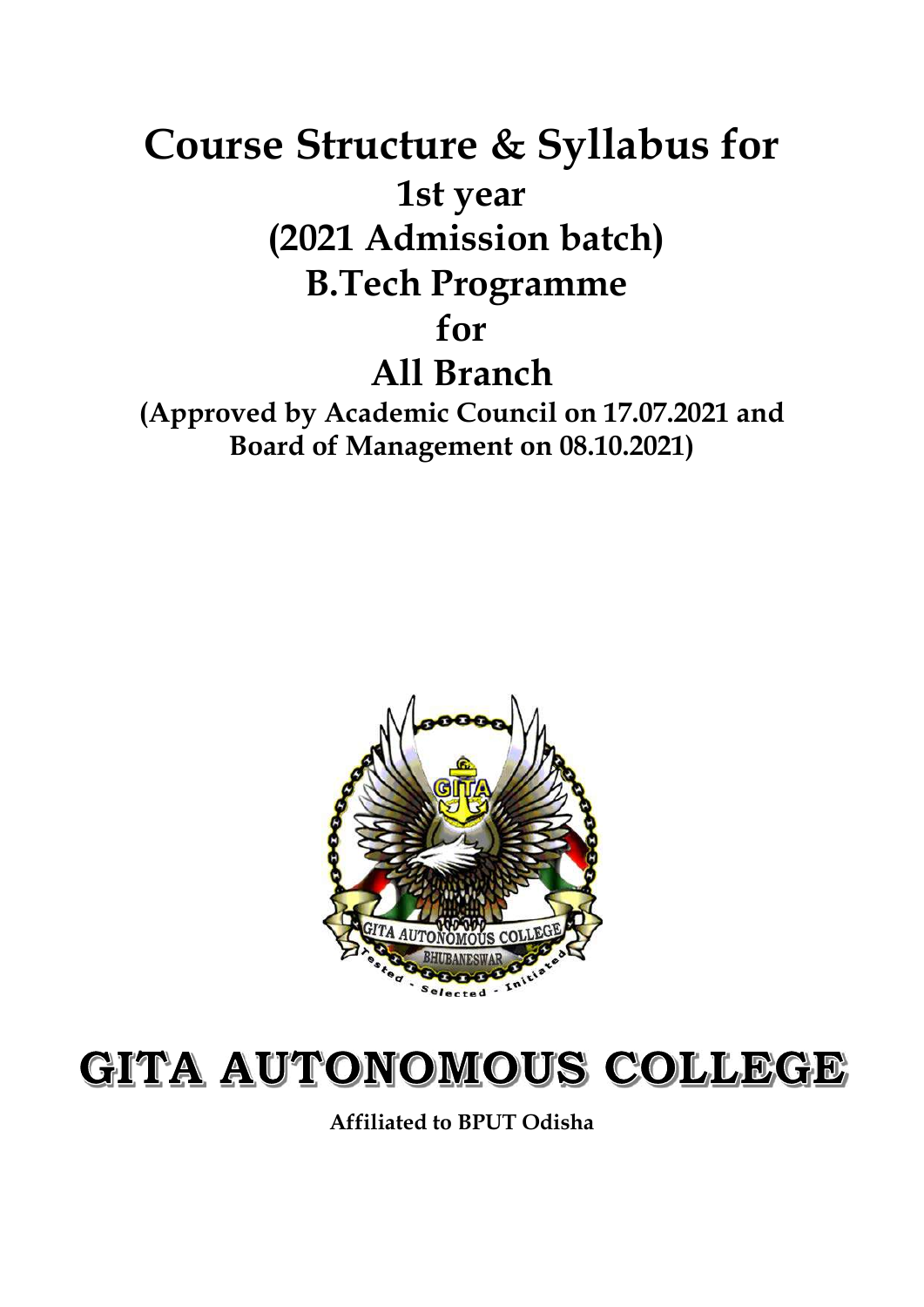# **1st Year Course Structure**

|                |              |                              | <b>First Semester</b>                                                        |             |                |                |              |                                 | <b>Second Semester</b>                                           |
|----------------|--------------|------------------------------|------------------------------------------------------------------------------|-------------|----------------|----------------|--------------|---------------------------------|------------------------------------------------------------------|
|                |              |                              | <b>Theory</b>                                                                |             |                |                |              |                                 | <b>Theory</b>                                                    |
| SI.<br>No.     | Catego<br>ry | <b>Course Code</b>           | <b>Course Title</b>                                                          | $L-T-P$     | <b>Credit</b>  | SI.<br>No.     | Catego<br>ry | <b>Course Code</b>              | <b>Course Title</b>                                              |
| $\mathbf{1}$   | <b>BS</b>    | 21BTCETBS101                 | <b>Engineering Mathematics I</b>                                             | $3 - 0 - 0$ | 3              | $\mathbf{1}$   | <b>BS</b>    | 21BTCETBS204                    | <b>Engineering Mathematics</b>                                   |
| $\overline{2}$ | <b>BS</b>    | 21BTCETBS102<br>21BTCETBS103 | Engineering Physics /<br><b>Engineering Chemistry</b>                        | $3 - 0 - 0$ | 3              | $\overline{2}$ | <b>BS</b>    | 21BTCETBS202 /<br>21BTCETBS203  | Engineering Physics /<br><b>Engineering Chemistry</b>            |
| 3              | <b>ES</b>    | 21BTCETES101<br>21BTCETES102 | Basic Electrical Engg. /<br><b>Basic Electronics Engg.</b>                   | $3 - 0 - 0$ | 3              | 3              | <b>ES</b>    | 21BTCETES201 /<br>21BTCETES202  | Basic Electrical Engg. /<br><b>Basic Electronics Engg.</b>       |
| 4              | <b>ES</b>    | 21BTCETES103<br>21BTCETES104 | Basic Mechanical Engg./<br><b>Basic Civil Engineering</b>                    | $3 - 0 - 0$ | 3              | $\overline{4}$ | <b>ES</b>    | 21BTCETES203/<br>21BTCETES204   | Basic Mechanical Engg./<br><b>Basic Civil Engineering</b>        |
| 5              | <b>HS</b>    | 21BTCETHS101                 | <b>Functional English</b>                                                    | $2 - 0 - 0$ | $\overline{2}$ | 5              | <b>HS</b>    | 21BTCETHS201                    | <b>Business Communication</b><br>and life Skills                 |
| 6              | <b>ES</b>    | 21BTCETES105                 | Programming for Problem<br>Solving using C                                   | $3 - 0 - 0$ | 3              | 6              | ES           | 21BTCETES205                    | Programming for Problem<br>Solving using Python                  |
| $\overline{7}$ | MC           | 21BTCEPMC101                 | Induction Training (21<br>Days)                                              |             | 0              | $\overline{7}$ | MC           | 21BTCEPMC201                    | NSS / NCC / Yogo                                                 |
|                |              |                              | <b>Total Credit (Theory)</b>                                                 |             | 17             |                |              |                                 | <b>Total Cro</b>                                                 |
|                |              |                              |                                                                              |             |                |                |              |                                 |                                                                  |
|                |              |                              | Practical                                                                    |             |                |                |              |                                 | Practical                                                        |
| $\mathbf{1}$   | <b>BS</b>    | 21BTCEPBS102<br>21BTCEPBS103 | Physics Lab /<br>Chemistry Lab                                               | $0 - 0 - 2$ | $\mathbf{1}$   | $\mathbf{1}$   | <b>BS</b>    | 21BTECEPBS202<br>/ 21BTCEPBS203 | Physics Lab /<br>Chemistry Lab                                   |
| $\overline{2}$ | ES           | 21BTCEPES101<br>21BTCEPES102 | Basic Electrical Engg. Lab /<br>Basic Electronics Engg. Lab                  | $0 - 0 - 2$ | $\mathbf{1}$   | $\overline{2}$ | <b>ES</b>    | 21BTECEPES201<br>/ 21BTCEPES202 | Basic Electrical Engg. Lab /<br>Basic Electronics Engg. Lab      |
| 3              | <b>ES</b>    | 21BTCEPES103<br>21BTCEPES104 | Basic Mechanical Engg. Lab<br>$\prime$<br><b>Basic Civil Engineering Lab</b> | $0 - 0 - 2$ | $\mathbf{1}$   | 3              | ES           | 21BTECEPES203<br>/ 21BTCEPES204 | Basic Mechanical Engg. Lal<br><b>Basic Civil Engineering Lab</b> |
| $\overline{4}$ | <b>ES</b>    | 21BTCEPES105<br>21BTCEPES106 | Engineering Graphics &<br>Design Lab / Workshop                              | $0 - 0 - 2$ | $\mathbf{1}$   | $\overline{4}$ | ES           | 21BTCEPES205<br>21BTCEPES206    | <b>Engineering Graphics &amp;</b><br>Design Lab / Workshop       |
| 5              | <b>HS</b>    | 20BTCEPHS101                 | <b>Functional English Lab</b>                                                | $0 - 0 - 2$ | $\mathbf{1}$   | 5              | ES           | 21BTCEPES207                    | Programming for Problem<br>Solving using Python Lab              |
| 6              | ES           | 21BTCETES105                 | Programming for Problem<br>Solving using C Lab                               | $0 - 0 - 2$ | $\mathbf{1}$   |                |              |                                 |                                                                  |
|                |              |                              | <b>Total Credit (Practical)</b>                                              |             | 6              |                |              |                                 | <b>Total Credi</b>                                               |
|                |              |                              | <b>Total Semester Credit</b>                                                 |             | 23             |                |              |                                 | Total Seme                                                       |
|                |              |                              |                                                                              |             |                |                |              |                                 | SUMMER INTERNSHIP TRAINING for 30 Da                             |
|                |              |                              |                                                                              |             |                |                |              |                                 |                                                                  |

| <b>First Semester</b>                                       |             |                |                                        |                                 | <b>Second Semester</b>          |                                                                       |             |                |
|-------------------------------------------------------------|-------------|----------------|----------------------------------------|---------------------------------|---------------------------------|-----------------------------------------------------------------------|-------------|----------------|
| <b>Theory</b>                                               |             |                |                                        |                                 |                                 | <b>Theory</b>                                                         |             |                |
| <b>Course Title</b>                                         | $L-T-P$     | Credit         | SI.<br>No.                             | Catego<br>ry                    | <b>Course Code</b>              | <b>Course Title</b>                                                   | $L-T-P$     | <b>Credit</b>  |
| <b>Engineering Mathematics I</b>                            | $3 - 0 - 0$ | 3              | $\mathbf{1}$                           | <b>BS</b>                       | 21BTCETBS204                    | <b>Engineering Mathematics</b>                                        | $3 - 0 - 0$ | 3              |
| Engineering Physics /<br><b>Engineering Chemistry</b>       | $3 - 0 - 0$ | 3              | $\overline{2}$                         | <b>BS</b>                       | 21BTCETBS202 /<br>21BTCETBS203  | Engineering Physics /<br><b>Engineering Chemistry</b>                 | $3 - 0 - 0$ | 3              |
| Basic Electrical Engg. /<br>Basic Electronics Engg.         | $3 - 0 - 0$ | 3              | 3                                      | <b>ES</b>                       | 21BTCETES201 /<br>21BTCETES202  | Basic Electrical Engg. /<br><b>Basic Electronics Engg.</b>            | $3 - 0 - 0$ | 3              |
| Basic Mechanical Engg./<br><b>Basic Civil Engineering</b>   | $3 - 0 - 0$ | 3              | 4                                      | <b>ES</b>                       | 21BTCETES203 /<br>21BTCETES204  | Basic Mechanical Engg./<br><b>Basic Civil Engineering</b>             | $2 - 0 - 0$ | 3              |
| <b>Functional English</b>                                   | $2 - 0 - 0$ | $\overline{2}$ | 5                                      | HS                              | 21BTCETHS201                    | <b>Business Communication</b><br>and life Skills                      | $2 - 0 - 0$ | $\overline{2}$ |
| Programming for Problem<br>Solving using C                  | $3 - 0 - 0$ | 3              | 6                                      | <b>ES</b>                       | 21BTCETES205                    | Programming for Problem<br>Solving using Python                       | $3 - 0 - 0$ | $\overline{2}$ |
| Induction Training (21<br>Days)                             |             | $\mathbf 0$    | $\overline{7}$                         | <b>MC</b>                       | 21BTCEPMC201                    | NSS / NCC / Yogo                                                      |             | 0              |
| <b>Total Credit (Theory)</b>                                |             | 17             |                                        |                                 |                                 | <b>Total Credit (Theory)</b>                                          |             | 16             |
|                                                             |             |                |                                        |                                 |                                 |                                                                       |             |                |
| <b>Practical</b>                                            |             |                |                                        |                                 |                                 | Practical                                                             |             |                |
| Physics Lab /<br>Chemistry Lab                              | $0 - 0 - 2$ | $\mathbf 1$    | $\mathbf{1}$                           | <b>BS</b>                       | 21BTECEPBS202<br>/ 21BTCEPBS203 | Physics Lab /<br>Chemistry Lab                                        | $0 - 0 - 2$ | $\mathbf{1}$   |
| Basic Electrical Engg. Lab /<br>Basic Electronics Engg. Lab | $0 - 0 - 2$ | $\mathbf{1}$   | $\overline{2}$                         | ES                              | 21BTECEPES201<br>/ 21BTCEPES202 | Basic Electrical Engg. Lab /<br>Basic Electronics Engg. Lab           | $0 - 0 - 2$ | $\mathbf{1}$   |
| Basic Mechanical Engg. Lab<br>Basic Civil Engineering Lab   | $0 - 0 - 2$ | $\mathbf{1}$   | $\overline{3}$                         | ES                              | 21BTECEPES203<br>/ 21BTCEPES204 | Basic Mechanical Engg. Lab<br>$\prime$<br>Basic Civil Engineering Lab | $0 - 0 - 2$ | $\mathbf{1}$   |
| <b>Engineering Graphics &amp;</b><br>Design Lab / Workshop  | $0 - 0 - 2$ | $\mathbf{1}$   | $\overline{a}$                         | <b>ES</b>                       | 21BTCEPES205<br>21BTCEPES206    | <b>Engineering Graphics &amp;</b><br>Design Lab / Workshop            | $0 - 0 - 2$ | $\mathbf{1}$   |
| <b>Functional English Lab</b>                               | $0 - 0 - 2$ | $\mathbf 1$    | 5                                      | ES                              | 21BTCEPES207                    | Programming for Problem<br>Solving using Python Lab                   | $0 - 0 - 2$ | $\overline{2}$ |
| Programming for Problem<br>Solving using C Lab              | $0 - 0 - 2$ | $\mathbf{1}$   |                                        |                                 |                                 |                                                                       |             |                |
| <b>Total Credit (Practical)</b>                             |             | 6              |                                        | <b>Total Credit (Practical)</b> |                                 |                                                                       |             |                |
| <b>Total Semester Credit</b>                                |             | 23             |                                        | <b>Total Semester Credit</b>    |                                 |                                                                       |             |                |
|                                                             |             |                | SUMMER INTERNSHIP TRAINING for 30 Days |                                 |                                 |                                                                       |             |                |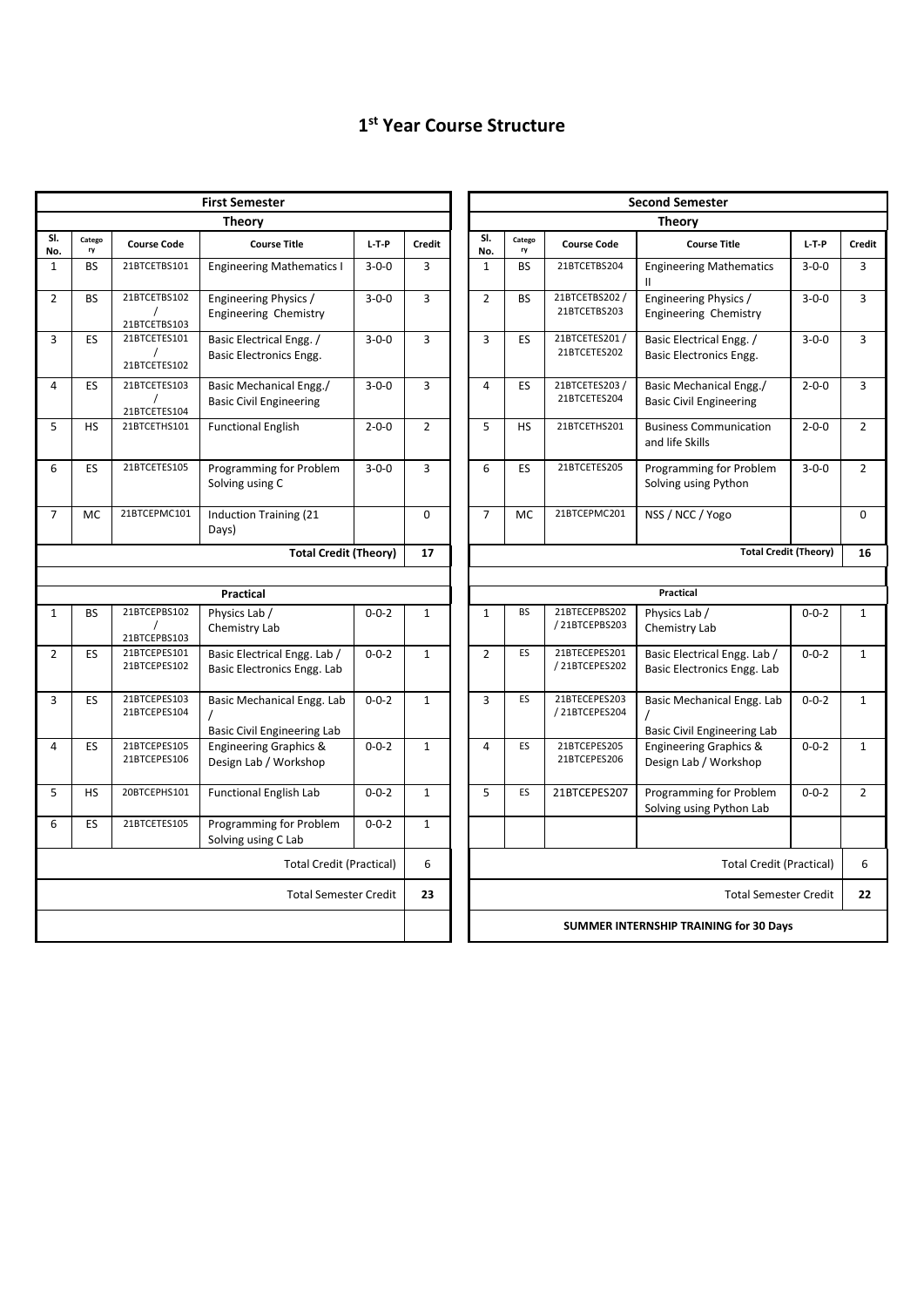| 1 <sup>st</sup> Semester | 21BTCETBS101 | <b>ENGINEERING MATHEMATICS - I</b> | $I - T - P$ | ∵redit |
|--------------------------|--------------|------------------------------------|-------------|--------|
|                          |              |                                    | $3-0-0$     |        |

#### **Prerequisite**

Function, Limit of a function, Continuity of function, Differentiation, Integration.

#### Course Objectives:

- To discuss the concepts associated with Asymptote, Curvature,Special functions, Partial differentiation, Maxima, Minima and their applications.
- To discuss the concepts and different methods for solution of First order differential equations and its application to Electrical circuits.
- To describe the concepts of Linear differential equation of second order and its methods of solution as well as application to Electrical circuits.
- To present the concepts of Power series method and its its use in solving differential equations.
- To present the concepts of Laplace Transformation and it's use in getting solution to differential equations.

#### Evaluation Scheme

| <b>Teacher's Assessment</b> |                                  |    |          | <b>Written Assessment</b> | <b>Total</b> |
|-----------------------------|----------------------------------|----|----------|---------------------------|--------------|
| Quiz                        | Surprise Test(s)   Assignment(s) |    | Mid-Term | End-Term                  |              |
| 05                          | 05                               | 05 | 25       | 60                        | 100          |

#### Module - I (8 Hrs)

Asymptote, Curvature (Cartesian and Polar), Gamma and Beta function, Partial differentiation, Maxima and Minima for function of two variables.

#### Module - II (8 Hrs)

Differential Equations: First order differential equations, Separable equation, Exact differential equation, Linear differential equation, Bernoulli's equation and application to Electrical circuits.

#### Module - III (9 Hrs)

Linear differential equation of second order, Homogeneous equation with constant coefficient, Euler-Cauchy equations, Solution by undetermined co-efficient, Solutions by variation of parameters, Modeling of electric circuits.

#### Module - IV (10 Hrs)

Series solution of differential equations, Power series method, Legendre's equation and Legendre's polynomials, Bessel's equation, Bessel's function and its properties.

# Module - V (10 Hrs)

Laplace Transformation and it's use in getting solution to differential equations, Convolution, Integral equations.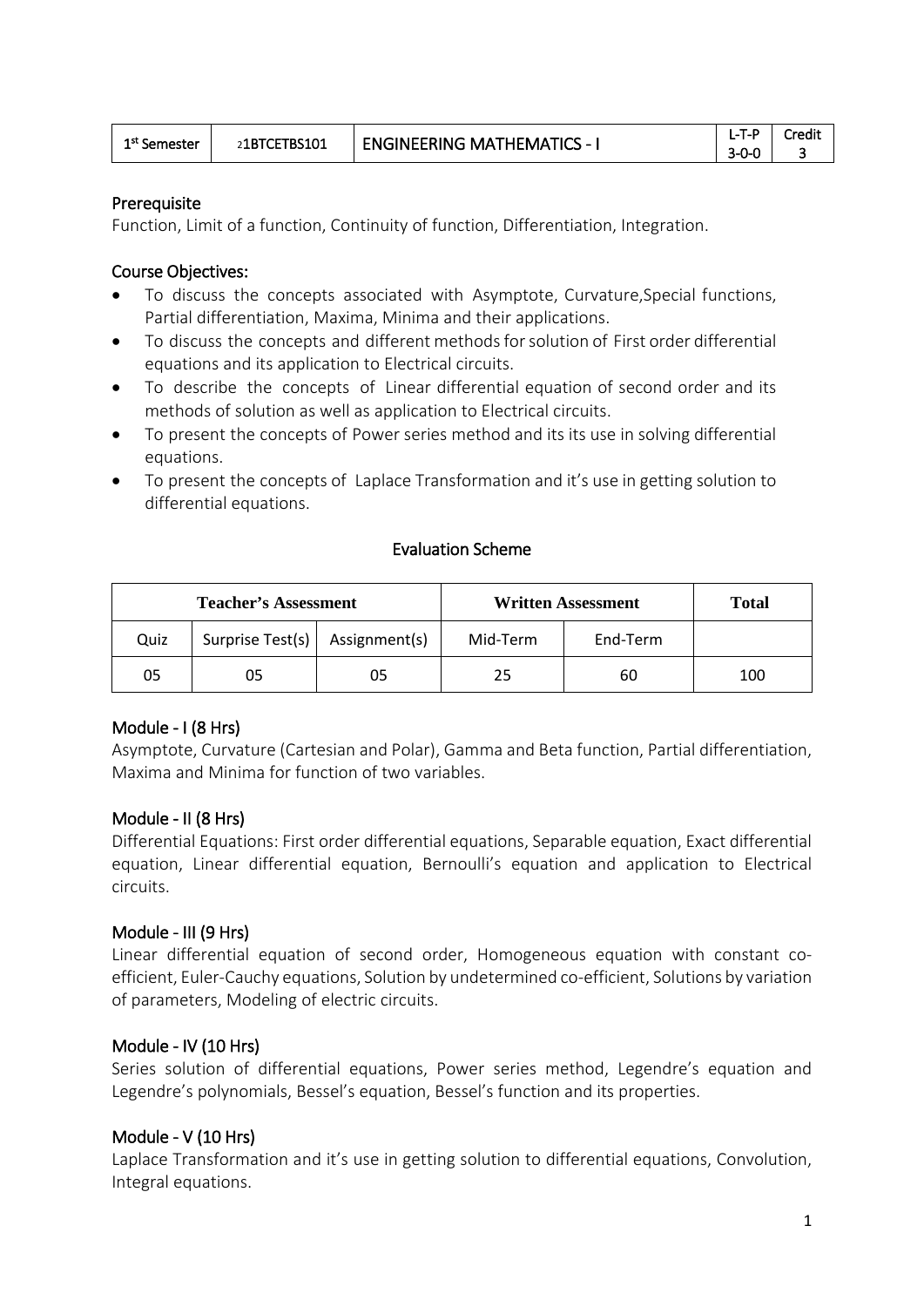# Text Books :

- 1. Differential Calculus by Santi Narayan and Mittal, Publisher: S. Chand.
- 2. Advanced Engineering Mathematics by E. Kreyszig, Publisher: Willey, 8th Edition.

# References:

- 1. Higher Engineering Mathematics by B. V. Ramana , Publisher: Mc-Graw Hills Education.
- 2. Higher Engineering Mathematics by B.S. Grewal,, Khanna Publishers, 36th Edition, 2010.
- 3. Ordinary and Partial Differential Equations by J. Sinha Ray and S. Padhy, Publisher: Kayani Publishers.
- 4. Advanced Engineering Mathematics by P. V. O'NEIL , Publisher: CENAGE.

# Online Resources :

Laplace Transform[-https://onlinecourses.nptel.ac.in/noc21\\_ma69/preview](https://www.google.com/url?q=https://onlinecourses.nptel.ac.in/noc21_ma69/preview&sa=D&source=editors&ust=1632906111270000&usg=AOvVaw3INKuIfefdwqTilwDJwL2y)

# Course Outcomes:

After reading this subject, students will be able to:

- 1. Identify, formulate and solve Engineering problems.
- 2. Apply the knowledge of Mathematics in Physical sciences and Engineering.
- 3. Acquire knowledge about Advance Calculus.
- 4. Acquire knowledge about Series solution of Differential equations.
- 5. Acquire knowledge about Gamma and Beta function.
- 6. Acquire knowledge about Laplace transform and apply it to solve IVP.

#### \* \* \* \* \*

| ാnd<br>1 <sup>st</sup> ጼ | -----<br><b>IBSIDZ</b><br>ZIBILE' | <b>PHYSICS</b><br>GINFFRING | T-P<br><b>L-</b> | Credit |
|--------------------------|-----------------------------------|-----------------------------|------------------|--------|
| semester                 | <b>BS202</b><br>ZIBILE            | - IN<br>∼                   | $3 - 0 - 0$      |        |

# PRE-REQUISITE:

Basic knowledge on intermediate Physics including mechanics, modern Physics, optics, wave motion, electricity and magnetism.

# OBJECTIVE:

The objective of this course is to attract the students towards detail understanding of concepts, fundamentals and applications of Physics enriching engineering and its emerging branches. It makes students conceive new ideas to have theoretical and experimental knowledge to be applied in academics, designs and research.

# Evaluation Scheme

| <b>Teacher's Assessment</b> |                                  |    |          | <b>Written Assessment</b> | <b>Total</b> |
|-----------------------------|----------------------------------|----|----------|---------------------------|--------------|
| Quiz                        | Surprise Test(s)   Assignment(s) |    | Mid-Term | End-Term                  |              |
| 05                          | J5                               | 05 | 25       | 60                        | 100          |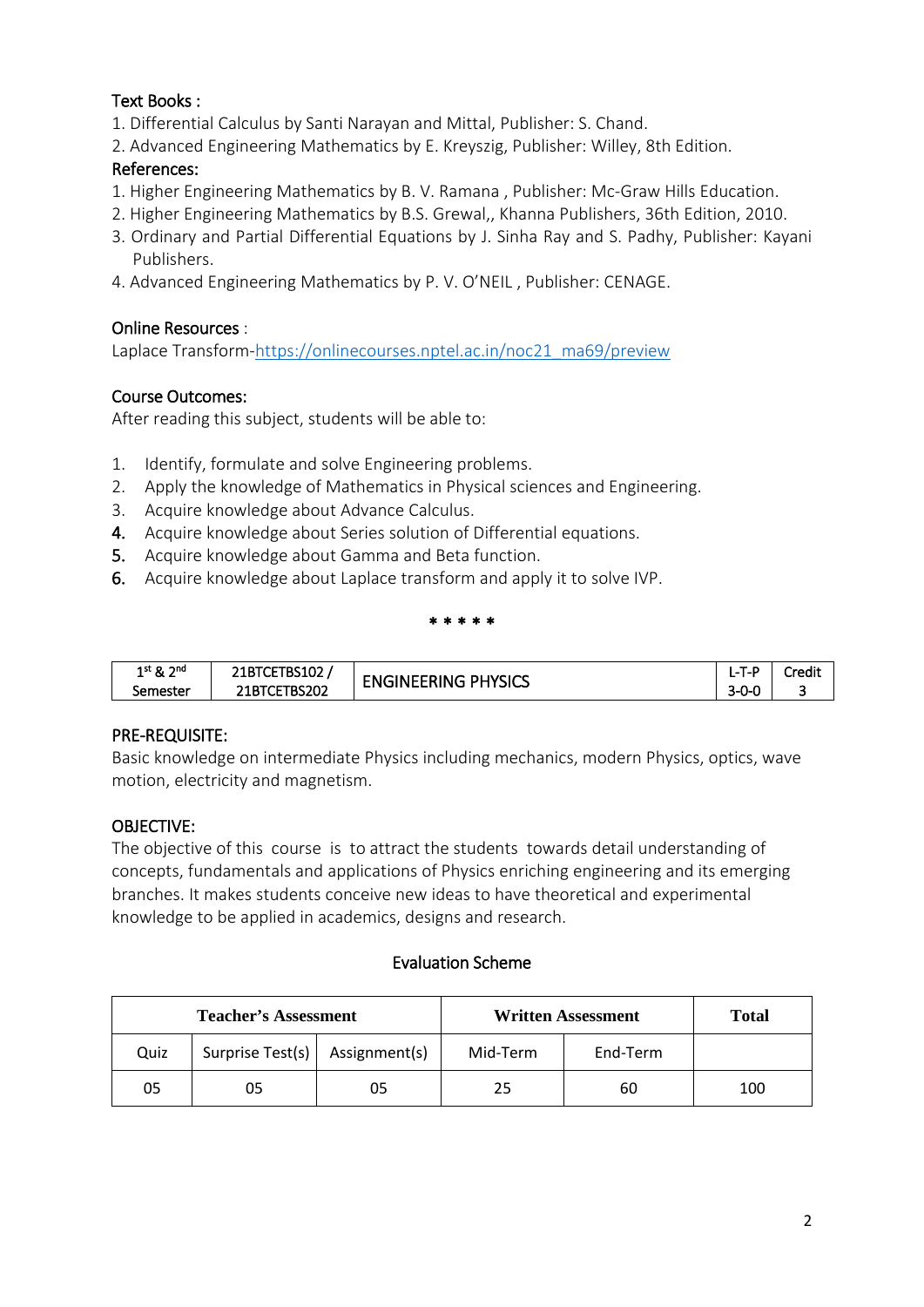# DETAILED SYLLABUS: Module I

#### OSCILLATIONS& WAVES: (08 HOURS)

Simple Harmonic Oscillation: velocity of motion, acceleration, time period, frequency, phase; damped harmonic oscillation: Differential equation of damped vibration, logarithmic decrement, Forced oscillation, resonance, velocity resonance and amplitude resonance, coupled oscillation, Normal coordinates and normal frequencies, In- phase and out-Phase Oscillation, Concept of wave and wave equation, Velocity of transverse vibration in a stretched string. Superposition principle.

# Module II

### WAVE OPTICS:(08 HOURS)

Concept of interference, two sources interference pattern, Bi-prism, Fringe width, Newton's ring & measurement of wavelength and refractive index. Diffraction: Huygen's principle, Fresnel's Diffraction and Fraunhoffer's diffraction, Half period zone, Zone plate, construction, principle, multiple foci, comparison ofzone plate with convex lens, Fraunhoffer's diffraction of Single slit, intensity distribution.

### Module III

### LASER and FIBRE OPTICS : (08 HOURS)

Atomic excitation and energy states, Interaction of external energy with atomic energy states, Absorption, spontaneous emission and stimulated emission, Population inversion, Pumping mechanism, optical pumping, Electrical Pumping, Components of laser system, active medium, population inversion, Ruby laser, Helium-Neon laser (basic concepts, energy level diagram and Engineering application only),Structure of optical fibre, Principle of propagation and numerical aperture, Acceptance angle, classification of optical fibre (Single mode and Multimode, SINand GRIN), FOCL (Fiber Optic Communication Link)

# SOLID STATE PHYSICS: (04 HOURS)

Crystalline and Amorphous solid, unit cell, lattice parameter, Miller Indices, Bragg's law, Fermi level and Fermi distribution Functions, Band theory of Solids(Qualitative),Classification of materials: metals, semiconductor and insulator in terms of band theory. Module IV

#### ELECTROMAGNETISM: (06 HOURS)

(Student will be familiarized with some basic used in vector calculus prior to Development of Maxwell's electromagnetic wave equations. No proof of theorems and laws included in this unit expected- statement and interpretation should suffice) Introduction; Scalar & vector fields, Gradient Of Scalar Field, divergence and curl of Vector Field, Gauss divergence theorem, Stokes theorem (Only Statements, noproof), Gauss's law of electrostatics in free space and in a medium (Onlystatements), Faraday's law of electromagnetic induction (Only statements), Displacement current, Ampere's circuital law, Maxwell's equation in Differential andIntegral form, Electromagnetic wave equation in E and B, Electromagnetic Energy,Poynting theorem and Poynting vector(no derivation)

#### Module V

# QUANTUM PHYSICS: (08 HOURS)

Elementary concepts of quantum physics formulation to deal with physical systems. Need for Quantum physics- historical overviews (For concept), Einstein equation, de Brogliematter waves, Compton Scattering, Pair production (no derivation), Uncertainty Principle, Application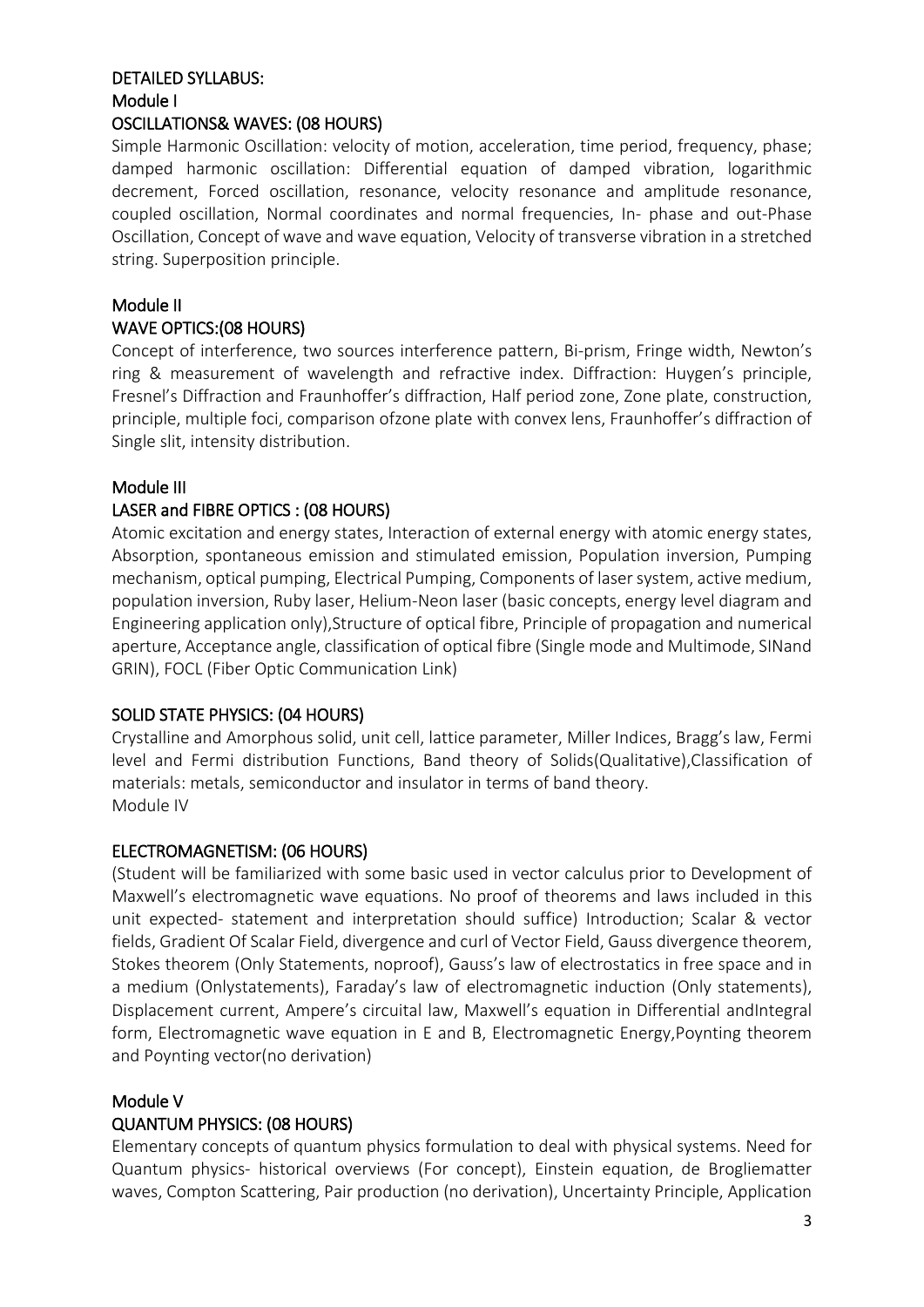of Uncertainty Principle, Non-existence of electrons in the Nucleus, Ground state energy of a harmonic oscillator.Basic Features of Quantum Mechanics: Transition from deterministic to Probabilistic,Wave function, probability density, Normalization of wave function (Simple problem),operators, expectation values (Simple problem), Schrodingerequation-Time dependent and time independent equations.

Applications of quantum mechanics: Free Particle, Potential step, Particle in a box.

# Text Books:

- 1. Engineering Physics by D.R. Joshi, Mc GrawHill
- 2. Principle of Physics Vol. I & amp; Vol. II by Md. M. Khan & amp; S. Panigrahi(Cambridge Univ.Press).
- 3. Lectures on Engineering Physics by L. Maharana, Prafulla ku. Panda, Sarat Ku. Dash, Babita Ojha(Pearson)
- 4. Engineering Physics by D.K. Bhattacharrya and Poom Tondon , Oxford UniversityPress

# Reference Books:

- 1. Optics A. K.Ghatak
- 2. Introduction to Electrodynamics David J. Griffiths, PHI Publication
- 3. Concepts of Modern Physics ArthurBeiser.
- 4. Physics-I for engineering degree students B.B. Swain andP.K.Jena.

### ONLINE RESOURSES

http[s://nptel.ac.in/courses/115/106/115106119/](https://nptel.ac.in/courses/115/106/115106119/) <https://nptel.ac.in/courses/122/106/122106034/> https://nptel.ac.in/courses/115/105/115105099/

# COURSE OUTCOMES OF ENGINEERING PHYSICS : Intended Learning Outcomes/ Course Outcomes (CO)

Upon completion of the subject, students will be able to

- 1. Learn vibrations and oscillatory systems. It helps in understanding multiple oscillatory systems and complex oscillations. It adds in developing ideas of wave propagation and superposition principle
- 2. Know the benefits the understanding of light and its wave nature in different experimental demonstration of interference. Diffraction in solids will help in dealing with XRD and structure of materials.
- 3. Make a clarity of making out crystal structures and crystallography to learn about different materials and characteristics of solids.
- 4. Different LASER'S like Ruby, He-Ne and S.C. Lasers will help to develop multiple ideas of its application. Principle of optical fibres will help to know new generation optical fibres in communication systems.
- 5. Gain some fundamental knowledge about electromagnetism. It will familiarize with some basic used in vector calculus prior to development of Maxwell's electromagnetic wave equations.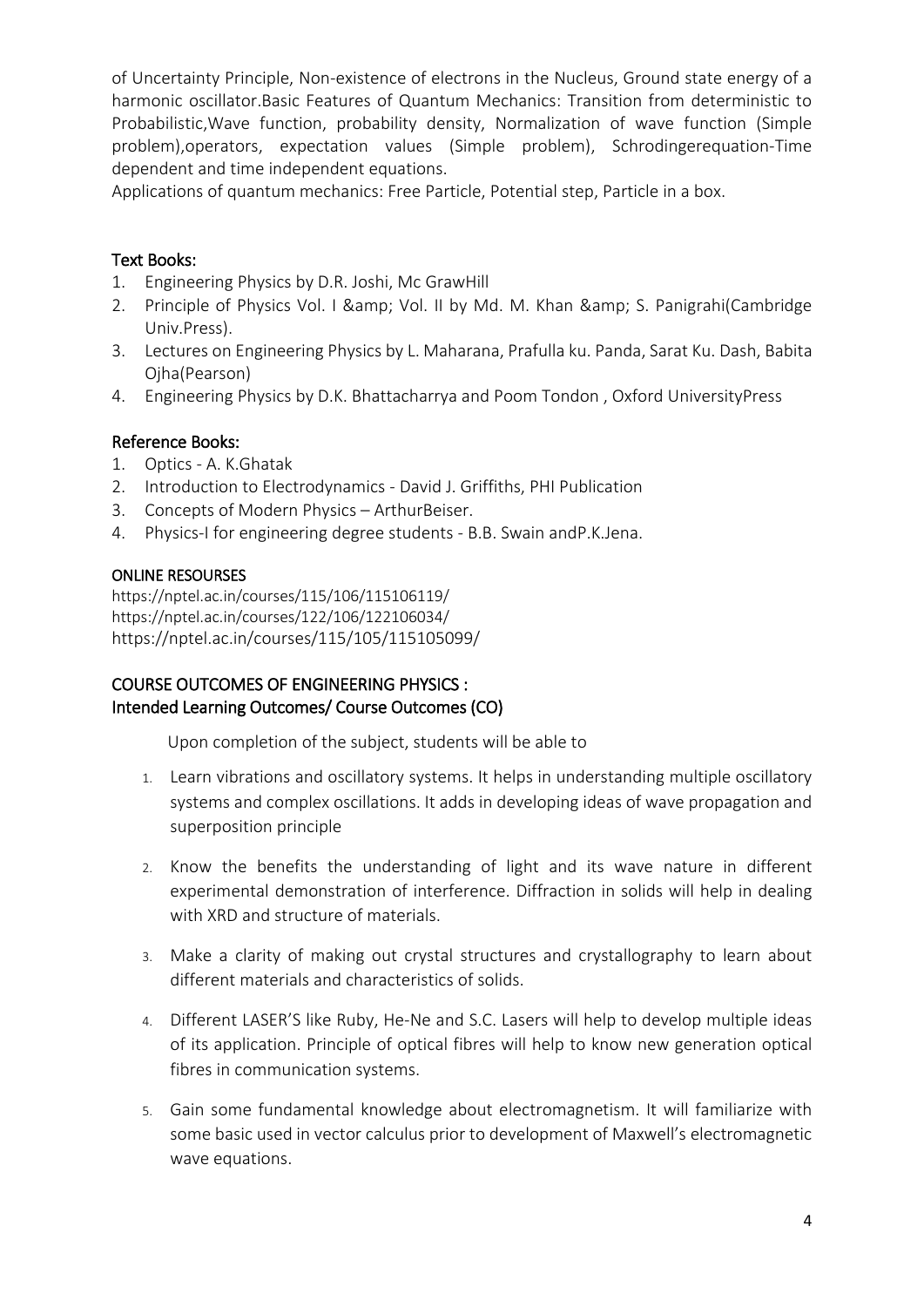6. Deal with elementary concepts of quantum physics formulation with physical systems and to gain knowledge on applied quantum physics.

It will help in solving problems using Schrödinger wave equation and to acquire knowledge about application of Quantum mechanics.

#### \* \* \* \* \*

| 1st & 2nd | TCEPBS102<br><b>ZIBILEPH</b> |                            | -<br>L-P<br>ᄓ | Credit |
|-----------|------------------------------|----------------------------|---------------|--------|
| semester  | 21BTECEPBS202                | LAB<br>ENGINEERING PHYSICS | $0 - 0 - 2$   |        |

### PRE-REQUISITE:

Basic knowledge of measurements, errors and uses of different measuring instruments like vernier calipers, screw gauge and spherometer is required. Students are supposed to be aware of the fundamental principles of lens, oscillation, waves, electronics and mechanics..

### OBJECTIVES:

To make students engage in learning the experimental aspects of Physics with hands-on experience in precision measurements, experiments of optics, electronics and mechanics.

# Evaluation Scheme

| Experiment (work)<br>Planning and execution | Results and<br>interpretation | Report | Viva-voce to<br>experiment | Total |
|---------------------------------------------|-------------------------------|--------|----------------------------|-------|
|                                             | 30                            | 30     | 20                         | 100   |

#### DETAILS SYLLABUS OF ENGINEERING PHYSICS LABORATORY

A student is expected to perform ten experiments form the list given below.

- 1. Determination of Young's modulus by Searle's method.
- 2. Determination of Young's modulus by bending of beams.
- 3. Determination of Rigidity modulus by static method.
- 4. Determination of surface tension by capillary rise method.
- 5. Determination of acceleration due to gravity by Bar pendulum.
- 6. Verification of laws of vibration of string using sono meter.
- 7. Determination of wave length of light by Newton's ring apparatus.
- 8. Determination of wavelength of laser source by diffraction rating method.
- 9. Determination of grating element of a diffractiongrating.
- 10. Plotting of characteristic curve of a PN junctiondiode.
- 11. Plotting of characteristic curves ofBJT.
- 12. Study of HallEffect.
- 13. Study of RCcircuit.
- 14. Determination of unknown resistance using MeterBridge.
- 15. Energy gap determination by Four-Probemethod.

# Text Books:

- 1. Engineering Practical Physics, by S.Panigrahi and B. Mallick, (CENGAGE learning)
- 2. Practical Physics, by Dr. Rajendra Singh, J. N. Jaiswal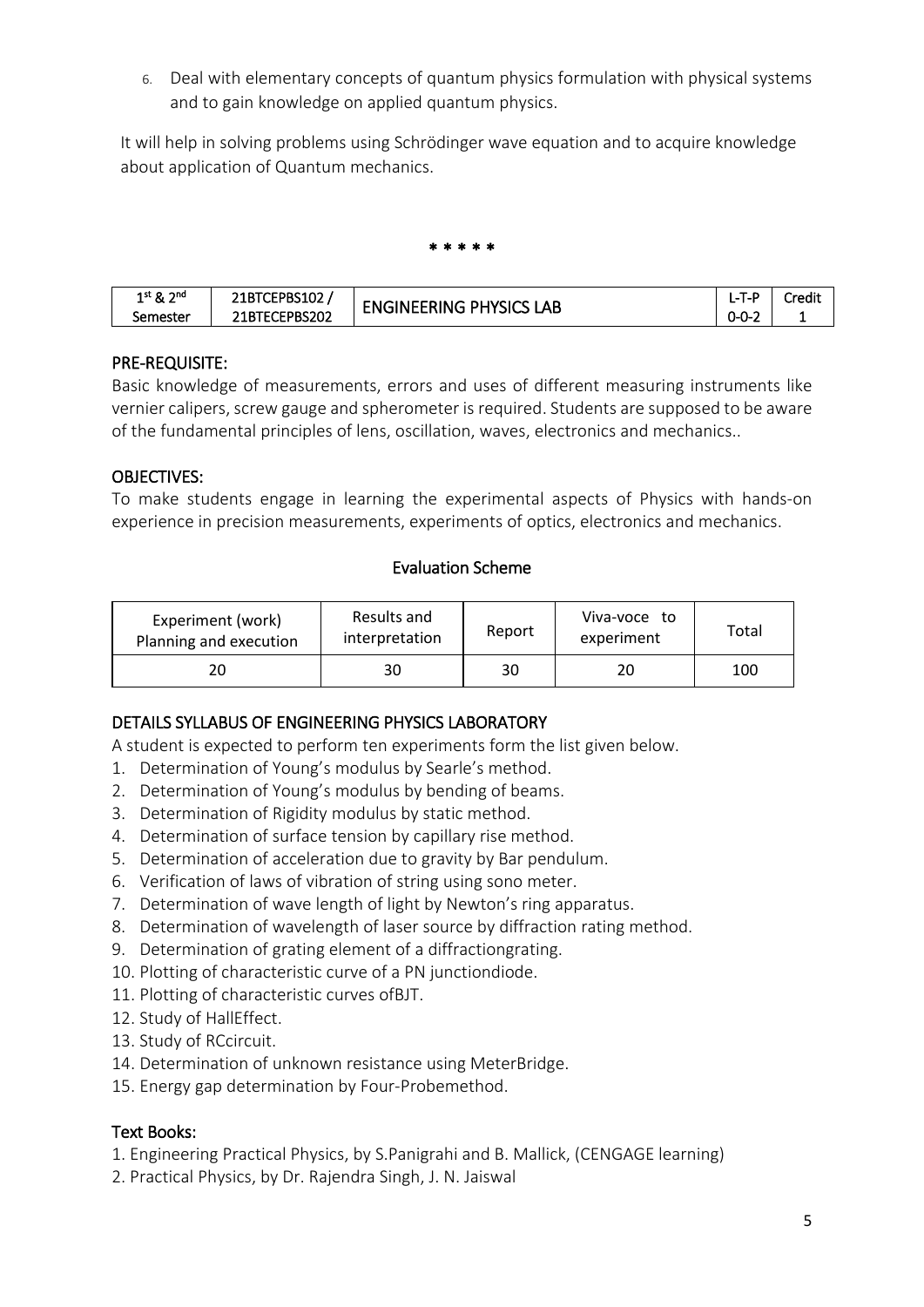# Reference Books :

- 1. Practical Physics, by Savinder Singh
- 2. A Text-book of Practical Physics by Dr. William Watson

# Course Outcomes:

Engineering Physics Laboratory:

Intended Learning Outcomes/ Course Outcomes (CO)

Upon completion of the subject, students will be able to.

- 1. Know the accuracy and precision in measurement.
- 2. know how to calculate Young's modulus, rigidity modulus of a wire and to understand the concept of vibration mechanism.
- 3. Determine the surface tension of liquid and to understand fluid properties.
- 4. To experiment with wave nature of light in diffraction through a grating.
- 5. To know the variation of I ~V of PN junction and BJT.
- 6. To determine the wavelength of light using Newton's ring.

#### \* \* \* \* \*

| າມ Jnd<br>$1^{\rm st}$ & | nceon<br>348TCF<br>182103<br>ZIBILE |                                      | $\overline{\phantom{a}}$<br>.<br>$\overline{\phantom{a}}$ | Credit |
|--------------------------|-------------------------------------|--------------------------------------|-----------------------------------------------------------|--------|
| Semester                 | :TBS203<br><b>ZIBICE</b>            | <b>CHEMISTR.</b><br>: FNGINEERING بـ | -<br>$\sim$<br>3-V-U                                      |        |

### Course Objectives

The main objective of the course is to impart knowledge on the fundamental concepts of chemistry involved in application of several important engineering materials that are used in the industry/day-to-day life.

The course aims to impart the basic understanding about the chemical behavior of fuels, alloy systems, corrosion, instrumental method of analysis and nanomaterials.

It also aims to develop selection of ideal engineering materials and its application in suitable engineering field.

#### Evaluation Scheme

| <b>Teacher's Assessment</b> |                                  |    |          | <b>Written Assessment</b> | Total |
|-----------------------------|----------------------------------|----|----------|---------------------------|-------|
| Quiz                        | Surprise Test(s)   Assignment(s) |    | Mid-Term | End-Term                  |       |
| 05                          |                                  | 05 | 25       | 60                        | 100   |

# Module-1

# Energy Sciences:

Types of fuels, Calorific value, Determination of Calorific value by using Dulong's formula, Combustion and its calculations, Solid fuel: Coal analysis (Proximate and ultimate analysis), Elementary ideas on some gaseous fuels (Natural gas, Water gas, Producer gas, LPG) (Synthesis is excluded), Liquid fuels: IC - engine fuel, concept of knocking, antiknocking, octane number and cetane number, Fractional Distillation of petroleum, introductory idea about Cracking of heavy oils; 12 hrs. 12 hrs. 12 hrs. 12 hrs. 12 hrs. 12 hrs. 12 hrs. 12 hrs. 12 hrs. 12 hrs. 12 hrs. 12 hrs. 12 hrs. 12 hrs. 12 hrs. 12 hrs. 12 hrs. 12 hrs. 12 hrs. 12 hrs. 12 hrs. 12 hrs. 12 hrs. 12 hrs. 12 hrs. 12 hrs. 12

# Module-2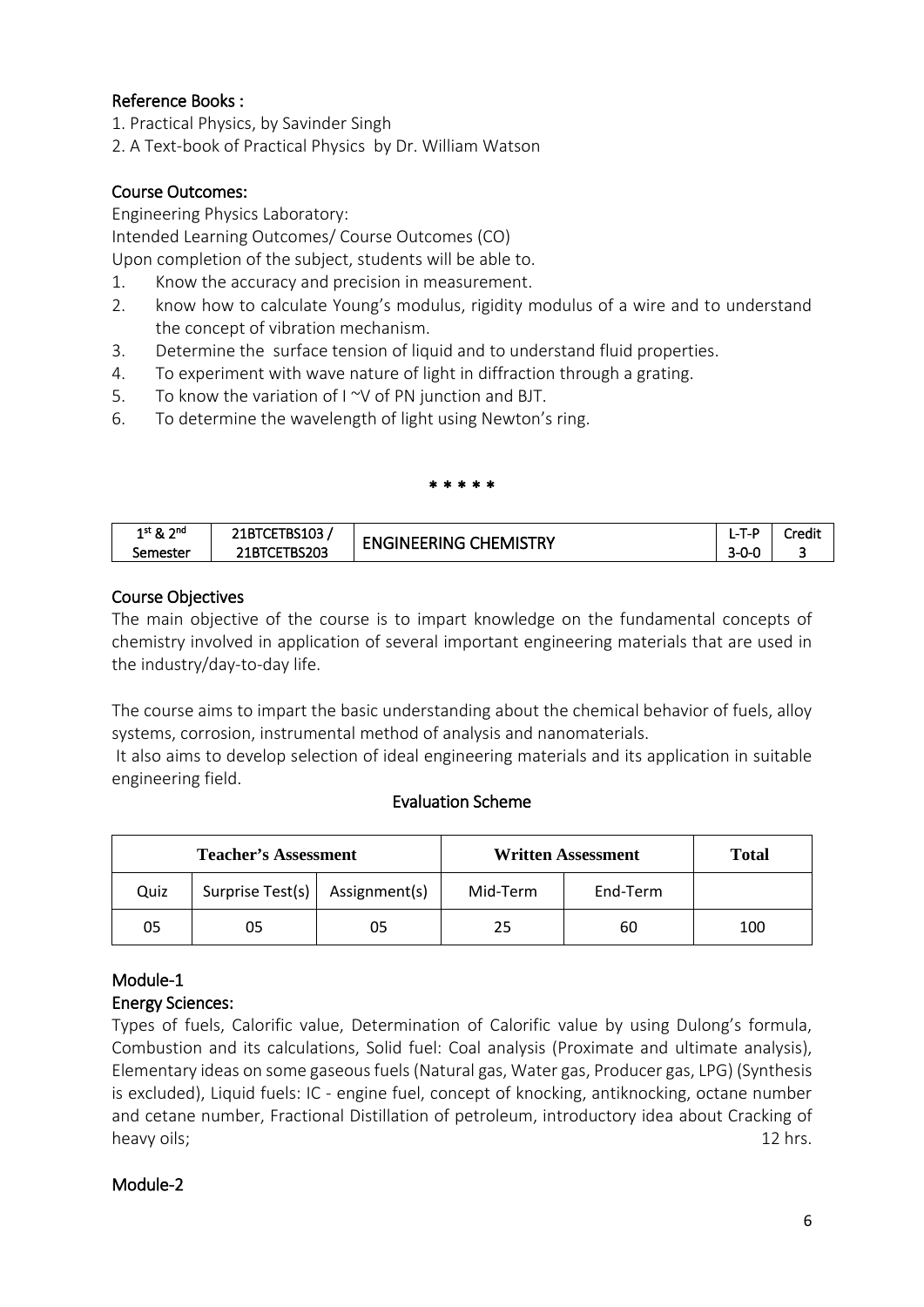# Instrumental Techniques:

Spectroscopy: Selection rule Lambert Beer's Law, Principles and applications of UV-Visible Molecular Absorption Spectroscopy; Chromophores, Auxochrome . Effect of conjugation on chromophores, , Basic Principles and application of rotational and vibrational Spectroscopy , selection rule of UV-visible, vibrational and rotational spectroscopy.

### Module-3

#### Corrosion Science:

Definition and scope of corrosion, Dry and wet corrosion; Direct chemical corrosion, Electrochemical corrosion and its mechanisms; Types of electrochemical corrosion, (differential aeration, galvanic,& concentration cell Corrosion); Typical Electrochemical corrosion like Pitting, Waterline; Factors affecting corrosion, Protection against corrosion : Modifying the environment, Use of Inhibitors, Cathodic Protection: Sacrificial anode method, Impressed current Cathodic protection. Anodic & cathodic coating. 10 hrs

#### Module-4

### Phase rule & Phase diagram

Statement of Gibb's phase rule and explanation of the terms involved, Advantages and imitations of phase rule, Phase diagram of one component system – water and sulpur system, Condensed phase rule, Phase diagram of two component system – Eutectic system: Bi-Cd, Pb-Tin system 7 rs

#### Module-5

#### Nanomaterials

Introduction, Top-down and Bottom-up approach, Classification on dimension(1D, 2D, 3D and 0D), Characteristic, properties & application: Carbon nanotube , Nanowire, Application of Nanomaterial : Catalysis, Medicine, Bio nanomaterials. Catalysis, 6Hrs

#### Text Books:

- 1. Text Book in Applied Chemistry by A. N. Acharya and B. Samantaray, Pearson India.
- 2. Engineering Chemistry, Jain and Jain, Dhanpat Rai Publication. Reference Books:
- 3. Textbook of nanoscience and Nanotechnology, McGraw Hill Education (India)Pvt. Ltd., 2012.
- 4. Fundamentals of Molecular Spectroscopy by Banwell, Tata McGraw Hill Education.
- 5. Quantum Chemistry by Ira N. Levine, Pearson 7th Edition.
- 6. Molecular Spectroscopy, Ira N. Levine, John Wiley and Sons

#### Reference Books:

- 1. R1. S. Chawla, Engineering Chemistry, Dhanpat Rai & Co.
- 2. R2. S. K. Bhasin and S. Rani, Engineering Chemistry, 3rd Edition, Dhanpat Rai & Co, 2012.
- 3. Introductory to Quantum Chemistry by A. K. Chandra. , 4th Edition, McgrawHill Education.
- 4. Inorganic Chemistry by Donald A. Tarr, Gary Miessler, Pearson India, Third Edition.
- 5. Engineering Chemistry (NPTEL web-book) by B. L. Tembe, Kamaluddin and M. S. Krishan.

#### Online Resources:

1. https://www.metrohm.com/en/industries/petro-lubricants/: Lubricant analysis according to international standards

2. http://www.eco-web.com/edi/01759.html: Efficient Wastewater Treatment: The field for analytical and monitoring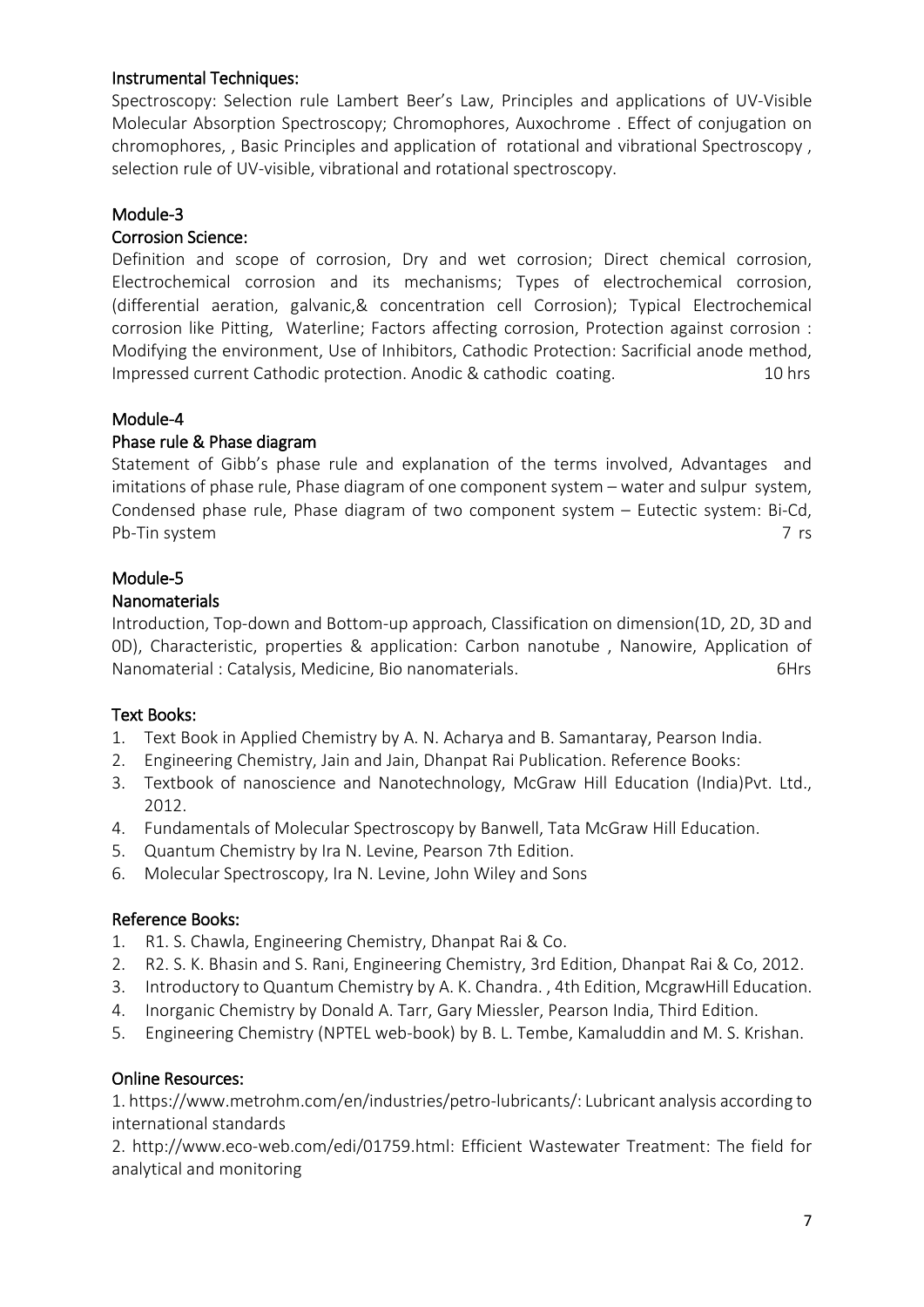# Course Outcomes

On successful completion of the course, the student will be able to:

- CO1 : Classify various fuels based on combustion parameters and understand the working principle of various batteries.
- CO2 : Apply the concept of molecular spectroscopy to analyze organic compounds using spectrophotometer .
- CO3 : Utilize the knowledge of electrochemistry and corrosion science in preventing engineering equipments from corrosion.
- CO4 : To understand the microstructure of a given alloy systems and eutectic systems under a given set of conditions.
- CO5 : Discuss the benefits and applications of nano materials.
- CO6 : Compare and contrast the chemical behavior and physical properties of common substances.

#### \* \* \* \* \*

| ാnd<br>1st & | 21BTCEPBS103 | <b>CHEMISTRY</b><br><b>FNGINEERING L.</b> | $\overline{\phantom{0}}$ | Credit |
|--------------|--------------|-------------------------------------------|--------------------------|--------|
| Semester     | 21BTCEPBS203 | LAB                                       | $\sim$ $\sim$<br>0-0-2   |        |

### Objectives :

In this laboratory the engineering students are provided with the basic practical knowledge on Analysis of Portable & waste water, sample ore analysis, characterisation of lubricating oils, introducing the students to some theoretical topics through instrumental method of analysis such as PH measurement, Viscocity and flash point measurement &weight measurement.

### Pre-Requisites :

Student should have the knowledge of balancing equations, principle of titrations, titrant, titrand, preparation of standard solutions, concentration of a solution, indicators used in a titration, principle of reduction-oxidation reactions, handling of instruments like pH meter & accurate measurement of sample by using electronic balance

# Teaching Scheme :

Regular laboratory experiments conducted under supervision of the teacher. Demonstration will be given for each experiment.

#### Evaluation Scheme

| Experiment (work)<br>Planning and execution | Results and<br>interpretation | Report | Viva-voce to<br>experiment | Total |
|---------------------------------------------|-------------------------------|--------|----------------------------|-------|
|                                             | 30                            | 30     | 20                         | 100   |

# Detailed Syllabus

#### At least 10 Experiments

- 1 Estimation of calcium in limestone powder
- 2 Determination of dissolved oxygen in supplied water.
- 3 Determination of Total hardness of water sample by EDTA method
- 4 Determination of alkalinity of water.
- 5 Determination of available chlorine of bleaching powder/residual chlorine in tap water
- 6 Determination of Flash-point/fire point of a lubricant by Pensky-Martein's apparatus.
- 7 Determination of kinematic viscosity and Viscosity Index of a lubricant by Redwood viscometer.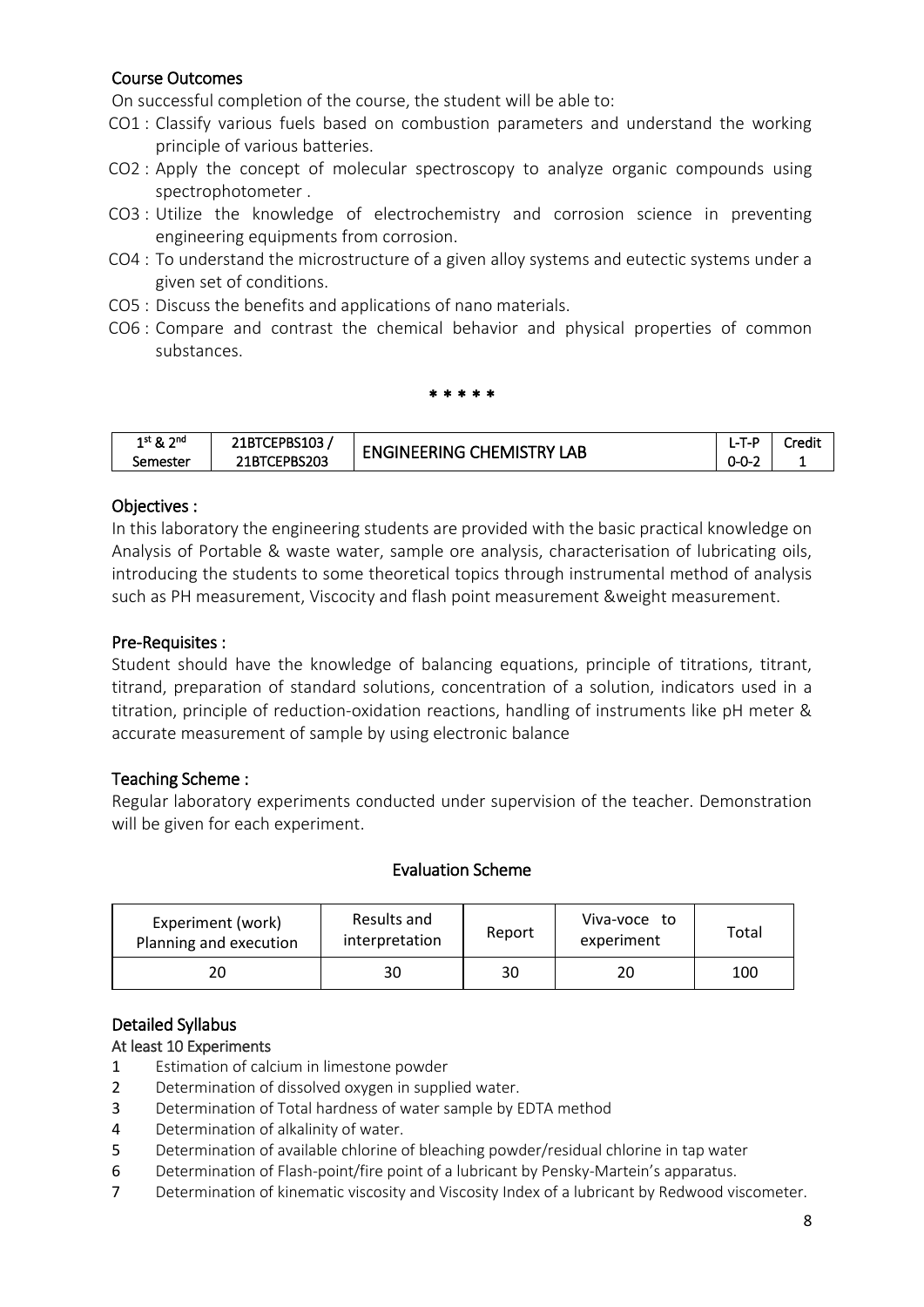- 8 Standardization of KMnO4 using sodium oxalate.
- 9 Determination of Ferrous ion in a given sample of Mohr,s salt
- 10 Determination of the partition coefficient of a substance between two immiscible liquids.
- 11 Determination of Acid value of oil.
- 12 Determination of concentration of a colour substance by Spectrophotometer
- 13 Green synthesis of noble metal/oxide based nanoparticles
- 14 Determination of the partition coefficient of a substance between two immiscible liquids.
- 15 Proximate analysis of coal sample.
- 16 Determination of iodine value of oil/fat.

#### Text Books:

T1. Jain & Jain, Engineering Chemistry, 16th Edition, Dhanpat Rai Publishing Company, 2015.

T2. S. S. Dara, Engineering Chemistry, 12th Edition, S. Chand Publisher, 2014. Reference Books:

R1. S. Chawla, Essentials of Experimental Engineering Chemistry, Dhanpat Rai & Co.

R2. S. K. Bhasin and S. Rani, Laboratory Manual on Engineering Chemistry, 3rd Edition, Dhanpat Rai & Co, 2012.

#### Online Resources:

1. https://www.metrohm.com/en/industries/petro-lubricants/: Lubricant analysis according to international standards

2. http://www.eco-web.com/edi/01759.html: Efficient Wastewater Treatment: The field for analytical and monitoring

#### Course Outcomes

#### The student at the end of the course will

- CO1 learn and apply basic techniques used in chemistry laboratory for small/large scale water analyses/purification
- CO2 be able estimate the ions/metal ions present in domestic/industry waste water.
- CO3 utilize the fundamental laboratory techniques for analyses such as titrations, separation / purification and spectroscopy.
- CO4 able to analyze and gain experimental skill.
- CO5 Test the quality of an oil/fat by measuring its iodine or acid value by means of amount of unsaturation for various industrial use.
- CO6 Verify quality of a lubricant by means of its viscocity or flash point which gives their nature & flammability for various industrial applications

#### \* \* \* \* \*

| 1st & 2nd | <b>TECAO4</b><br>ZIBILEIESIUI. | <b>ENGINEERING</b><br>ELECI<br><b>BASIC</b><br>' RICAL | T_P<br>. L-1 | Credit |
|-----------|--------------------------------|--------------------------------------------------------|--------------|--------|
| Semester  | <b>TES201</b><br>$21$ BTCE     |                                                        | 3-1-0        |        |

#### Pre-Requisites:

Basic knowledge of intermediate Physics, knowledge of basic Mathematics suchas Calculus, Ordinary Differential Equations, Matrices etc.

#### Course Objectives:

- To provide an understanding of basics of Electricity and Magnetism.
- The course will cover the basics of DC & AC networks, principle of operation of different electrical machines.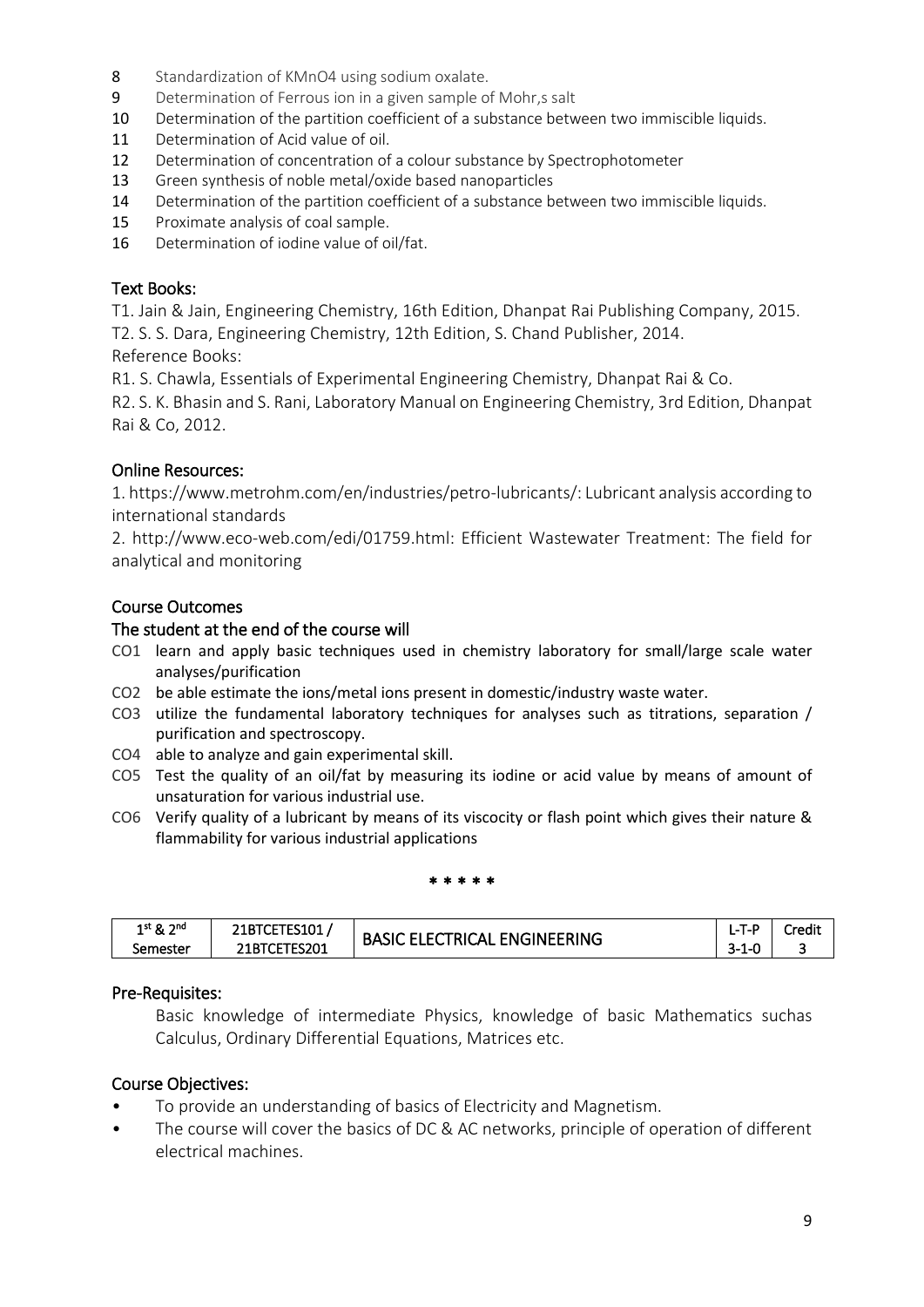# Evaluation Scheme

| <b>Teacher's Assessment</b> |                                  |    |          | <b>Written Assessment</b> | <b>Total</b> |
|-----------------------------|----------------------------------|----|----------|---------------------------|--------------|
| Quiz                        | Surprise Test(s)   Assignment(s) |    | Mid-Term | End-Term                  |              |
| 05                          |                                  | 05 | 25       | 60                        | 100          |

# Fundamentals of Electric Circuits:

Charge & current, Voltage & current sources, Electrical circuit elements (R, L and C) and their characteristics, Kirchoff's current and voltage laws;Star-Delta Conversion, Current Division and Voltage Division, Resistive Network Analysis: Node voltage & Mesh current analysis, Node voltage and mesh current analysis with controlled sources, Thevenin's Theorem, Norton's Theorem, Principle of superposition. Maximum power transfer theorem.

# Module-2 (6 Hours)

AC Circuits:

Complex Algebra, Representation of sinusoidal waveforms, peak and rms values, phasor representation, real power, reactive power, apparent power, power factor. Analysis of singlephase ac circuits consisting of R, L, C, and RL, RC, RLC combinations (series and parallel).

# Module-3 (4 Hours)

# Three Phase AC:

Three phase balanced circuits, Comparison between single phase and three phase circuits, voltage and current relations in star and delta connections. Power measurement by wattmeter method, Brief introduction to generation, Transmission and Distribution of electrical power, Earthing & electrical safety

# Module-4 (8 Hours)

# Magnetic Circuits:

MMF, flux, reluctance, magnetic circuit and magnetic reluctance, Magnetic materials, BH characteristics and Hysteresis loss, Series and parallel magnetic circuits. Ideal and practical transformer, e.m.f. equation of transformer, Equivalent circuit, open circuit and short circuit test(no problem),Auto-transformer

# Module-5

# Electrical Machines (6 hours)

Construction and principle of operation of DC machines (Generator and Motor), emf equation. Types of DC Generators and Motors, Back emf, applications. synchronous generator (construction and principle of operation)

Brief idea about Induction Motors (construction and principle of operation), slip, Torque-slip characteristics.

# Text Books:

- 1. G.Rizzoni, Principles and Applications of Electrical Engineering, 5th Edition, McGraw Hill, 2006
- 2. L. S. Bobrow, "Fundamentals of Electrical Engineering", Oxford University Press, 2011.
- 3. Hughes, "Electrical Technology", VII Edition, International Student -on, Addison WelseyLongman Inc., 1995

# Module-1 (12 Hours)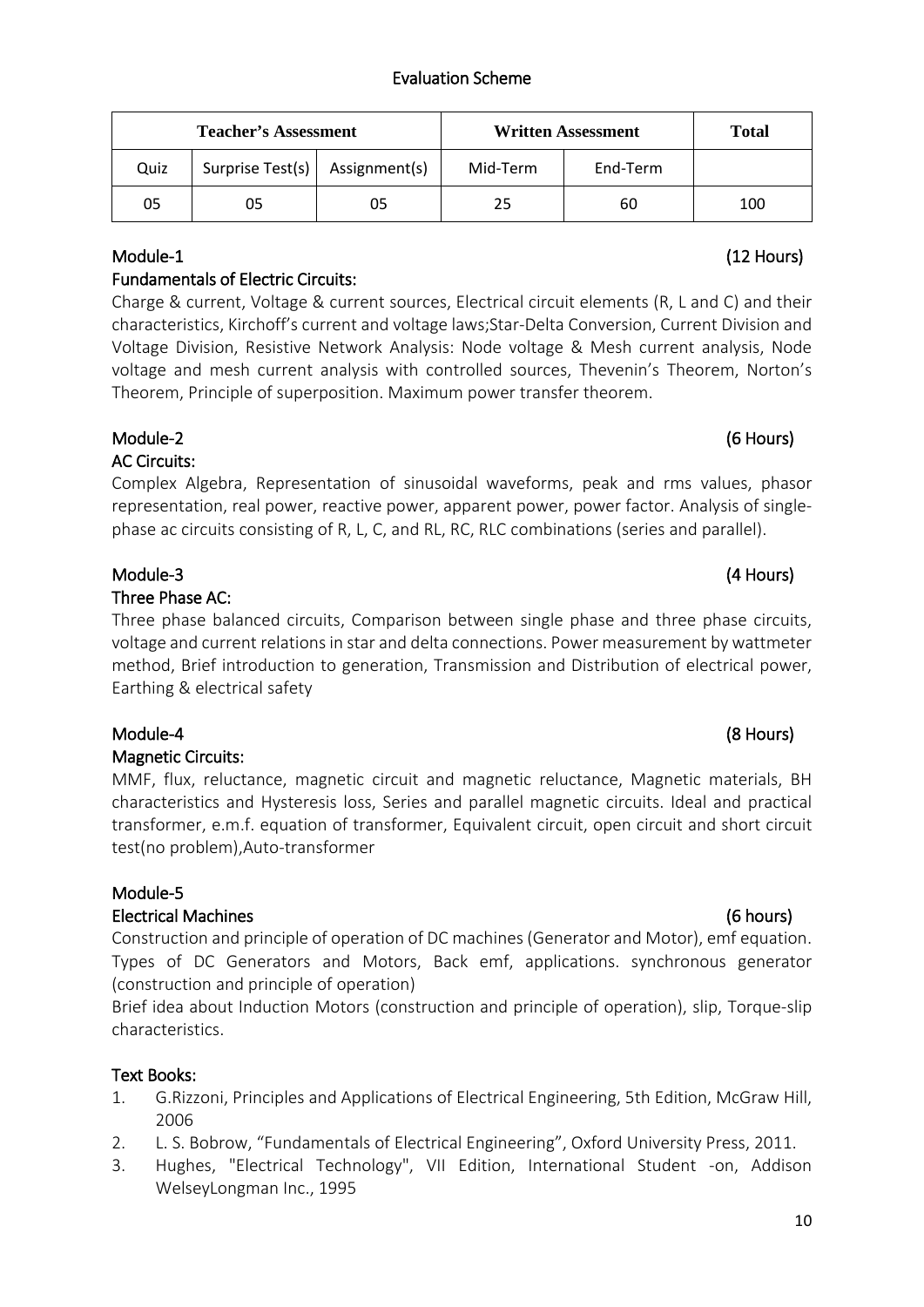# Reference:

- 1. B. L. Theraja and A. K. Theraja, Textbook of Electrical Technology (Vol-I), 23rd Edition, S. Chand &Co.Ltd., 2002.
- 2. J.B. Gupta, "Fundamentals of Electrical Engineering and Electronics" S.K. Kataria & Sons Publications, 2002
- 3. Electrical Engineering Fundamentals, Vincent Del Toro, 2nd Edition, PHI

# Course Outcomes:

- To analyze Electrical circuits to compute and measure the parameters of Electrical Energy.
- To comprehend the working principles of Electrical DC Machines.
- To comprehend the working principles of electrical AC machines.

### \* \* \* \* \*

| ີ ລnd<br>$1^{st}$ & $\angle$ | CEPES101.<br>™FPF<br>-TDI. | $\overline{\mathsf{A}\mathsf{B}}$<br><b>FNGINFFRING</b><br><u>EL EL</u> | 1 – L<br><b>L-</b>         | Credit |
|------------------------------|----------------------------|-------------------------------------------------------------------------|----------------------------|--------|
| Semester                     | `EPES201<br>21BTEC         | .AI.<br>I RIO<br>BASIL                                                  | . .<br>- 0-0- <sub>-</sub> |        |

# Evaluation Scheme

| Experiment (work)<br>Planning and execution | Results and<br>interpretation | Report | Viva-voce to<br>experiment | Total |
|---------------------------------------------|-------------------------------|--------|----------------------------|-------|
|                                             | 30                            | 30     | 20                         | 100   |

# Any Eight

- 1. Verification of theorems (Norton, Thevenin, Superposition).
- 2. Connection and measurement of power consumption of a fluorescent lamp.
- 3. Power and phase measurements in three phase system by two wattmeter method .
- 4. V-I characteristics of incandescent lamps and time-fusing current characteristics of a fuse.
- 5. Connection and testing of a single-phase energy meter.
- 6. Calculation of current, voltage and power in series R-L-C circuit excited by single-phase AC supply and calculation of power factor.
- 7. Calculation of no load losses of a single-phase transformer.
- 8. Measurement of Field and Armature Resistance of a DC Shunt Motor.
- 9. Study of House wiring.

\* \* \* \* \*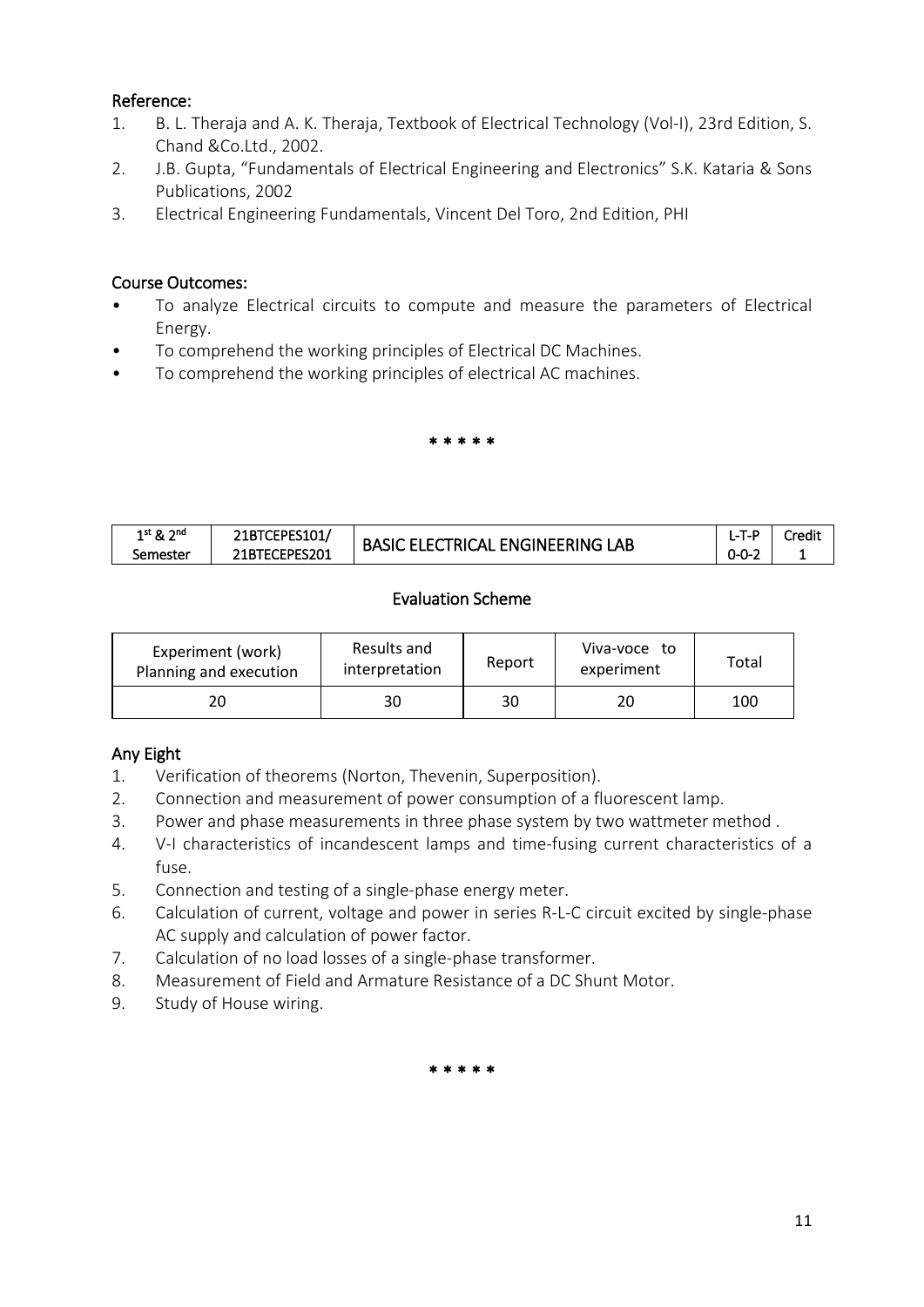| $1$ st & $\angle$<br>ົງ nd | 21BTCETES102 | C ELECTRONICS ENGINEERING | 1 – P<br>$\cdot$ $ \cdot$ | Credit |
|----------------------------|--------------|---------------------------|---------------------------|--------|
| Semester                   | 21BTCETES202 | <b>BASIC</b>              | $3 - 0 - 0$               |        |

### Objectives :

- knowledge of the basic principles of electronic components and circuits operation,
- calculation and measurement of various parameters for electronic circuits,
- Knowledge of basic Digital electronics and communication in electronic field,
- This course will also help students to understand basic concepts of communication systems, VLSI design, Internet of Things etc.

#### Pre-Requisites :

Knowledge on structure of solid, Energy band gap, Basic of Semiconductors, Intrinsic and Extrinsic semiconductors in Physics of Higher Secondary Science level.

### Teaching Scheme :

Regular classroom lectures with use of ICT as and when required, sessions are planned to be interactive with focus on problem solving activities.

| <b>Teacher's Assessment</b> |                                  |    | <b>Written Assessment</b> |          | <b>Total</b> |
|-----------------------------|----------------------------------|----|---------------------------|----------|--------------|
| Quiz                        | Surprise Test(s)   Assignment(s) |    | Mid-Term                  | End-Term |              |
| 05                          | 05                               | 05 | 25                        | 60       | 100          |

#### Evaluation Scheme

#### Module-1 (10 Hours)

Junction Diode, Principle of Diodes, V-I characteristics of junction diode, AC and DC Resistance of Diode, Diode Current Equation, Equivalent circuit of Diode, Breakdown Mechanism, Zener diode and applications, Rectifier circuit, Clipper and Clamper Circuit.

# Module-2 (10 Hours)

Bipolar Junction Transistor: Transistor Operation, Current Equation in transistors, CB, CE, CC Configurations and their Characteristics, Load line Analysis, DC Biasing.

# Module-3 (6 Hours)

Feedback Amplifiers: Principle, Types, Advantages and Disadvantages of Feedback, Different Negative Feedback Topologies. Oscillators – Barkhaunsen's criteria for oscillation. Field Effect Transistor (FET): Construction, Characteristics of Junction FET (JFET), Depletion and Enhancement type Metal Oxide Semiconductor FET (MOSFET), Fixed and Voltage divider Biasing Configurations, Introduction to Complementary MOS (CMOS) circuits

# Module-4 (10 Hours)

Digital Electronic Principles: Number System, Number System Conversion, BCD arithmetic, Hexa decimal arithmetic, Binary arithmetic, Representation of Negative numbers, Complement arithmetic,Logic Gates, Realization of different gates using NAND and NOR gates. Boolean algebra – Laws and Rules, De Morgan's theorem, Standard forms of Boolean expressions, Realization of Boolean expressions using AOI logic and NAND /NOR logic.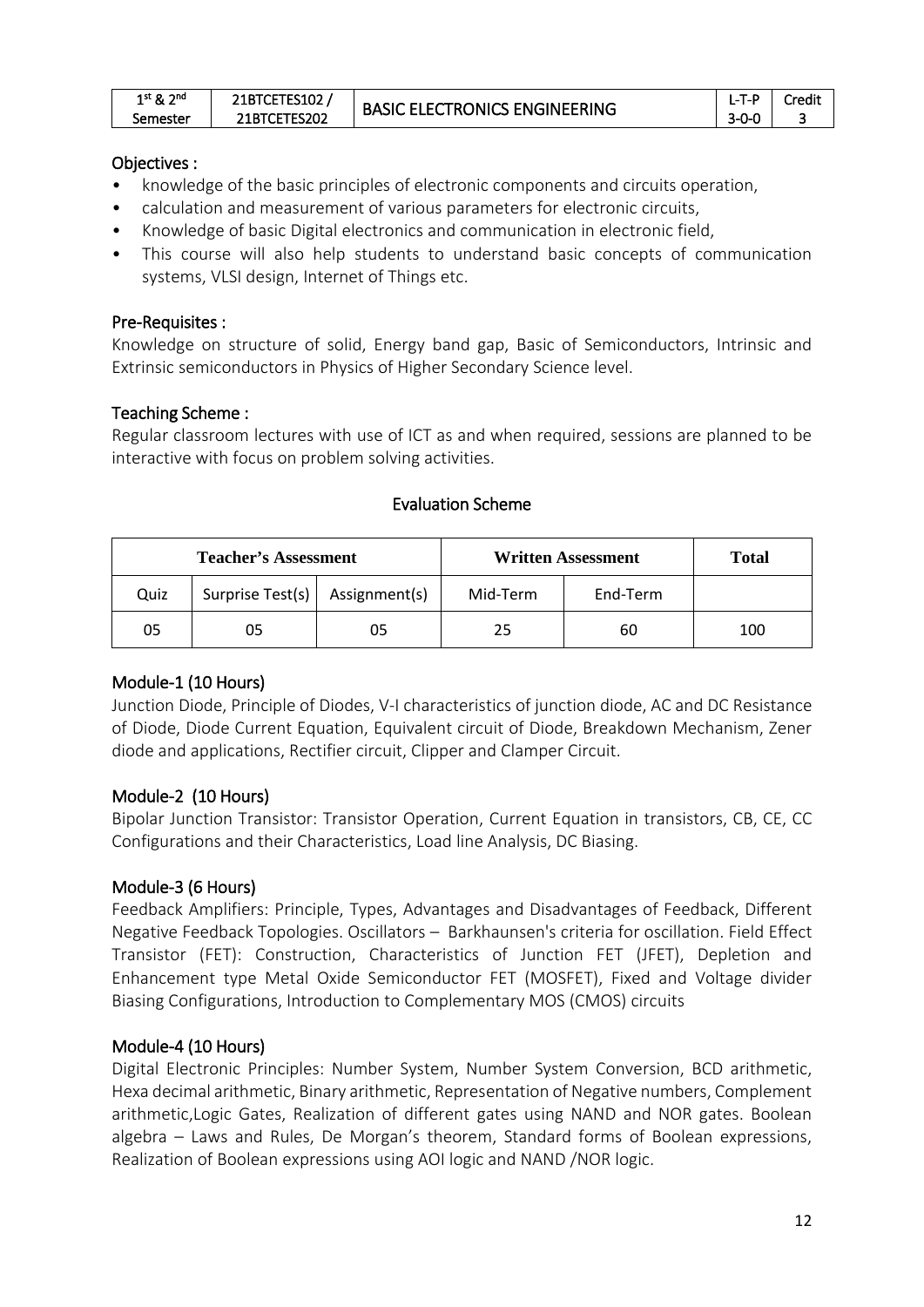# Module-5 (4 Hours)

Communication Systems: Signals, Frequency spectrum of signals, Analog and digital signals, Elements of Communication Systems, Modulation: Amplitude Modulation, AM Detection (Demodulation), Frequency and Phase Modulation. Modulation: A comparison. Introduction to Microprocessor, Microcontroller, Embedded System, Internet of Things (IOT).

# $Total = 40$  Hours

# Text Books

- 1. R. L. Boylestad and L. Nashelsky, Electronic Devices and Circuit Theory, 11th Edition, Pearson Education.
- 2. S. Sedra and K. C. Smith, Microelectronic Circuits, 7th Edition, Oxford University Press.
- 3. Microprocessors and Interfacing, Programming & Hardware Douglas V. Hall, McGraw Hill Education Pvt Ltd., 3rd edition.

# Reference Books

- 1. Agarwal and J. Lang, Foundations of Analog and Digital Electronic Circuits, 1st Edition, Morgan Kaufmann, 2005.
	- CO1 Familiarize with different semiconductor device with their applications
	- CO2 Familiarize with different types of transistors with their configurations
	- CO3 Idea about the different feedback circuits
	- CO4 Familiarize with JFET, MOSFET, MOS with their applications
	- CO5 Knowledge about number systems, basic gates and logical expression.
	- CO6 To be aware with basic communication system including modulations
- 2. V. K. Mehta and Rohit Mehta, Principles of Electronics, 3rd Edition, S. Chand Publishing, 1980.

# Online Resources

- 1. http://www.electrical4u.com/circuit-analysis.htm
- 2. http://www.allaboutcircuits.com
- 3. https://www.electronics-tutorials.ws/
- 4. https://www.edx.org/course/circuits-electronics-1-basic-circuit-mitx-6-002-1x-0

Course outcomes: At the end of this course, the students will be able to:

#### Program outcomes relevant to the course:

- PO1 **Engineering knowledge**: Apply the knowledge of mathematics, science, engineering fundamentals, and an engineering specialization to the solution of complex engineering problems in electronics and communication engineering.
- PO2 **Problem analysis**: Identify, formulate, review research literature, and analyze complex electronics and communication engineering problems reaching substantiated conclusions using first principles of mathematics, natural sciences, and engineering sciences.
- PO3 **Design/development of solutions**: Design solutions for complex electronics and communication engineering problems and design system components or processes that meet the specified needs with appropriate consideration for the public health and safety, and the cultural, societal, and environmental considerations.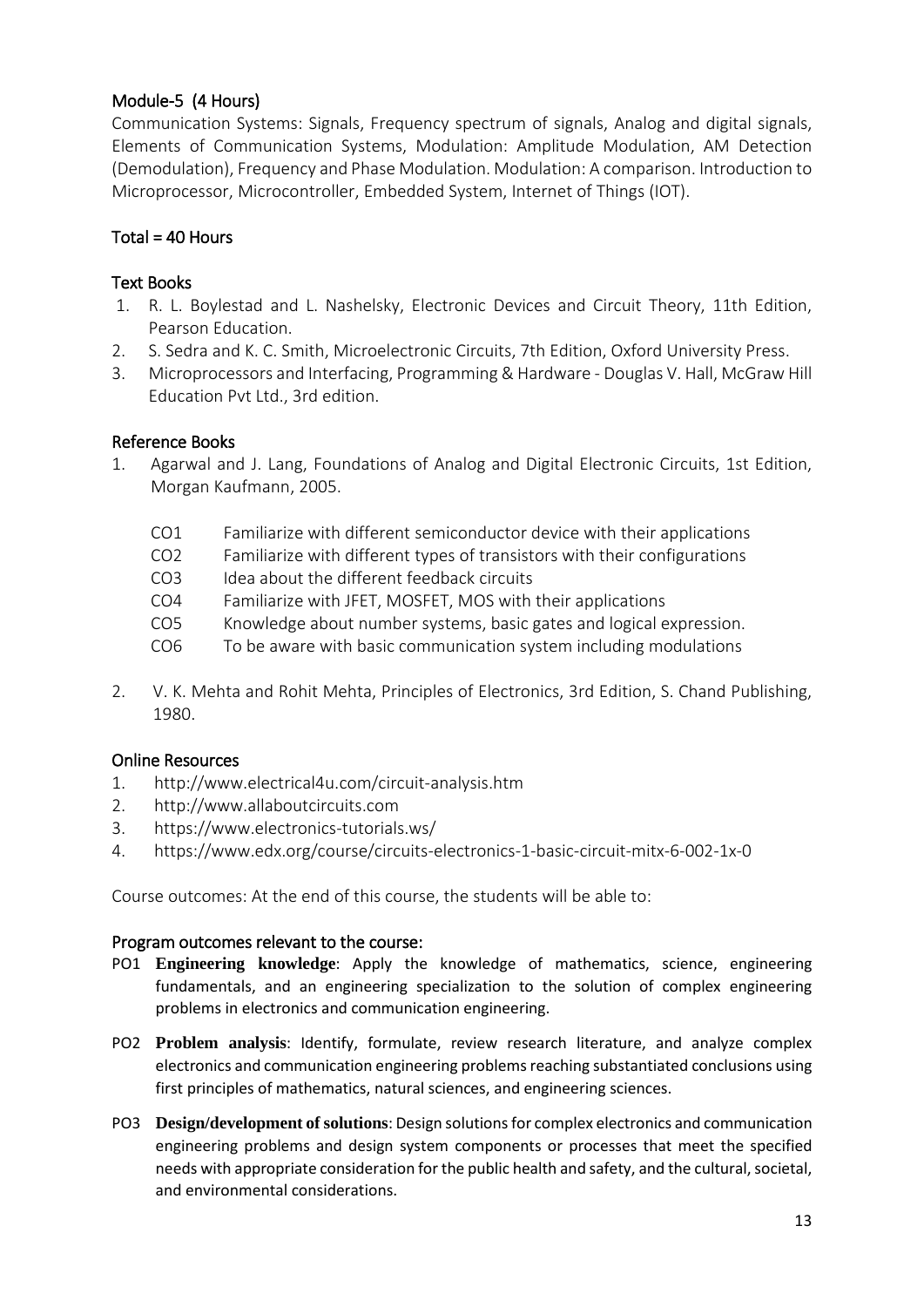PO4 **Conduct investigations of complex problems**: Use research-based knowledge and research methods related to electronics and communication including design of experiments, analysis and interpretation of data, and synthesis of the information to provide valid conclusions.

#### Program Specific Outcomes (PSO) relevant to the course:

- PSO1 Should be able to understand the concepts of Electronics & Communication engineering and their applications in the field of semiconductor technology, consumer electronics, communication/ networking and other relevant areas.
- PSO3 Should have the capability to analyze, comprehend, design & develop electronic instruments, Display devices for a variety of engineering applications and thus demonstrating professional ethics & concern for societal well-being.

\* \* \* \* \*

| 1st & 2nd | <br>. PPF .<br>ESIUZ<br>ZIBILEI | LAB<br>- 1<br>- 1                     | -<br>$L$ -T-P          | .<br>Iredit |
|-----------|---------------------------------|---------------------------------------|------------------------|-------------|
| Semester  | ES202<br>-PFS.<br>. UL.         | ENGINEERING<br>-RO<br>∵JNIC.<br>BASIC | $\sim$ $\sim$<br>0-0-∠ |             |

#### **Objectives**

Know broadly the concepts and functionalities of the electronic devices, tools and instruments. Understand general specifications and deploy ability of the electronic devices, and assemblies. Develop confidence in handling and usage of electronic devices, tools and instruments in engineering applications.

#### Pre-Requisites

Knowledge on intrinsic and extrinsic semiconductors, Physics and Chemistry of Higher Secondary Science level.

#### Teaching Scheme

Regular laboratory experiments to be conducted under the supervision of teachers and demonstrators with the help of ICT, as and when required along with pre-lab session and demonstration for each experiment.

#### Evaluation Scheme

| Experiment (work)<br>Planning and execution | Results and<br>interpretation | Report | Viva-voce to<br>experiment | Total |
|---------------------------------------------|-------------------------------|--------|----------------------------|-------|
| 20                                          | 30                            | 30     | 20                         | 100   |

#### **Assignment/Experiment**

- 1 Familiarization of electronic components and devices (Testing of semiconductor diodes and transistors using digital multi-meter).
- 2 Study and use of Oscilloscope, signal generator to view waveforms and measure amplitude and frequency of a given waveform.
- 3 V-I characteristics of semiconductor diode and determining its DC and AC resistances.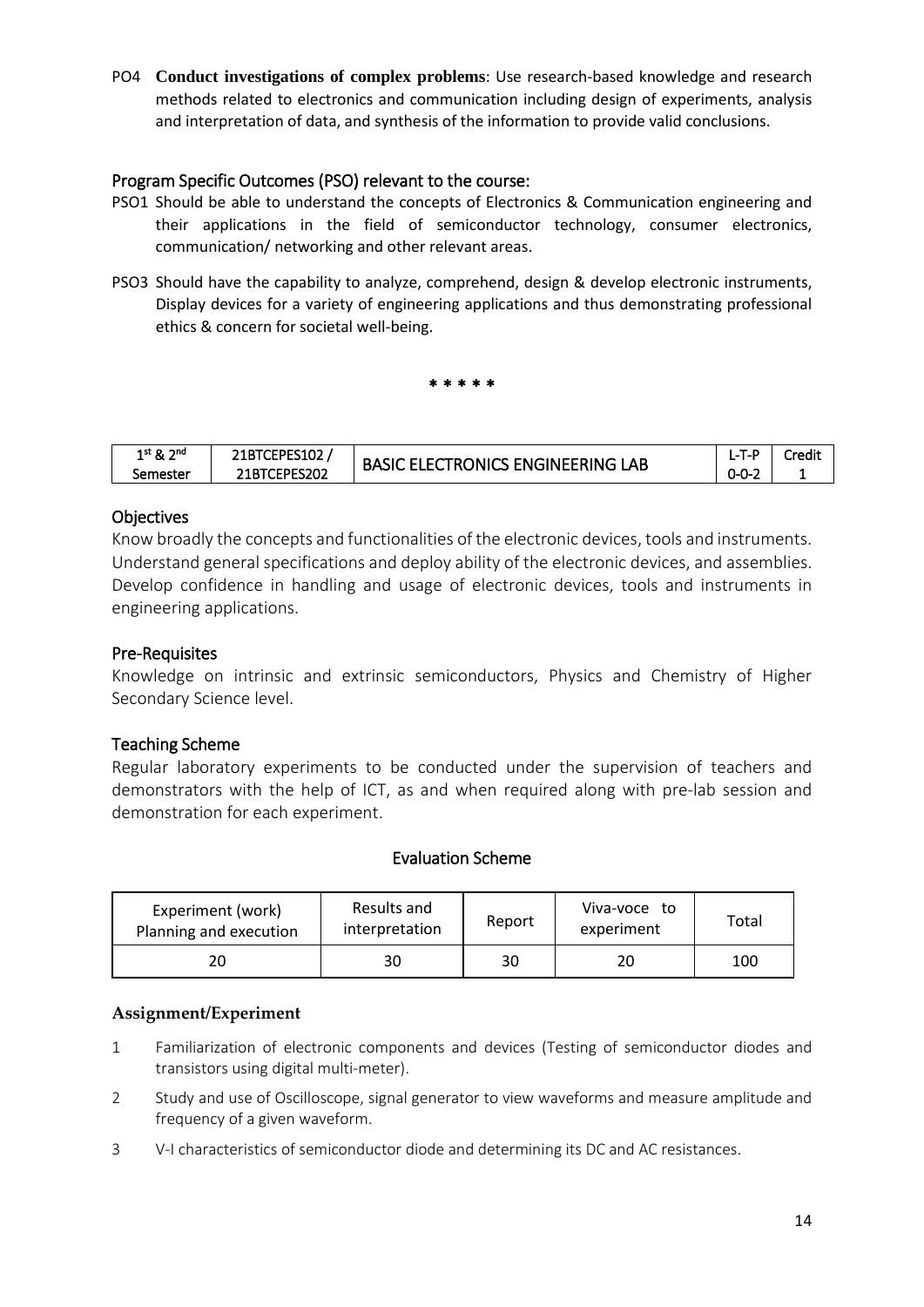- 4 Study of half-wave and full-wave rectifier circuits without and with capacitor filter; recording of the waveforms and measurement of average and rms values of the rectified output.
- 5 Implementation of clipper circuits, both positive clipper and negative clipper. Observe its output waveforms and compare them with theoretical analyzed results.
- 6 Study of static characteristics of BJT in CE configuration.
- 7 DC biasing() of the transistor in CE configuration and determination of its operating point.
- 8 Studies on logic gates truth table verification of various gates, implementation of EXNOR and
- 9 Design of Half Adder and FULL Adder using gates.
- 10 Studies on Op-Amp applications (Inverting, non-inverting, integrating differentiating configurations) recording of the input-output waveforms.

#### Text Books:

T1. R. L. Boylestad and L. Nashelsky, Electronic Devices and Circuit Theory, 11th Edition, Pearson Education.

T2.A. S. Sedra and K. C. Smith, Microelectronic Circuits, 7th Edition, Oxford University Press. Reference Books:

R1.V. K. Mehta and R. Mehta, Principles of Electronics, 3rd Edition, S. Chand Publishing, 1980.

#### Online Resources:

1.http://vlab.co.in/ba labs all.php?id=1 2.http://iitg.vlab.co.in/?sub=59&brch=165

#### Course Outcomes:

At the end of this course, the students will be able to:

- CO1 Familiarize with various electronic components, measuring instruments
- CO2 Acquire knowledge of characteristics of diodes and design, testing
- CO3 Acquire knowledge of characteristics of transistors and design, testing & implementation of transistors in various applications
- CO4 Develop understanding of digital logic gates and design & test digital circuits for various applications using logic gates.
- CO5 Gain understanding of operational amplifiers (Op-Amp) and design & testing of electronic circuits for various applications using Op-Amp.
- CO6 implementation of Diode in various applications RECTIFIER & CLIPPER

#### Program outcomes relevant to the course:

- PO1 Engineering knowledge: Apply the knowledge of mathematics, science, engineering fundamentals, and an engineering specialization to the solution of complex engineering problems in electronics and communication engineering.
- PO2 Problem analysis: Identify, formulate, review research literature, and analyze complex electronics and communication engineering problems reaching substantiated conclusions using first principles of mathematics, natural sciences, and engineering sciences.
- PO3 Design/development of solutions: Design solutions for complex electronics and communication engineering problems and design system components or processes that meet the specified needs with appropriate consideration for the public health and safety, and the cultural, societal, and environmental considerations.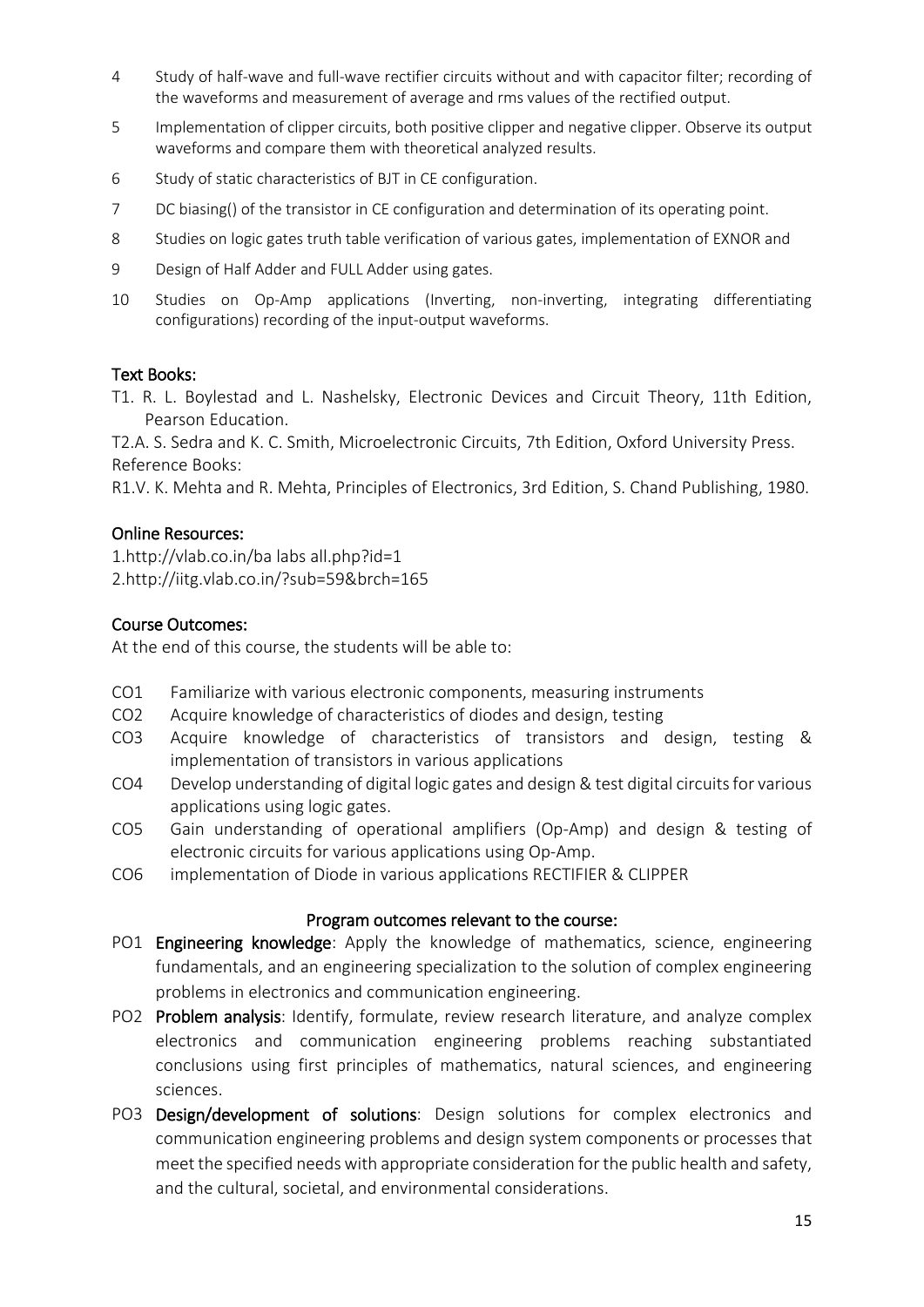- PO4 Conduct investigations of complex problems: Use research-based knowledge and research methods related to electronics and communication including design of experiments, analysis and interpretation of data, and synthesis of the information to provide valid conclusions.
- PO5 Modern tool usage: Create, select, and apply appropriate techniques, resources, and modern Electronics and communication engineering and IT tools including prediction and modeling to complex engineering activities with an understanding of the limitations.
- PO6 The engineer and society: Apply reasoning informed by the contextual knowledge to assess societal, health, safety, legal and cultural issues and the consequent responsibilities relevant to the professional engineering practice.
- PO12 Life-long learning: Recognize the need for, and have the preparation and ability to engage in independent and life-long learning in the broadest context of technological change.

# Program Specific Outcomes (PSO) relevant to the course:

- PSO1 Should be able to understand the concepts of Electronics & Communication engineering and their applications in the field of semiconductor technology, consumer electronics, communication/ networking and other relevant areas.
- PSO2 Should have an ability to apply technical knowledge and usage of modern hardware tools related to Electronics & Communication engineering for solving real world problems.
- PSO3 Should have the capability to analyze, comprehend, design & develop electronic instruments, Display devices for a variety of engineering applications and thus demonstrating professional ethics & concern for societal well-being.

\* \* \* \* \*

| ാnd<br>$1$ st & $\angle$ | ES103       | <b>ENGINEERING</b>               | $ -$<br>. | Credit |
|--------------------------|-------------|----------------------------------|-----------|--------|
| Semester                 | TES203<br>∼ | <b>BASIC</b><br>`.HANICAL<br>ME) | 3-0-C     | ۰      |

# Prerequisites:

Basics of Physics, Basics of Chemistry, Mathematics

# Course Objective:

This course aims to expose the students to the thrust areas in Mechanical Engineering and their relevance by covering fundamental concepts.

# Evaluation Scheme

| <b>Teacher's Assessment</b> |                                  |    | <b>Written Assessment</b> | <b>Total</b> |     |
|-----------------------------|----------------------------------|----|---------------------------|--------------|-----|
| Quiz                        | Surprise Test(s)   Assignment(s) |    | Mid-Term                  | End-Term     |     |
| 05                          | 05                               | 05 | 25                        | 60           | 100 |

# Course Contents:

# Module I (8 Hours)

Concurrent forces on a plane – Composition and resolution of forces and equilibrium ofconcurrent coplanar forces, Methods of moment, Friction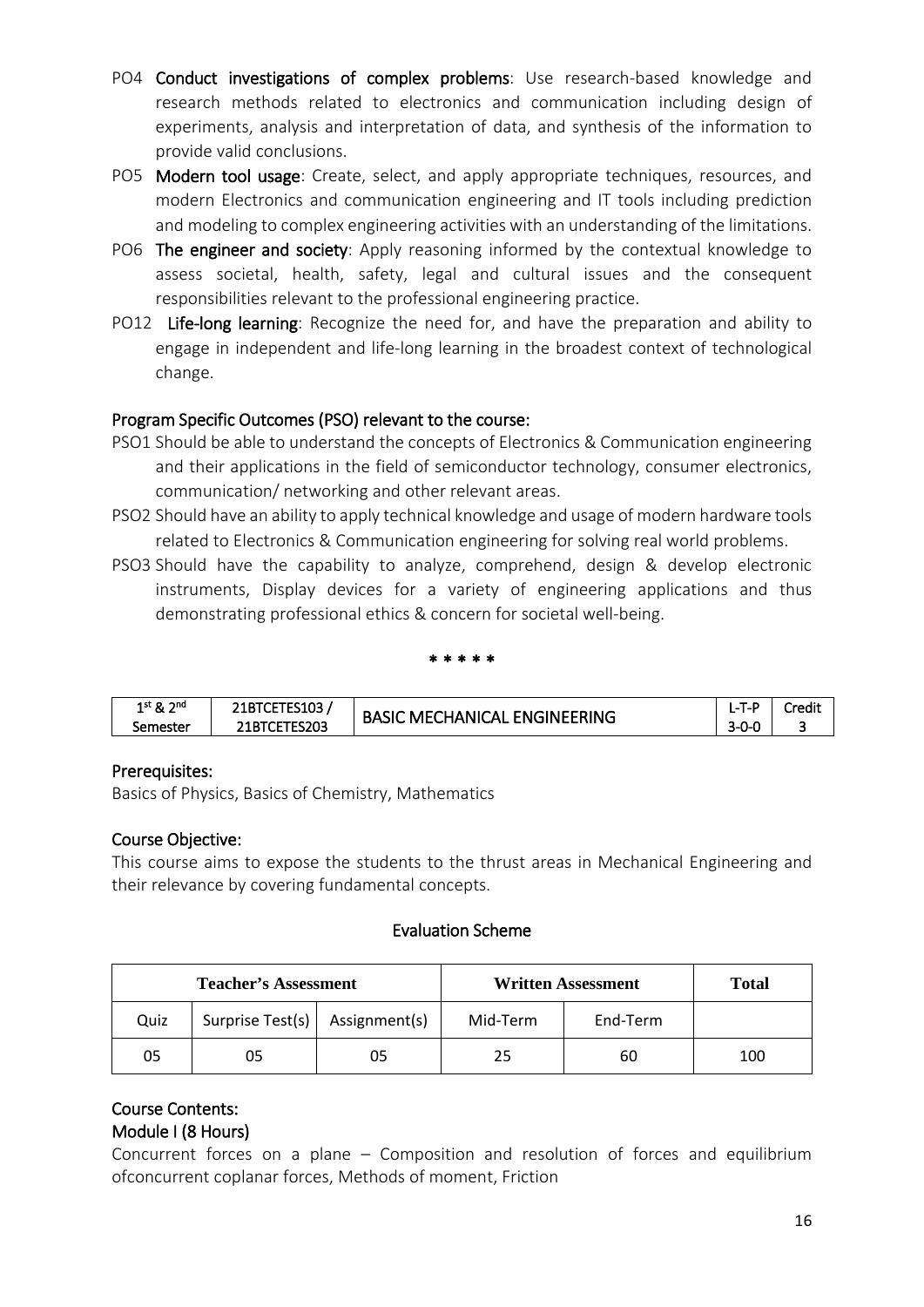# Module II (8 Hours)

Centre of gravity- centroids of composite plane figureand curves, Moments of Inertia- Plane figure with respect to an axis in its plane and perpendicular to theplane- parallel axis theorem, Plane trusses- method of joints and method of sections,

# Module III (8 Hours)

Rectilinear Translation Kinematics- Principles of Dynamics, D'Alemberts Principles. Momentum and impulse, Work and Energy, impact. Curvilinear translation, projectile-D'Alemberts Principle in curvilinear motion, Moment of momentum, Kinetics of Rotation of rigid body

### Module IV (08 Hours)

Application of Thermodynamics: I.C. Engines, Refrigerators and Steam Generators-Classification of Boilers only, Boiler Mountings and Accessories, Condensers- Function of condenser in a Steam Power Plant, Steam Turbine- Principle of Operation, Classification of Steam Turbines. (Brief Description of different components of above mentioned systems and working principles only)

#### Fasteners and Power transmission devices:

Forms of Screw Threads, Single-start and multiple-start threads, Right-hand and Left-hand threads, Different types of Nuts, Bolts & Rivets and their applications, Automobile Power Transmission System – Clutch and Gear Box. Automobile Braking System- Classification, Main Components, Hydraulic Braking System. (working principles with schematic diagram only).

### Module V (08 Hours)

#### Basic manufacturing Processes:

Foundry Practices- Pattern, Mould & Casting, Mechanical working of metals - Sheet metal works. (Elementary ideas only)

#### Hydraulic Machines:

Hydraulic Turbines- Classifications and Applications.

Hydro Electric Power Plants (Schematic diagram of layouts & component description). Hydraulic Pumps- Centrifugal Pump and Reciprocating Pump (Brief Description of different components of above mentioned systems and working principles with Schematic diagram only).

# Text books-

- 1. Engineering Mechanics by S Timoshenko, D.H Young and J.V. Rao, McGraw Hill
- 2. Thermal Engineering by P. L. Ballaney, Khanna Publishers
- 3. Fluid Mechanics & Hydraulic Machines by Dr R. K. Bansal, Laxmi Publications.
- 4. Elements of Workshop Technology- Volume-I by S. K. HAJRACHOUDHURY, A. K. HAJRACHOUDHURY; Media Promoters & Publishers Pvt. Ltd.
- 5. Machine Drawing by N. D. Bhatt ; Charotar Publishing House
- 6. A Course in Automobile Engineering by R. P. Sharma ; Dhanpat Rai & Sons.
- 7. Basic Mechanical Engineering by A R Israni, P K Shah, B. S. Publications

#### Reference books

- 1. Manufacturing Technology by P.N.Rao, Tata McGraw Hill publication.
- 2. Manufacturing Science by A.Ghosh and A K Malick, EWP
- 3. A Text Book of Production Engineering by P.C.Sharma, S.Chand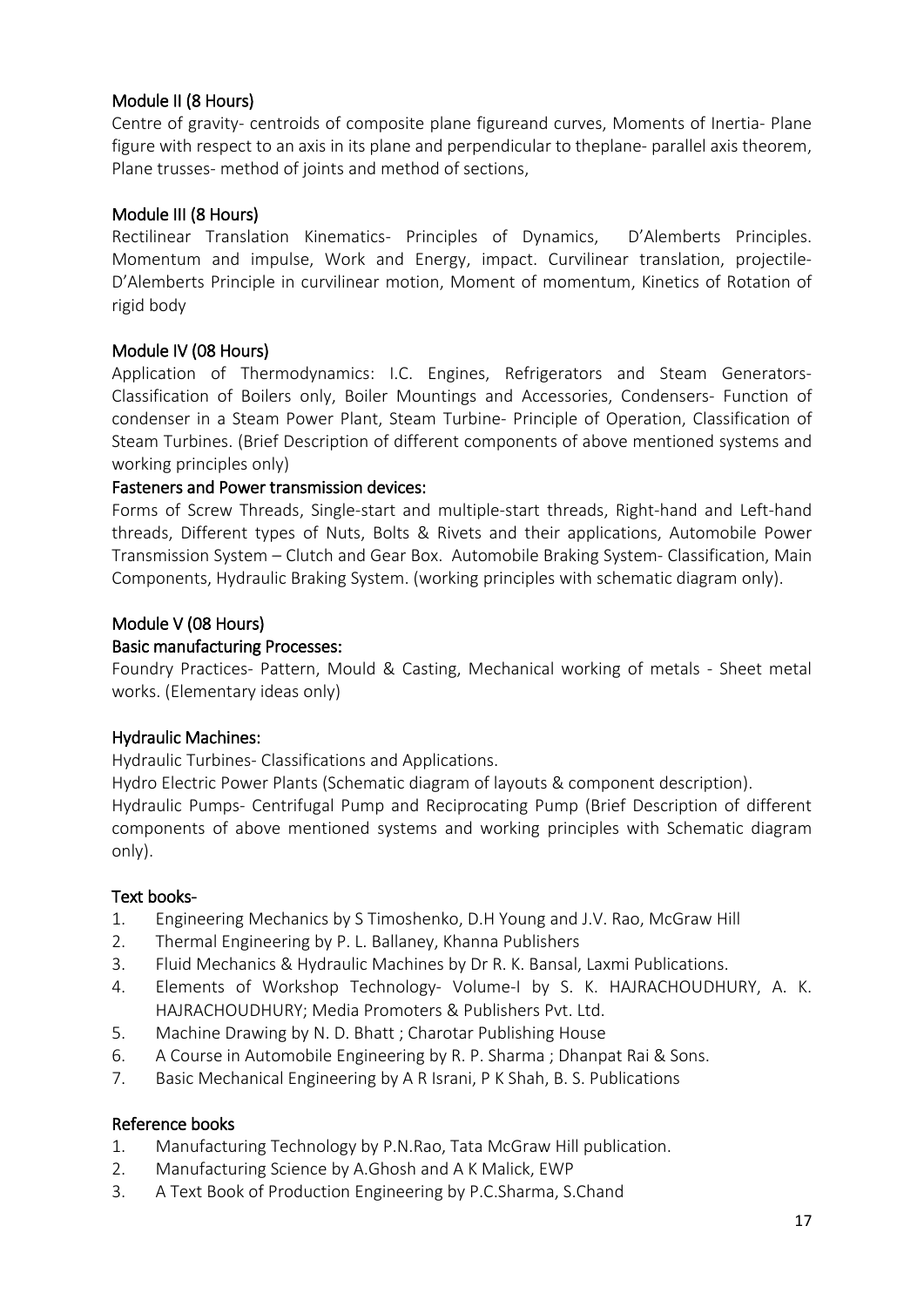- 4. Engineering Mechanics by K.L. Kumar, McGraw Hill
- 5. Basic Mechanical Engineering by .D. Mishra, P.K Parida, S.S.Sahoo, India Tech Publishing company.
- 6. Elements of Mechanical Engineering by J K Kittur and G D Gokak,Willey

### Course Outcomes

- CO1 To be able to understand fundamentals statics, friction, truss, CG and MI
- CO2 To be able to principle of dynamics, work, energy, impact, rotational and curvilinear motion.
- CO3 To be able to understand application of Thermodynamics,: I.C. Engines, Refrigerators and Steam Generators- Steam Power Plant, Steam Turbine
- CO4 To be able to understand the application of Screw Threads, Nuts, Bolts & Rivets, Clutch and Gear Box and Braking System
- CO5 To be able to understand Foundry Practices- Pattern, Mould & Casting, Mechanical working of metals - Sheet metal works.

\* \* \* \* \*

| ົາnd<br>$1st$ & | EPES103:<br>ZIBILL. | LAB<br>. Engineering<br>ME) | $\qquad \qquad$<br>LT.           | Credit |
|-----------------|---------------------|-----------------------------|----------------------------------|--------|
| Semester        | 21BTECEPES203       | `.HANICAL<br>BASIC          | $\sim$<br>$\sim$<br>0-0<br>- - ت | --     |

### (Minimum 8 experiments/studies should be conducted)

- 1. To study Four stroke (a) Petrol engine and (b) Diesel engine.
- 2. To study Two stroke (a) Petrol engine and (b) Diesel engine
- 3. To study the working and construction details of Cochran and Babcock and Wilcox Boiler.
- 4. To study a hose-hold Vapour Compression Refrigeration System.
- 5. To study constructional features and working of Pelton wheel turbine,
- 6. To study constructional features and working of Francis turbine
- 7. To study constructional features and working of Kaplan turbine.
- 8. To study the construction and working of Centrifugal pump.
- 9. To study the working of Single Plate Clutch.
- 10. To study construction and working principle of different types of Gears.
- 11. To study power transmission system of an Automobile.

#### Evaluation Scheme

| Experiment (work)<br>Planning and execution | Results and<br>interpretation | Report | Viva-voce to<br>experiment | Total |
|---------------------------------------------|-------------------------------|--------|----------------------------|-------|
|                                             | 30                            |        |                            | 100   |

#### Course Outcomes

CO1 To be able to understand different components and its function of an automobile.

- CO2 To be able to understand different types of boiler and its construction.
- CO3 To be able to understand the principle of vapour compression refrigeration system.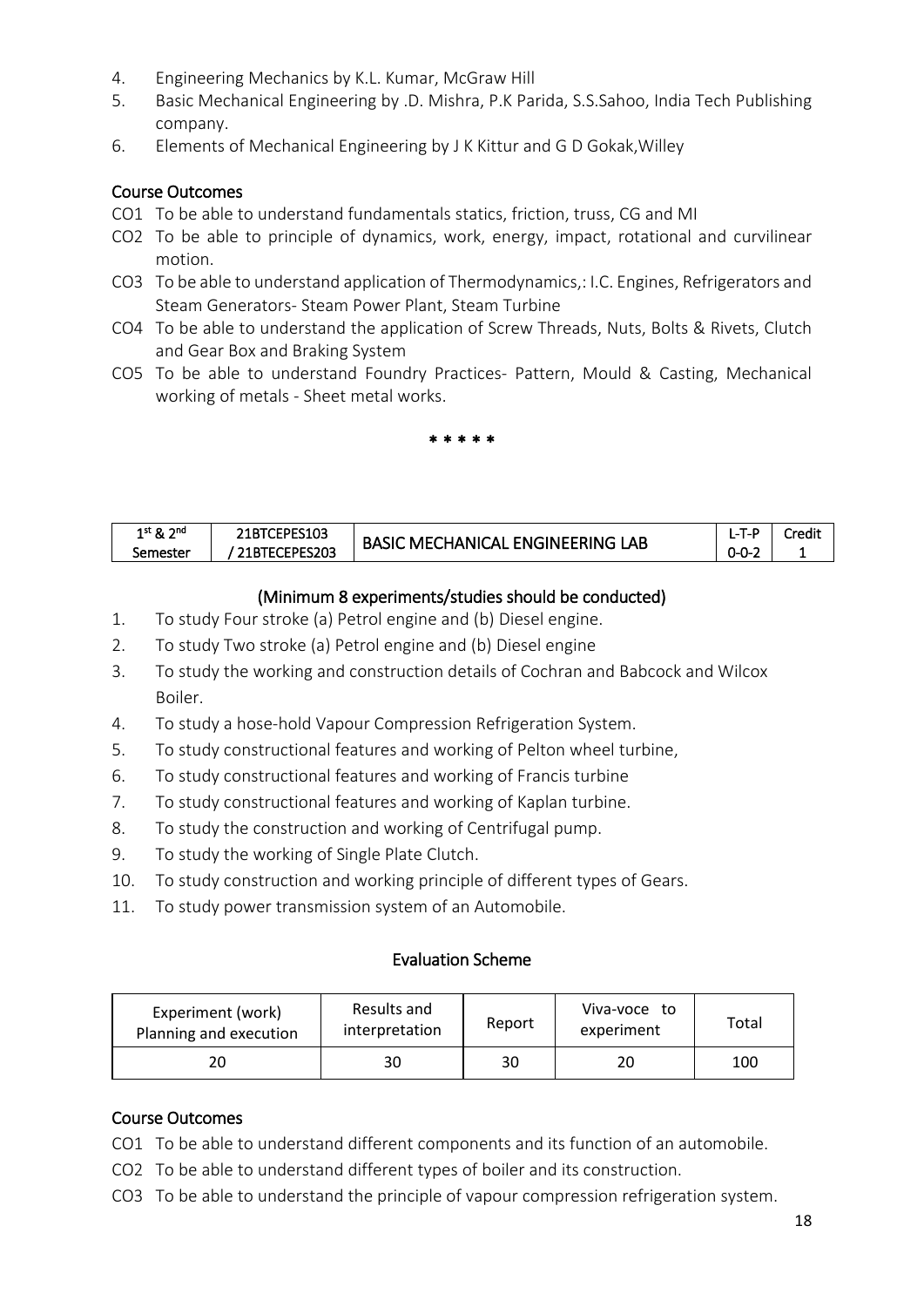- CO4 To be able to understand the different types of hydraulic turbine and pump and its construction.
- CO5 To be able to understand principle and working of different types of gear, clutch.

#### \* \* \* \* \*

| <b>ാ</b> nd<br>$1st$ & $\angle$ | 21BTCETES104 | <b>ENGINEERING</b><br>CIVIL <sup>-</sup> | ั⊥D<br>.    | Credit |
|---------------------------------|--------------|------------------------------------------|-------------|--------|
| Semester                        | 21BTCETES204 | <b>BASIC</b>                             | $3 - 0 - 0$ |        |

### COURSE OBJECTIVES:

- (1) To understand the Importance of Civil Engineering
- (2) To have knowledge of Various Construction Materials and their uses.
- (3) To learn basics of Surveying for layout of structures on ground.
- (4) To understand the fundamentals of foundations of structures
- (5) To understand basics of sources of water and its use in Irrigation Engineering
- (6) To acquire Basic Knowledge of various Transportation Systems

#### Evaluation Scheme

| <b>Teacher's Assessment</b> |                                  | <b>Written Assessment</b> |          | <b>Total</b> |     |
|-----------------------------|----------------------------------|---------------------------|----------|--------------|-----|
| Quiz                        | Surprise Test(s)   Assignment(s) |                           | Mid-Term | End-Term     |     |
| 05                          | 05                               | 05                        | 25       | 60           | 100 |

# MODULE- I (12 hours)

Introduction and Scope of Civil Engineering. Broad disciplines of Civil Engineering; Development of various materials of construction and methods of construction.

# Building Material and Building Construction:

Bricks: Brick and its use, Types of bricks, qualities of a good bricks, Tests for Bricks, Stone: Classification, Composition and their Characteristics, Types of Building stones, Cement: Uses of cement, Types of cement, Tests for cement, Mortar and Concrete: Ingredients of concrete, Workability, Compaction of concrete, Concrete mix design, Grade and strength of Concrete. Fundamentals of R.C.C., Pre-stressed concrete. Types of steels used in civil engineering works, Building Components, Stone masonry, Brick masonry, Type of roofs and flooring,

# MODULE-II (8 hours)

Surveying: Linear measurement and chain survey: Use of chains and tapes for measurement of correct length of lines, direct and indirect ranging, Compass surveying: Use of prismatic compass, bearing of a line. General Layout of Buildings, Local attraction, Introduction surveying instruments, Level Instruments, Theodolites, EDM and Total Station.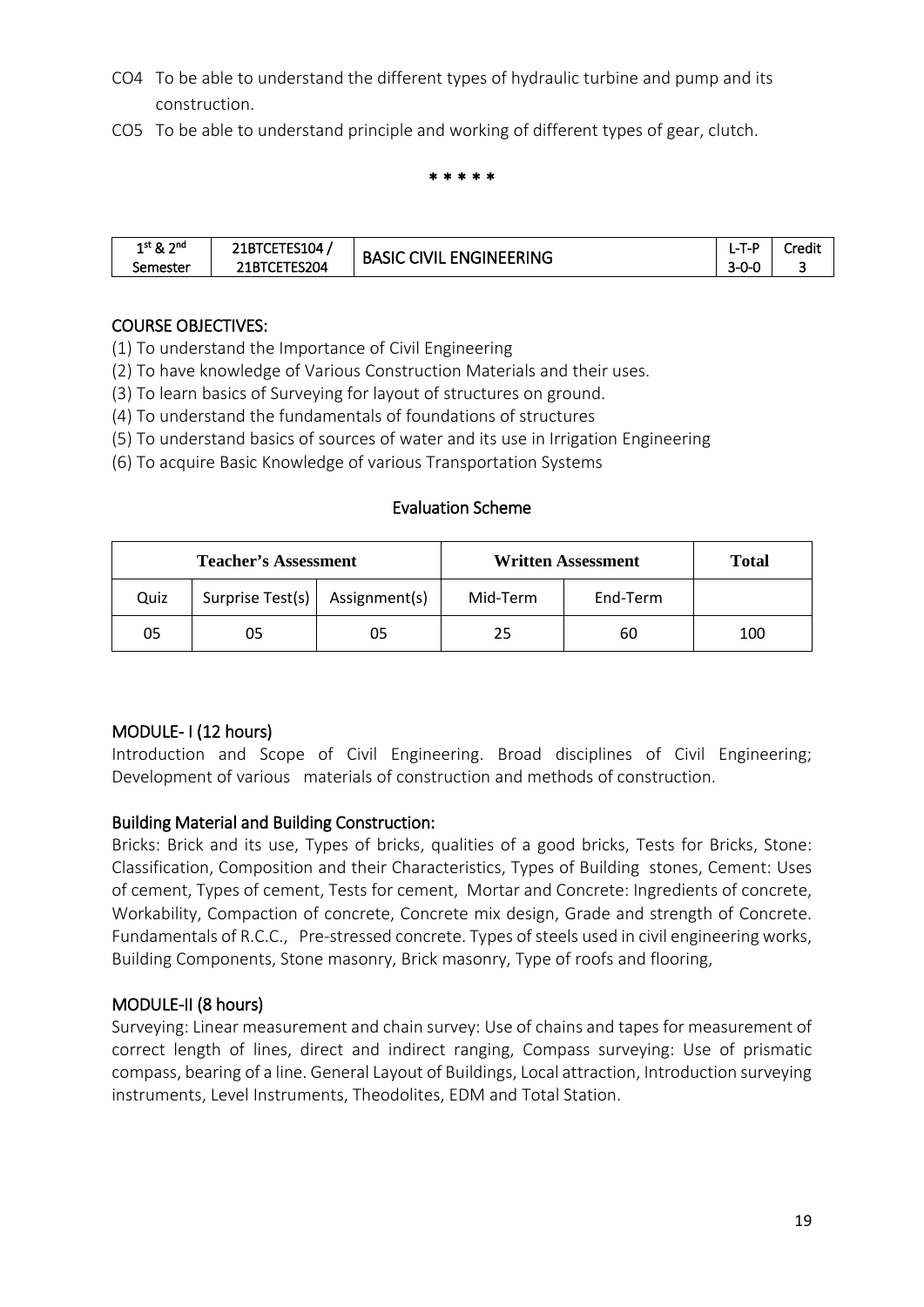# MODULE-III (6 hours) Geotechnical Engineering:

Fundamental of soil and its classification, Foundations: Types of shallow and deep foundations with sketches.

# MODULE-IV (6 hours)

Water Resources Engineering: Sources of water and Irrigation Engineering: Hydrological Cycle, Rain gauges, Averaging Precipitation, Introduction of Hydraulics structure like canals, siphons, weirs, dams etc. and their purpose

# MODULE-V (8 hours)

Transportation Engineering: Modes of transportation, Introduction to highway engineering, rail engineering, Airport engineering, Waterways, Traffic engineering, urban engineering

# TEXT BOOKS

Basic Civil Engineering, S. Gopi, Pearson Surveying and Levelling by R. Subramanian, Oxford University Press Building Material and Construction, G C Sahu, Joygopal Jena, McGraw Hill Water Resource Engineering, N.N. Basak McGraw Hill

# REFERENCE BOOKS

- i. Engineering Materials, S.C. Rangwala, Charotar Publishing House
- ii. Surveying Vol-1 by R Agor, Khanna Publishers
- iii. Basic Civil Engineering, M.S. Palanichamy, McGraw Hill

# E-Resources:

1. https://nptel.ac.in/courses/105/102/105102088/

\* \* \* \* \*

| $1$ st & $\angle$<br>າnd | 21BTCEPES104 | . ENGINEERING !<br><b>BASIC</b><br>$\overline{AB}$<br><b>CIVII</b> | I -T-P | Credit |
|--------------------------|--------------|--------------------------------------------------------------------|--------|--------|
| Semester                 | 21BTCEPES204 |                                                                    | ے-0-0  |        |

# (Minimum 8 experiments /studies)

- 1. Water absorption and efflorescence of bricks
- 2. Compressive strength of brick
- 3. Consistency of cement
- 4. Setting time of cement
- 5. Compressive strength of concrete
- 6. Tensile strength of reinforcing steel
- 7. Linear measurement by chain
- 8. Bearing of a line using compass
- 9. Levelling Instruments
- 10. Study of Total Station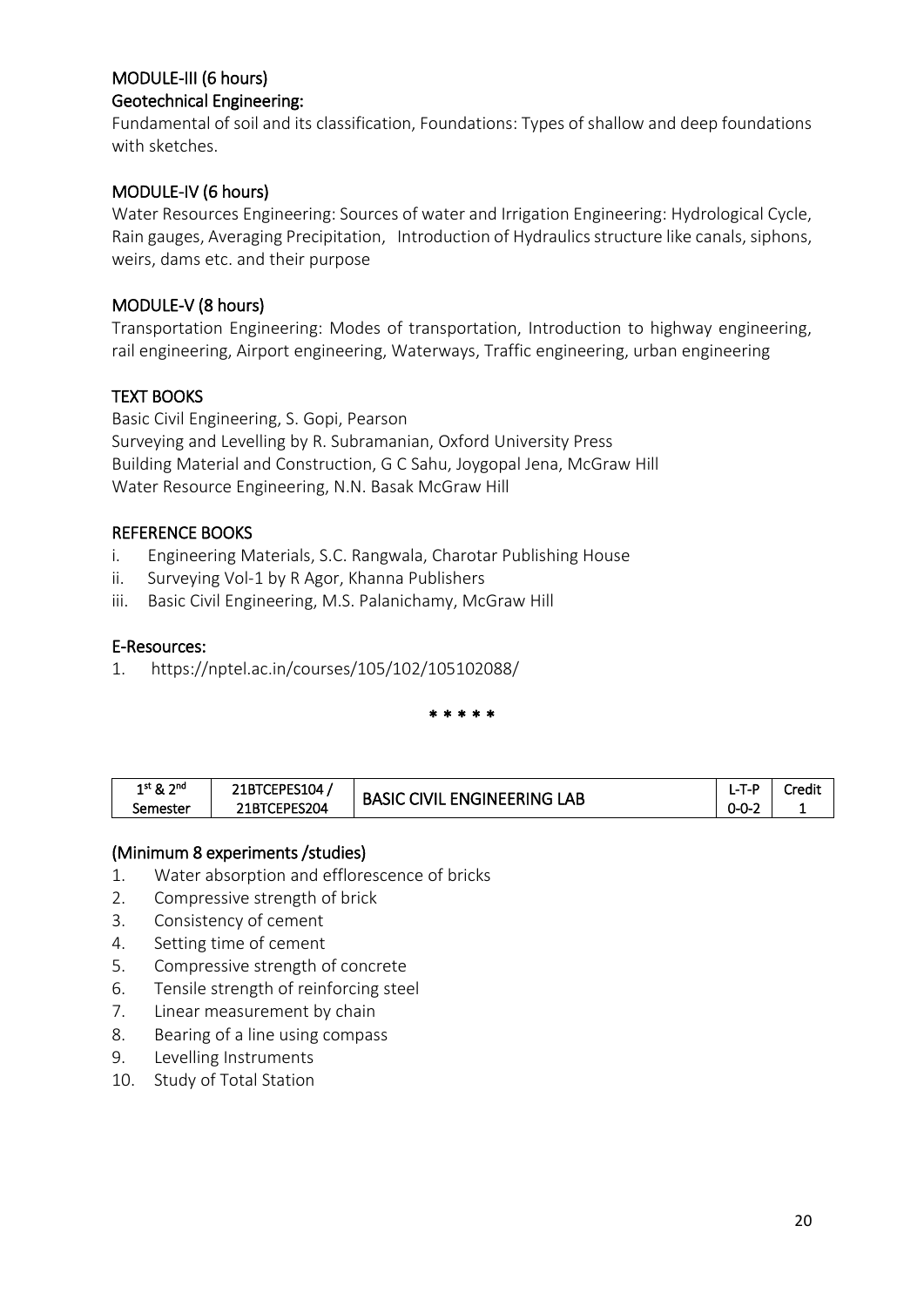# Evaluation Scheme

| Experiment (work)<br>Planning and execution | Results and<br>interpretation | Report | Viva-voce to<br>experiment | Total |
|---------------------------------------------|-------------------------------|--------|----------------------------|-------|
|                                             | 30                            | 30     | 20                         | 100   |

# Beyond Syllabus: (As per availability of time)

- 1. Workability of Concrete
- 2. Use of Theodolite
- 3. Tensile and compressive strength of Cement

\* \* \* \* \*

| ാnd<br>$1^{st}$ & $\sim$ | 21BTCEPES105 | <b>ENGINEERING GRAPHICS &amp; DESIGN L</b><br>LAB | 1 – L-M                | Credi |
|--------------------------|--------------|---------------------------------------------------|------------------------|-------|
| semester                 | 21BTCEPES105 |                                                   | $\sim$ $\sim$<br>U-U-4 |       |

# (Minimum 8 Sheets)

# COURSE OBJECTIVES:

- 1. To create awareness and emphasize the need for Engineering Graphics in all the branches of engineering.
- 2. To follow basic drawing standards and conventions.
- 3. To develop skills in three- dimensional visualization of engineering component,
- 4. To solve specific geometrical problems in plane geometry involving lines, plane figures
- 5. To produce orthographic projection of engineering components working from pictorial drawings.

# Evaluation Scheme

| Quality of job | Understanding of the<br>job and related theory | Quality of report<br>and Viva – Voce | Total |
|----------------|------------------------------------------------|--------------------------------------|-------|
| 50             |                                                |                                      | 100   |

# Prerequisites:

Basic understanding of Geometry

- 1. Principles of Engineering Graphics and their significance, usage of various drawing instruments, lettering, dimensioning principles. (1 Sheet)
- 2. Orthographic Projections: Projection of points and straight lines. (2 Sheets)
- 3. Projections of Planes. (1 Sheet)
- 4. Projection of Solids. (1 Sheet)
- 5. Section of Solids. (1 Sheet)
- 6. Principles of Isometric projection. (1 Sheet)
- 7. Development of surface and intersection of surfaces. (2 Sheets)
- 8. Introduction to AUTOCAD tools. (1 Sheet)

# TEXT BOOKS:

1. N. D. Bhat, M. Panchal, Engineering Drawing, Charotar Publishing House, 2008.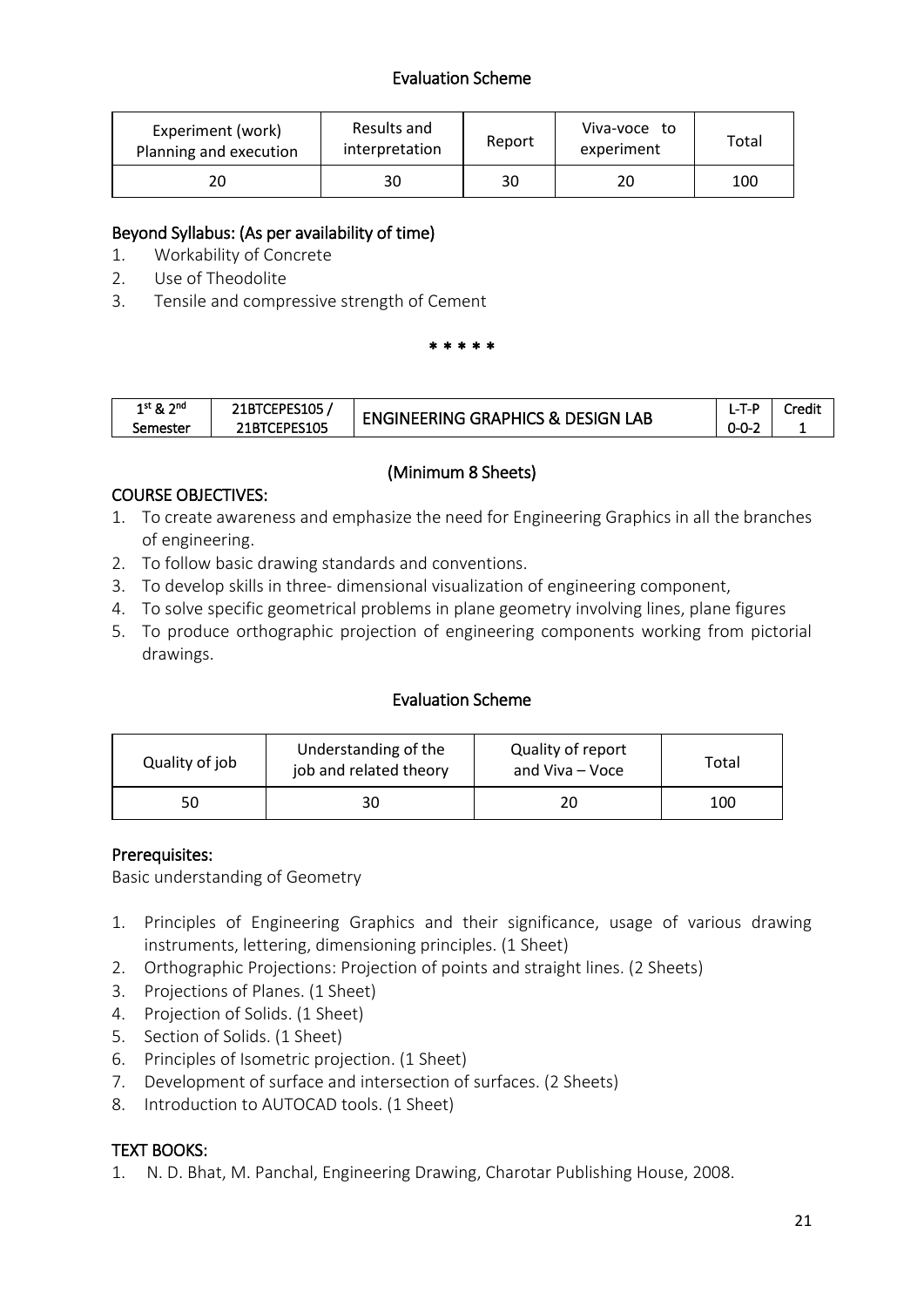- 2. M. B. Shah, B. C. Rana, Engineering Drawing and Computer Graphics, Pearson Education, 2008.
- 3. R. K. Dhawan, A Text Book of Engineering Drawing, S. Chand Publications, 2007.

# REFERENCE BOOKS:

- 1. E. French, C. J. Vierck, R. J. Foster, Graphic Science and Design, 4th Edition, McGraw- Hill.
- 2. W. J. Luzadder, J. M. Duff, Fundamentals of Engineering Drawing, 11th Edition, PHI, 1995.
- 3. K. Venugopal, Engineering Drawing and Graphics, 3rd Edition, New Age International, 1998.

\* \* \* \* \*

| ้<br>วิทนี        | , TCEPES106                        | TICE.                          | I -T-P | Credit |
|-------------------|------------------------------------|--------------------------------|--------|--------|
| $1$ st & $\angle$ | <b>ZIBILEP</b>                     | ٦P.                            |        |        |
| Semester          | ES206<br>$T$ CEDES.<br>21BT<br>◡└╹ | LAB<br>PRACT<br><b>WORKSHC</b> | ے-0-0  |        |

# Objective:

workshop Practice lab deals with different processes by which component of machines or equipments are made. Its purpose is to equip the trainee with knowledge, skill and attitude that enable them to perform basic workshop tasks.

# FITTING PRACTICE

1. Use of hand tools in fitting, preparing a male female joint of M.S. or making a paper weight of Mild steel.

# WELDING PRACTICE

- 2. Welding practice (Basic Theory to be explained prior to practice):
	- A. Gas welding & Electric Arc welding practice.
	- B. A joint such as a Lap joint, a T- joint or a Butt joint is to be prepared or to make furniture.

# MACHINING PRACTICE

3. Machining (Basic Theory to be explained prior to practice):

- A. Stepped cylindrical Turning of a job and thread –cutting in lathe.
- B. Shaping
- C. Milling

# Evaluation Scheme

| Quality of job | Understanding of the<br>job and related theory | Quality of report<br>and Viva - Voce | Total |
|----------------|------------------------------------------------|--------------------------------------|-------|
| 50             |                                                |                                      | 100   |

# Outcomes:

Intellectual skills, Cognitive strategy, verbal information, motor skills and attitude

# Course Outcomes

- CO1 To be able to use various fitting tools and able to perform fitting operation.
- CO2 To be able to understand principle of gas welding and able to perform gas welding operation.
- CO3 To be able to understand principle of arc welding and able to perform arc welding operation.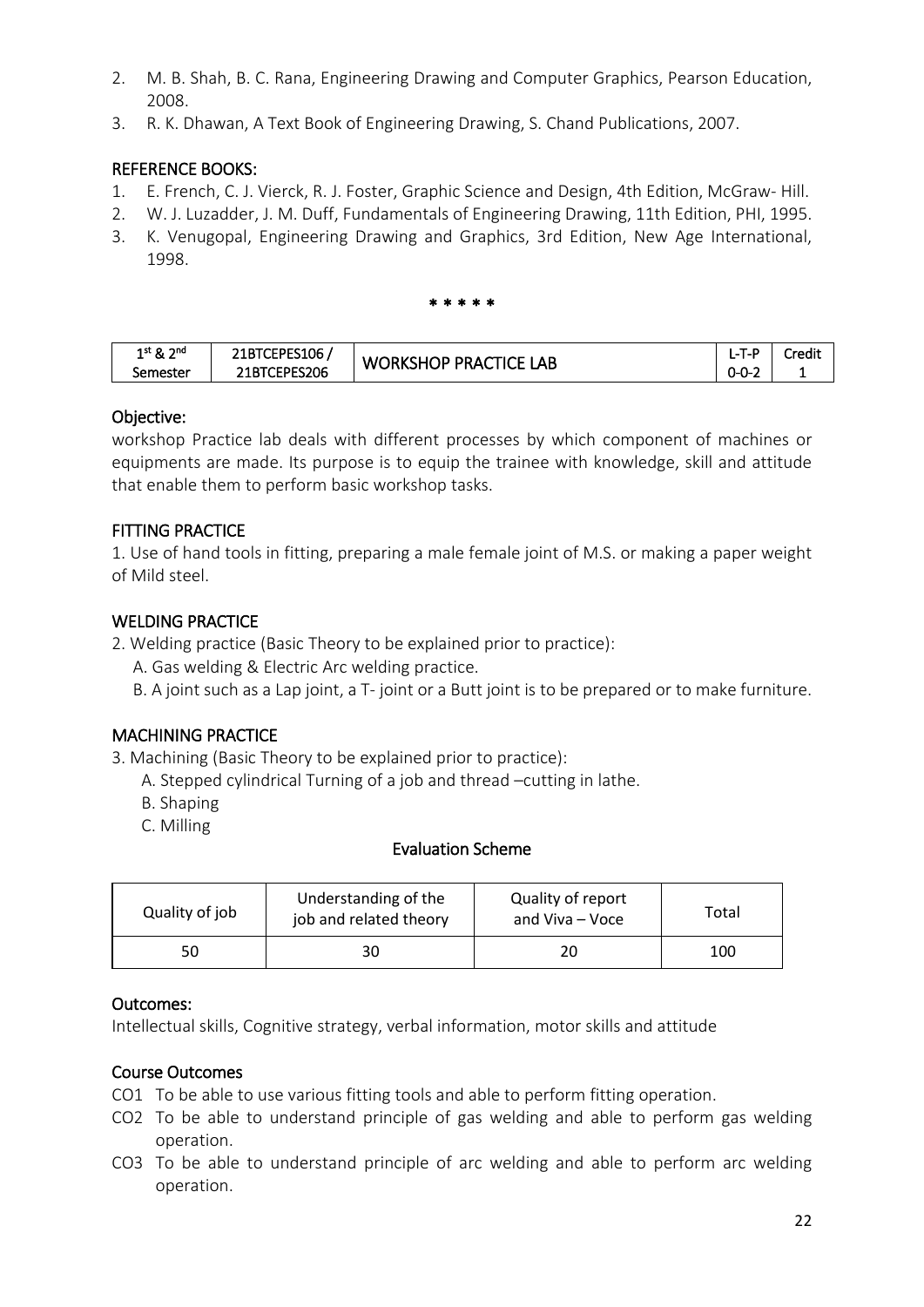- CO4 To be able to understand different parts of a lathe and able to perform turning, facing, threading, tapering using lathe.
- CO5 To be able to understand different parts of a shaping and milling machine and able to perform shaping and milling operation.

#### \* \* \* \* \*

| 1st           | $\sim$                | <b>ENGLISH</b><br>JNC<br>JΝΔ | $ -$<br>エーピ<br>. .<br>- | .<br>`redit |
|---------------|-----------------------|------------------------------|-------------------------|-------------|
| Semester<br>- | דחדרו<br>21 D I<br>-- |                              | -0-C<br><u>.</u>        |             |

Course Objectives

# This subject aims to:

- Improve the language proficiency of students in English with an emphasis on Vocabulary, Grammar, Reading and Writing skills.
- Equip students to study academic subjects more effectively and critically using the theoretical and practical components of English syllabus.
- Develop study skills and communication skills in formal and informal situations.
- To help students in improving their accent, overall presentation skills to enhance their employability.

### Evaluation Scheme

| <b>Teacher's Assessment</b> |                                  |    | <b>Written Assessment</b> | Total    |     |
|-----------------------------|----------------------------------|----|---------------------------|----------|-----|
| Quiz                        | Surprise Test(s)   Assignment(s) |    | Mid-Term                  | End-Term |     |
| 05                          | 05                               | 05 | 25                        | 60       | 100 |

# MODULE 1 Effective Reading Skills

Process of Reading, Global and Local Comprehension, Sub skills of Skimming, Scanning, Inferencing, Guessing word-meaning, Using appropriate speed for various kinds of reading. Correction of Reading faults of Eye-fixation, Regression, Finger-pointing, Sub-vocalising, Reading aloud, and indiscriminate use of the Dictionary.

The module will acclimatize students with short stories of R. K Narayan, which will enable them to understand the nuances of reading and comprehension.

# Text Book:

Malgudi Days by R.K Narayan

- 1. An astrologer's day
- 2. The missing mail
- 3. The doctor's word
- 4. Gateman's gift Links:
- https://pdfroom.com/books/malgudi-days-narayan-r-k/or5WWqZn5qD
- https://www.press.umich.edu/9441812/building academic reading skills book 1 2nd edition/?s=look\_inside
- https://www.jmu.edu/valleyscholars/files/studyreadingskills.pdf
- https://files.eric.ed.gov/fulltext/ED583494.pdf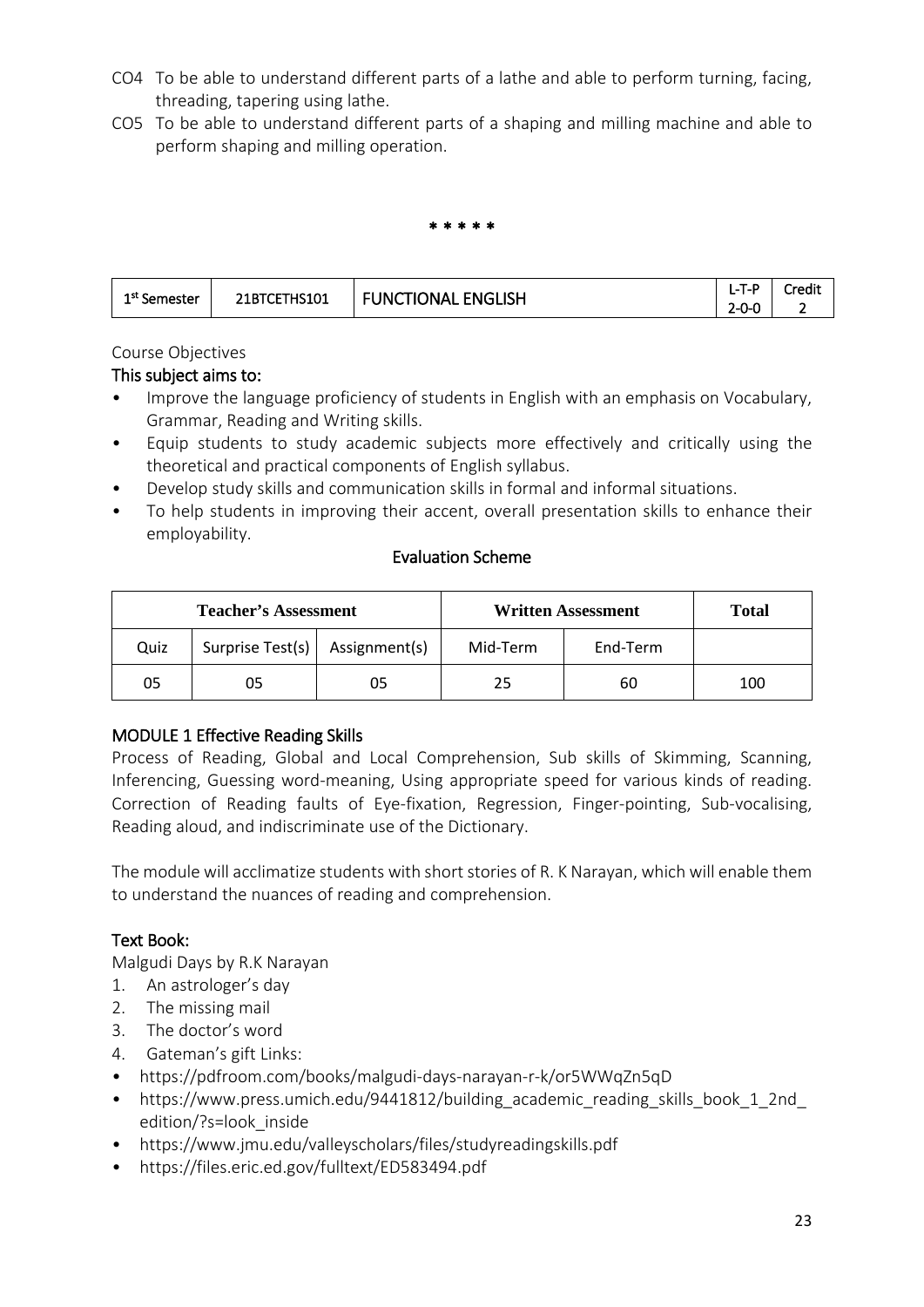# MODULE 2

Nitty Gritty of Writing in English

Writing Process, Paragraph writing, Summarizing, Blogging, Paraphrasing, Précis-writing, Essay writing and Reading Comprehension.

The module will familiarize students with the nitty gritty of writing in English by drawing from the referred text books.

# Text Books:

1. The Submerged Vallley and Other Stories by Manoj Das

2. Real Writing with Readings by Susan Anker

# Link:

https://ebin.pub/the-submerged-valley-and-other-stories.html

# MODULE 3

The Quintessence of Effective Pronunciation

Introduction to Phonetics: IPA, Received Pronunciation, Phonetic and Non-Phonetic Writing Systems; IPA:

Vowels and Consonants, MTI, Problem sounds; Stress, Intonation, Rhythm, Strong and Weak forms. The module will familiarize students with the sounds of English language and help them to use it in day-today situations.

# Text Book:

- 1. Better English Pronunciation by J D O'Connor
- 2. Phonetics A Coursebook by Rachel Anne Knight

# Links:

- https://salahlibrary.files.wordpress.com/2017/03/a-practical-introduction-to-honetics.pdf
- https://bbooks.info/b/w/ef588b4a0491ac5e37669efa7c0d5476f92a872f/phonetics-fordummies.pdf
- https://salahlibrary.files.wordpress.com/2018/10/d8b4d986d8a7d8aed8aa\_d8a2d988d8 a7.pdf

# MODULE 4

# Applied Grammar

Articles, Prepositions, Subject-Verb agreement, State and Event verbs, Modals and Auxiliaries, Finite and Non-finite Verbs; Tenses; Vocabulary

The student will get a better understanding of the nuances and application of grammar and vocabulary in day-to-day usage.

# Text Books:

- 1. Oxford modern English Grammar
- 2. Destination B1 Grammar and Vocabulary with Answer Key (Malcolm Mann & Steve Taylore-Knowles)
- 3. English vocabulary in use (Michael MC Carthy)

# Links:

https://pdfroom.com/books/oxford-modern-english-grammar/KRd6oO79gZp/download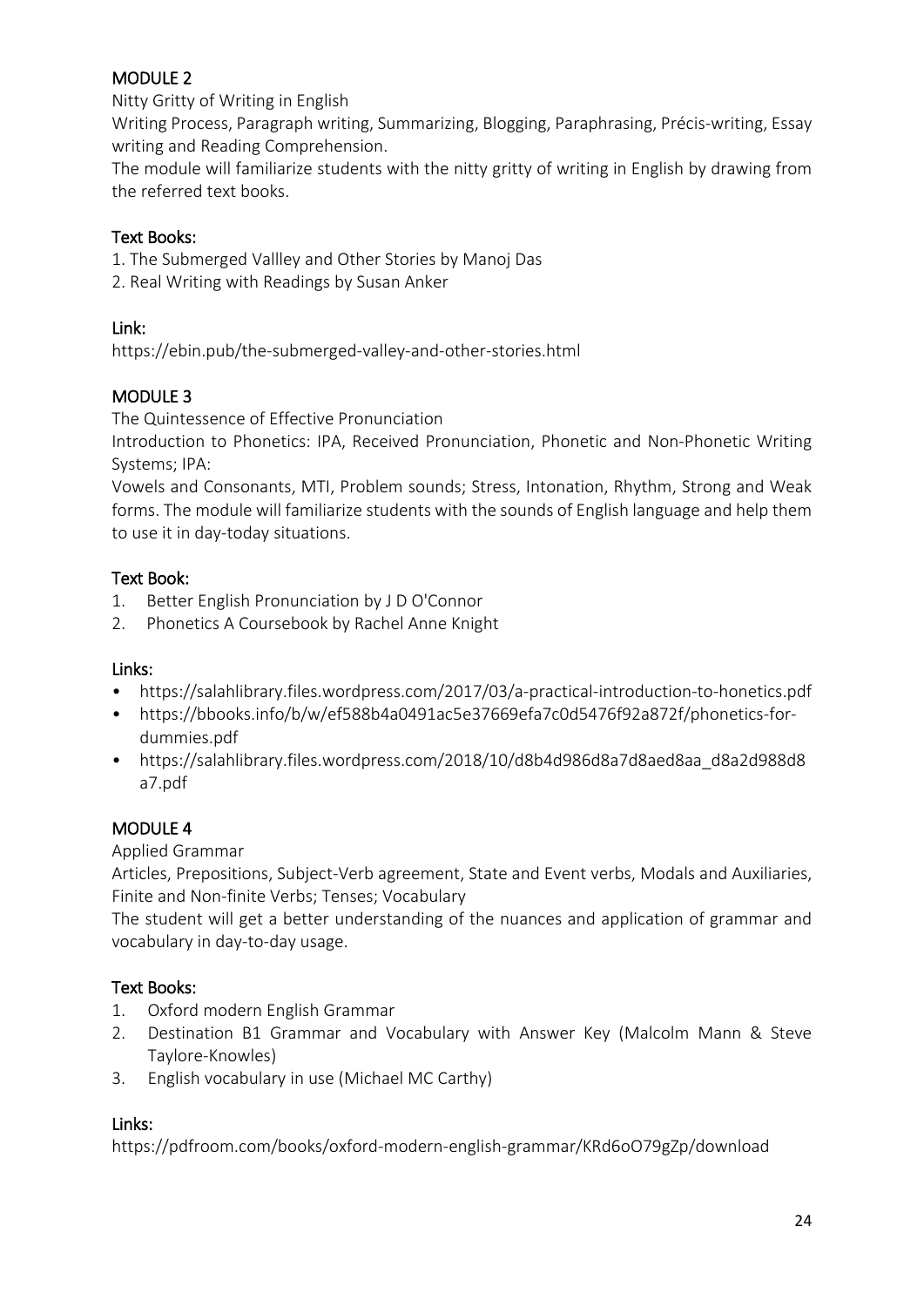# Recommended Books:

- 1. Remedial English Grammar by F. T. Wood, Macmillan.
- 2. Essential English Grammar By Raymond Murphy, Cambridge University Press
- 3. The Visual Element in Language Teaching (Education Today Series) (ELT) by PIT CORDER
- 4. Introducing Applied Linguistics (Penguin modern linguistics texts) by S. Pit Corder
- 5. Advanced Grammar in Use with Answers, MARTIN HEWINGS
- 6. Phonetics for Dummies by William F. Katz

# Intended Learning Outcomes/ Course Outcomes (CO)

By the end of the course the student will be able to:

- Use English Language effectively in spoken and written forms.
- Comprehend the given texts and respond appropriately.
- Communicate confidently in various contexts and different cultural scenarios.
- Acquire proficiency in English including reading and listening comprehension, writing and speaking skills.
- Understand the nuances of spoken English and to be effective speakers.

#### \* \* \* \* \*

| 1st c    | 20BTCEPHS101 | <b>ENGLISH</b><br>LAB<br>UNC<br><b>TIONAL</b> | T-P<br>$\overline{\phantom{a}}$ | Credit |
|----------|--------------|-----------------------------------------------|---------------------------------|--------|
| Semester |              |                                               | $0 - 0 - 2$                     |        |

1 "Find The Word" Reading Aloud Activity (Pair Work); "Reading Aloud" Task (Pair Work / Small Group Work); "Team Reading Aloud" – Pronunciation Reading (Whole Group); Key Word Bingo – Vocabulary Based Reading Activity (Individual) Pre-Reading Activities

<https://theidealteacher.com/21-mustuse-reading-activities-for-your-language>

2 True or False? – Post-Reading Activity (Alone); Summarise The Text – Post Reading Activity (Individual); Re-write The Text – Reading Activity (Alone); Walking Text – Reading Comprehension Activity (Individual) Post-Reading Activities

<https://theidealteacher.com/21-mustuse-reading-activities-for-your-language>

3 Filminute: One-minute films in different languages on different topics, can watch without sound too! - IDEAS FOR USE: 1. Watch film clip and describe in detail what happened; 2. Watch film clip and summarise; 3. Watch film clip and extend the story; 4. Listen to film clip without watching and imagine what the film is about and describe it.

Short video based – For Spontaneous Speaking & Writing in Language Learning <https://filminute.com/festival/>

4 Picture interpretation: interpreting a given image and making a short presentation about the same.

Speaking Activity

https://ssol.tki.org.nz/Social-studies-110/Teaching-and-learning/Effectiveteaching-in-socialtudies/Teachingstrategies/writing\_and\_presenting\_info rmation/Picture-interpretation

5 News Paper Article Analysis - (General Topics): Provide A Newspaper Article And Ask Students To Comprehend And Analyse And Then make a Presentation on it. Listening, Speaking, Reading & Writing Based activity [https://cdn.ymaws.com/okpress.com/resource/resmgr/onf/nie/newspaper\\_ac tivities.pdf](https://cdn.ymaws.com/okpress.com/resource/resmgr/onf/nie/newspaper_ac%20tivities.pdf)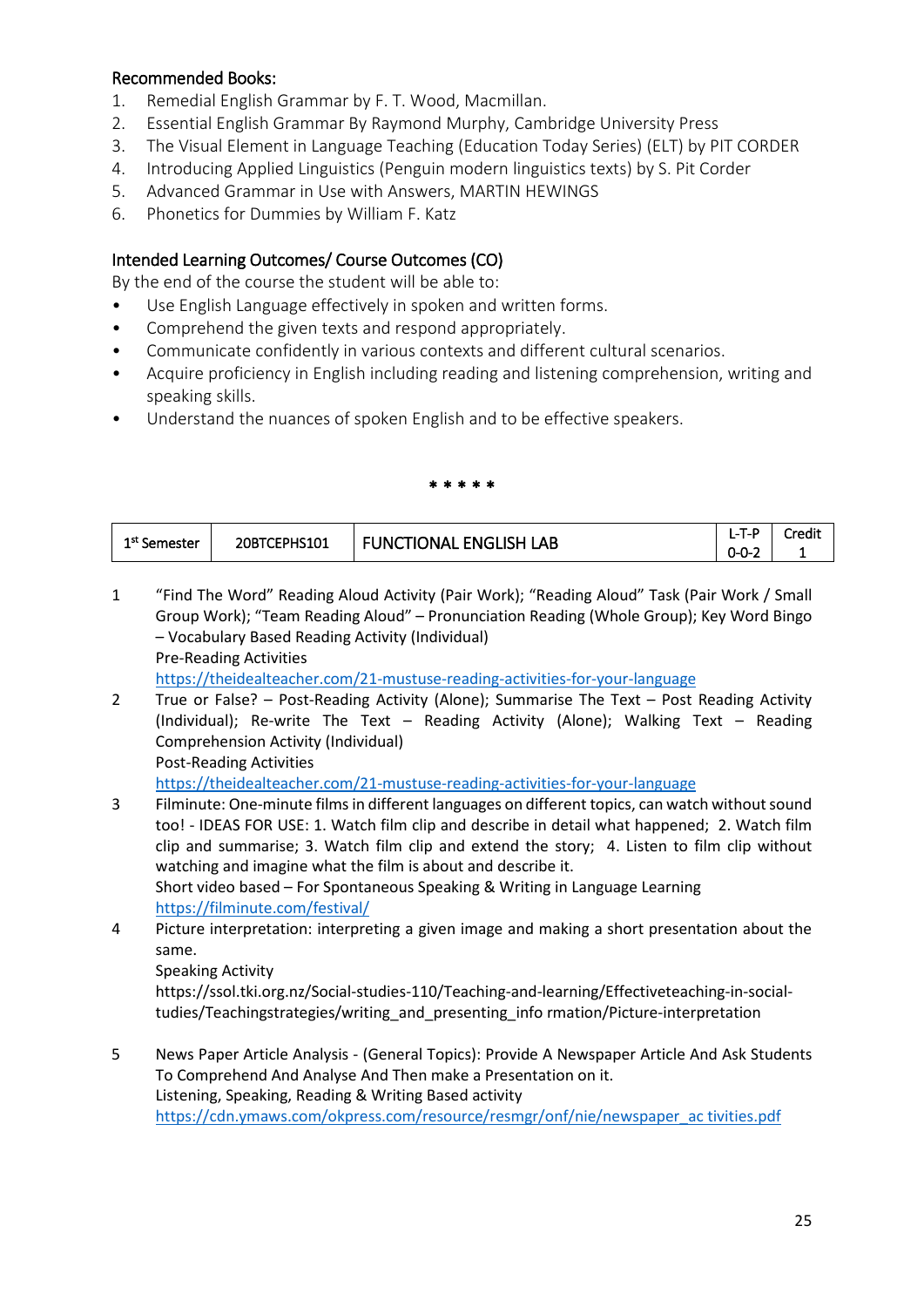- 6 Movie Talk Google Docs Database: Hundreds of short video clips and adverts with links and short descriptions of the clip content on a Google Doc. Most are French, Spanish, silent or with music only. Short video based – For Spontaneous Speaking & Writing in Language Learning [https://docs.google.com/spreadsheets/d/1MjFKTuUu\\_fVwO30eJd9zGQliUIwNCO6VmT6kCZfI8](https://docs.google.com/spreadsheets/d/1MjFKTuUu_fVwO30eJd9zGQliUIwNCO6VmT6kCZfI8V8) [V8](https://docs.google.com/spreadsheets/d/1MjFKTuUu_fVwO30eJd9zGQliUIwNCO6VmT6kCZfI8V8)
- 7 Digital Collage designing and presentation- students will design a collage in group based on a particular theme and will present it. Speaking Activity [https://www.technokids.com/blog/app s/digital-collage-in-the-classroom/](https://www.technokids.com/blog/app%20s/digital-collage-in-the-classroom/)
- 8 Ppt-ask students to watch a web series of their choice. Give them few areas like Screenplay, Characterisation, Plot construction and ask them to make a power point presentation on it. Listening, Speaking, Reading & Writing Based activity
- 9 Listening test: provide an audio clip and questions on it. Ask students to answer after listening to the audio. (Cambridge Assessment English content) Listening, Reading & Writing Based activity <https://www.teachingenglish.org.uk/professional-development/podcast>
- 10 Crea ve wri ng: students will be given a cue to write a short story. Writing Activity [https://www-tc.pbs.org/now/classroom/acrobat/less on05.pdf](https://www-tc.pbs.org/now/classroom/acrobat/less%20on05.pdf)
- 11 Grammar and Vocabulary Test Writing Activity <https://toaz.info/doc-viewer>

### Evaluation Scheme

| Experiment (work)<br>Planning and execution | Results and<br>interpretation | Report | Viva-voce to<br>experiment | Total |
|---------------------------------------------|-------------------------------|--------|----------------------------|-------|
|                                             | 30                            | 30     | 20                         | 100   |

# COURSE OUTCOMES

- 1. Understanding the sounds of English and using them in the right context.
- 2. Write paragraphs, stories etc. using short and crisp sentences.
- 3. Listen, speak, read & write the sounds of English using correct stress, tone and rhythm.
- 4. Language Skills- Grammar Exercises, Jumbled Sentences & correcting errors.
- 5. Writing- Paragraph & Precis Writing.
- 6. Role-Play- enacting ideas, themes(short duration & one-on-one activity)
- 7. Critical Appreciation Article Analysis
- 8. Introducing Self & Others- Learning the nuances of Introduction, Asking questions and Overcoming stage fright.
- 9. Presentations- Power point Presentations on general topics, Book Review.

\* \* \* \* \*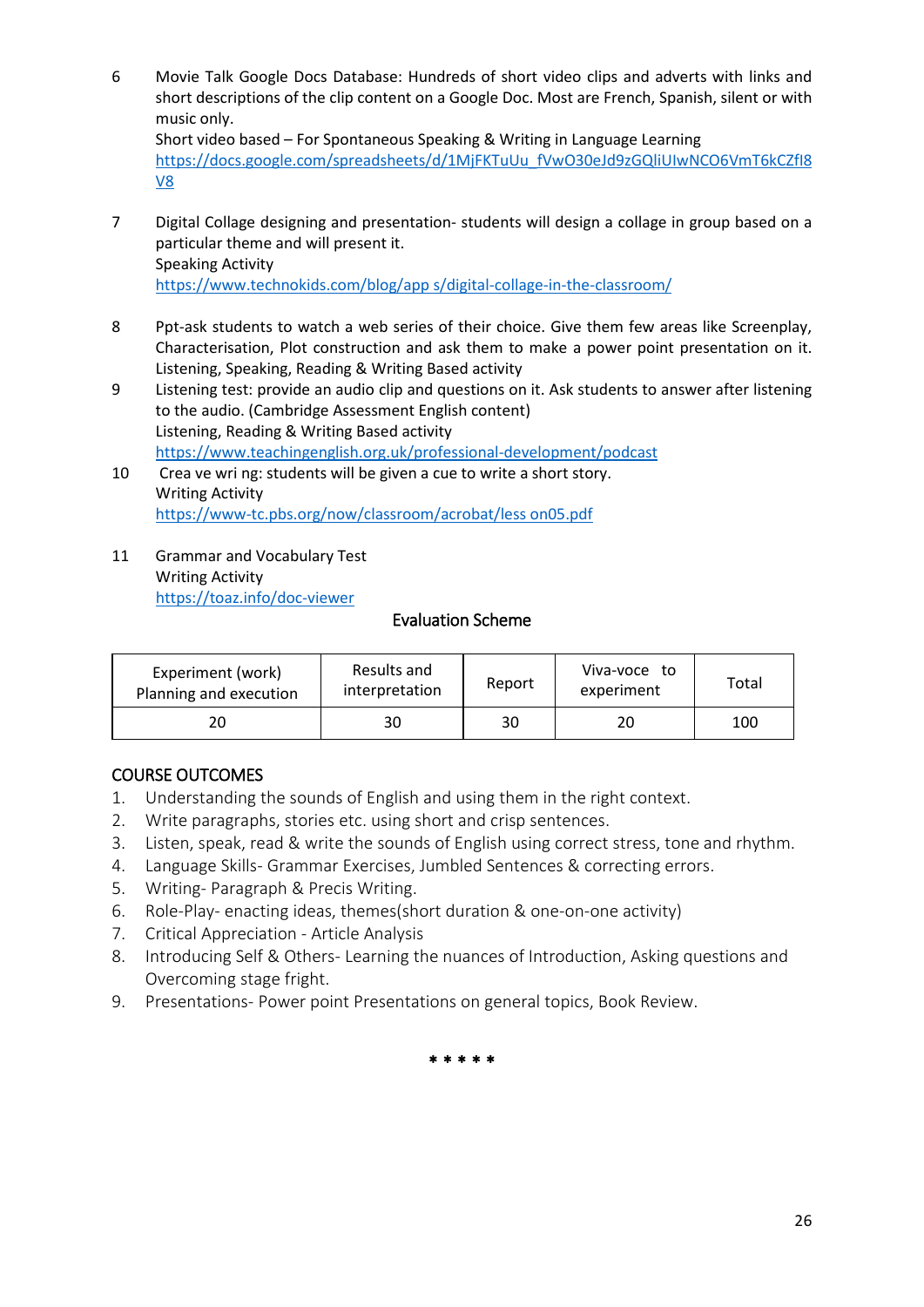Course objectives: The course aims to provide exposure to problem-solving through programming. It aims to train the student to the basic concepts of the C-programming language. This course involves a lab component which is designed to give the student handson experience with the concepts.

- To understand the various steps in Program development.
- To understand the basic concepts in C Programming Language.
- To learn how to write modular and readable C Programs
- To learn to write programs (using structured programming approach) in C to solve problems.
- To introduce the students to basic data structures. To make the student understand simple sorting and searching method

#### Unit-1

### Basic of Computer and Introduction to the C Language (7 hours)

Components of a computer system, Fundamentals of Computing, Computer Languages, Problems, Algorithms, flowcharts, Pseudo-code. Compiler and interpreter.

Output statements, Literals, Identifiers, Variables, Datatypes, Number Systems & Conversion, Format specifiers, Input statements, Escape sequences, Constant, Operators(Arithmetic, relational, logical, bitwise etc.), Expressions, Precedence and Associativity, Expression Evaluation, Type conversions, Comments

### Unit-2

#### Control Statements and Array (10 hours)

Decision making: if, if-else, nested if, else if ladder, switch, break statement, goto. Loop: while, do-while, for, continue, infinite loop, nesting of loops. Array: 1-D array creation and memory representation, Manipulating array elements, Linear Search, Binary Search, Bubble sort. 2-D array creation and memory representation, Programs on 2-D array.

#### Unit -3

#### Pointer, Function and String (10 hours)

Pointer: Declaring and initializing Pointer, dereferencing pointer, Pointer and Array, Pointer Arithmetic, sizeof() operator, constant pointer, pointer to constant, void pointer, Null Pointer, Array of pointers and pointer to array.

Functions: Types of functions, Parts of function, User defined functions,

Call by value and call by reference, Passing array to function, pointer to function, function returning pointer.

Recursion, programs on recursion.

C Strings, String Input / Output functions, arrays of strings, string manipulation functions.

#### Unit-4

#### Dynamic memory allocation, Structure and Union (7 hours)

Dynamic memory allocation concept, heap area, malloc, calloc, free. Advantage of dynamic memory allocation wrt static allocation, Programs on dynamic memory allocation.

Structure and Union: Need of structure, Creating a structure, typedef, array of structures, pointer to structure, passing structure to function, returning structure from function, selfreferential structure. Creating a union, difference between structure and union. Enum creation, assigning value to enum variables.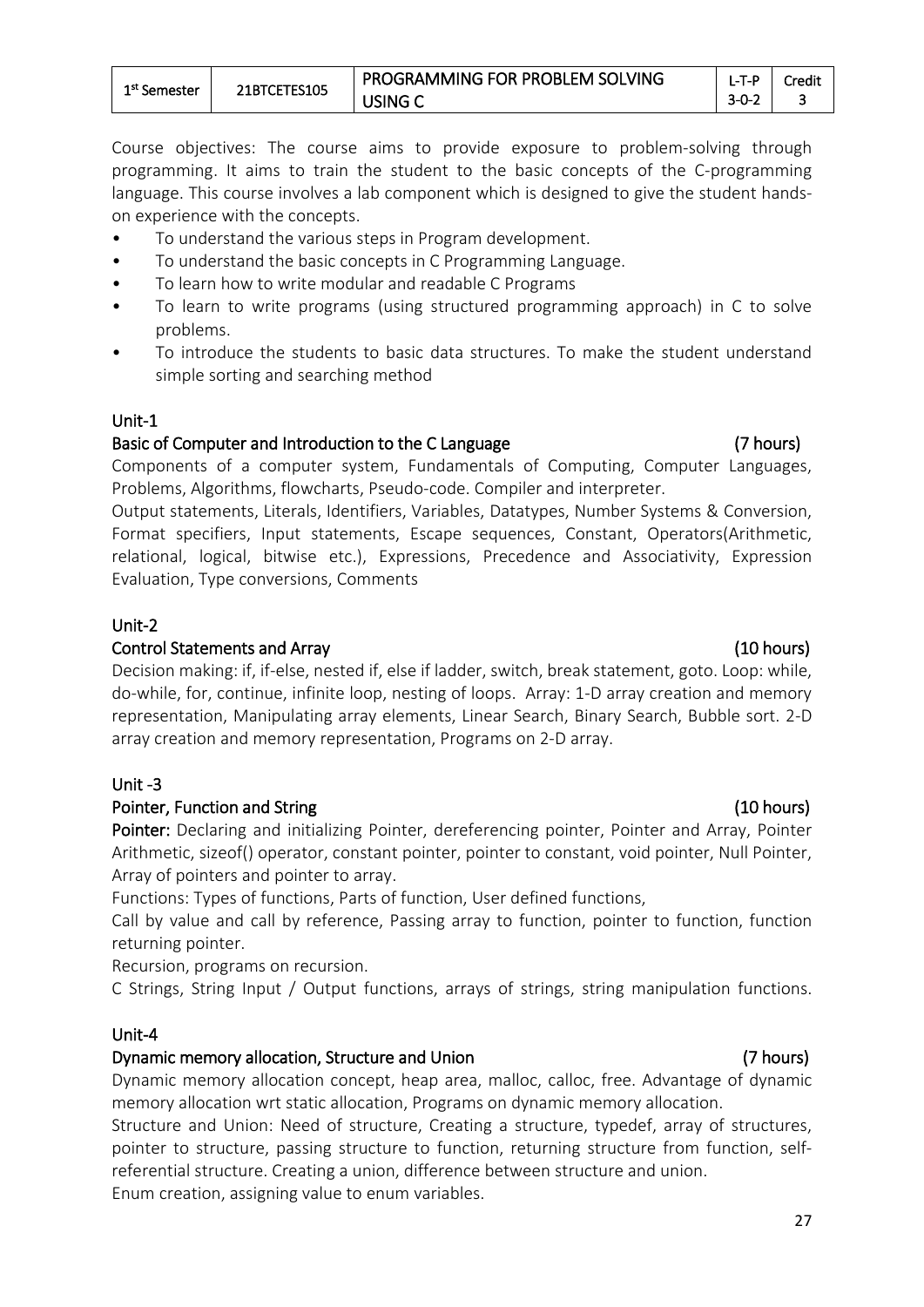# Unit-5

# Macro, Storage Class and File Handling (6 hours)

Macro: Macro expansion process, programs on Macro.

Storage class: auto, extern, static, register.

Command Line Argument.

File Handling: File opening modes, read and write text in file, file copy, reading and writing structure variables in a file, fseek, ftell.

# Text Books:

- 1. E. Balaguruswamy, Programming in ANSI C, Tata McGraw-Hill
- 2. Computer Science: A Structured Programming Approach Using C, B.A.Forouzan and R.F. Gilberg, Third Edition, Cengage Learning.

# Reference Books:

- 1. Programming in C. P. Dey and M Ghosh, Oxford University Press.
- 2. ReemaThareja, Introduction to C Programming, 2nd Edition, Oxford University Press.
- 3. Programming with C, B.Gottfried, 3rd edition, Schaum's outlines, TMH.
- 4. Problem solving with C, M.T.Somasekhara, PHI
- 5. C Programming with problem solving, J.A. Jones & K. Harrow, Dreamtech Press.

# Online Resources:

<https://nptel.ac.in/courses/106/105/106105171/> <https://nptel.ac.in/courses/106/104/106104128/>

# Course outcomes:

Students will be able to:

- CO1: Design simple algorithms for arithmetic and logical problems
- CO2: Implement the algorithms to programs (in C language).
- CO3: Carryout experiments and correct syntax and logical errors.
- CO4: Implement conditional branching, iteration and recursion.
- CO5: Analyze a problem , decompose into functions and synthesize a complete program using divide and Conquer approach.
- CO6: Apply arrays, pointers and structures to formulate algorithms and programs.
- CO7: Apply programming to solve simple numerical method problems, differentiation of function and simple integration.

#### \* \* \* \* \*

| $1^{\rm st}$ Semester | 21BTCETES105 | PROGRAMMING FOR PROBLEM SOLVING |             | Credit |
|-----------------------|--------------|---------------------------------|-------------|--------|
|                       |              | `LAB<br>USING C L               | $0 - 0 - 2$ |        |

# **Course objectives:**

- To write, test, and debug simple C programs.
- To implement C programs with conditionals and loops.
- Use functions for structuring C programs.
- To understand and implement pointer and user defined data types
- To understand file concept and dynamic memory application
- To develop logic to solve problems using the programming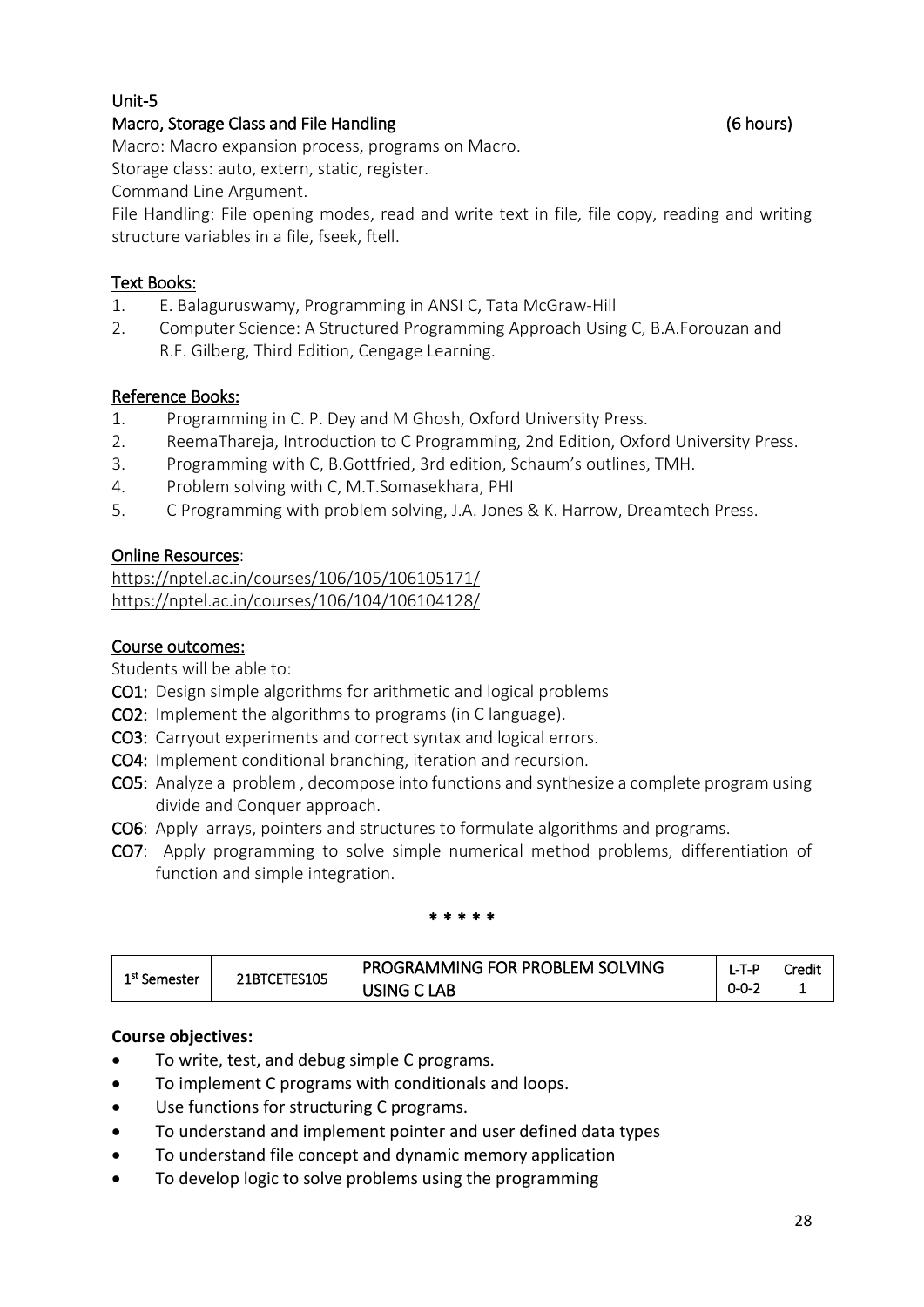# **Experiment**

Editing, compiling, executing, and debugging of simple C programs Programs using operators and formatted input/output statements.

- 3,4 Decision making using if, if-else, else-if ladder, nested if
- 5 Decision making using switch-case construct.
- 6,7 Loop control structure (while, do-while, for) with jump statements
- 8 Nested loops (printing various formats)
- 9,10 1-D arrays including operation like searching, sorting, merging etc.
- 11 Handling 2-D arrays such as matrix operations
- 12 , 13 Programs on strings using various string handling functions (library functions)
- 14, 15 Designing user-defined functions.
- 16 Programs on recursion.
- 17 Designing user defined functions for string manipulation.
- 18 Passing arrays (both 1D and 2D) to functions
- 19 , 20 Structure, array of structure, nested structure.
- 21 Dynamic memory management.
- 22 Self-referential structure (create and display operation of single linked list)
- 23 , 24 File handling reading from and writing to files.
- 25 Command-line argument, pre-processor directives.

# Course outcomes:

- **CO1:** Read, understand and trace the execution of programs written in C language.
- **CO2:** Develop programs using the basic elements like control statements, Arrays and String
- **CO3:** Implement Programs with pointers, and learn to use the pre-processors, command line arguments etc.
- **CO4:** Write the C code for a given algorithm
- **CO5:** Write programs that perform operations using derived data types.
- **CO6:** Write programs that perform various operations on files

#### \* \* \* \* \*

| วnd<br>Semester | BS204<br><b>UBILL</b> | $\sim$ HEMATICS<br><u>ты.</u><br>. MA<br>— −NGINEE*<br>l'NC | $\sim$<br>.<br>$\overline{\phantom{a}}$<br>-  | <br>Credit |
|-----------------|-----------------------|-------------------------------------------------------------|-----------------------------------------------|------------|
|                 |                       |                                                             | $\overline{\phantom{a}}$<br>---<br>ั−∪−∪<br>◡ |            |

# Prerequisite

Matrix algebra, Determinants, Vector algebra.

# Course Objectives:

- To discuss the concepts associated with Matrix Algebra, Solution of system of linear equations, Vector Spaces.
- To discuss the concepts of eigenvalues and eigenvectors, Real matrices, Complex matrices and Diagonalisation of Matrices.
- To describe the concepts of Vector differential calculus and its application.
- To present the concepts of Vector integral calculus and its application.
- To present the concepts of Fourier series, Fourier Integral and Fourier transform.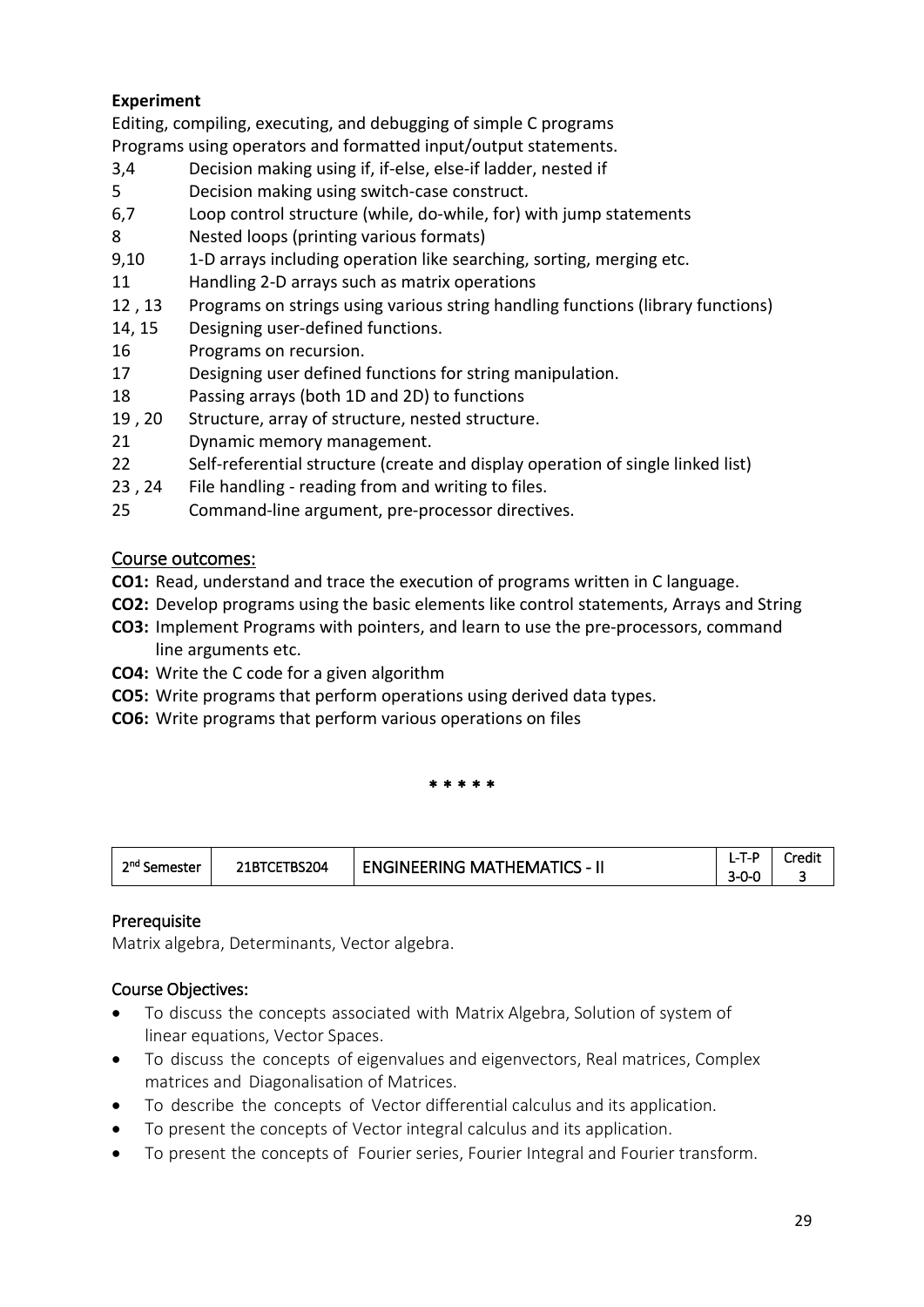# Evaluation Scheme

| <b>Teacher's Assessment</b> |                                  |    | <b>Written Assessment</b> | <b>Total</b> |     |
|-----------------------------|----------------------------------|----|---------------------------|--------------|-----|
| Quiz                        | Surprise Test(s)   Assignment(s) |    | Mid-Term                  | End-Term     |     |
| 05                          | 05                               | 05 | 25                        | 60           | 100 |

# Module - 1 (8 hrs.)

Matrix Algebra, Solution of system of linear equations (Gauss Elimination), Rank and Inverse of matrices (Gauss-Jordan), Vector Space and its Examples.

# Module - 2 (8 hrs.)

Eigen values and eigen vectors, Symmetric and skew-symmetric matrices, Orthogonal matrices, Complex matrices, Hermitian and skew matrices, Unitary matrices and similarity of matrices, Diagonalisation of Matrices.

# Module - 3 (9hrs.)

Vector differential calculus: vector and scalar functions and fields, Derivatives, Curves, tangents and arc Length, gradient, divergence, curl.

# Module - 4 (10 hrs.)

Vector integral calculus: Line Integrals, Green Theorem, Surface integrals, Gauss theorem and Stokes Theorem.

# Module - 5 (10 hrs.)

Fourier series, Fourier expansion of functions of any period, Even and odd functions, Half range Expansion, Fourier Integral and Fourier transform.

# Text Books:

1. Advanced Engineering Mathematics by E. Kreyszig, 8th Edition, Willey.

# References:

- 1. Higher Engineering Mathematics by B.V. Ramana, McGraw Hills Education.
- 2. Higher Engineering Mathematics by B.S. Grewal,, Khanna Publishers, 36th Edition, 2010.
- 3. Advance Engineering Mathematics by P.V.O'NEIL, CENGAGE.
- 4. A text book of Engineering Mathematics by N.P. Bali and Manish Goyal, , Laxmi Publications, Reprint, 2008.

# Online Resources :

Linear algebra[-https://onlinecourses.nptel.ac.in/noc21\\_ma50/preview](https://www.google.com/url?q=https://onlinecourses.nptel.ac.in/noc21_ma50/preview&sa=D&source=editors&ust=1632906111255000&usg=AOvVaw3OxhHGjp3WO9sORxiWlMvU)

# Course Outcomes:

After reading this subject, students will be able to:

- 1. Apply the knowledge of Mathematics in Physical sciences and Engineering.
- 2. Modeling of Physical Problems to Mathematical problems.
- 3. Acquire knowledge of Double and Triple Integral and their applications in engineering subjects.
- 4. Acquire knowledge about Fourier series and Fourier transform.
- 5. Apply Knowledge vector calculus in engineering and physical sciences.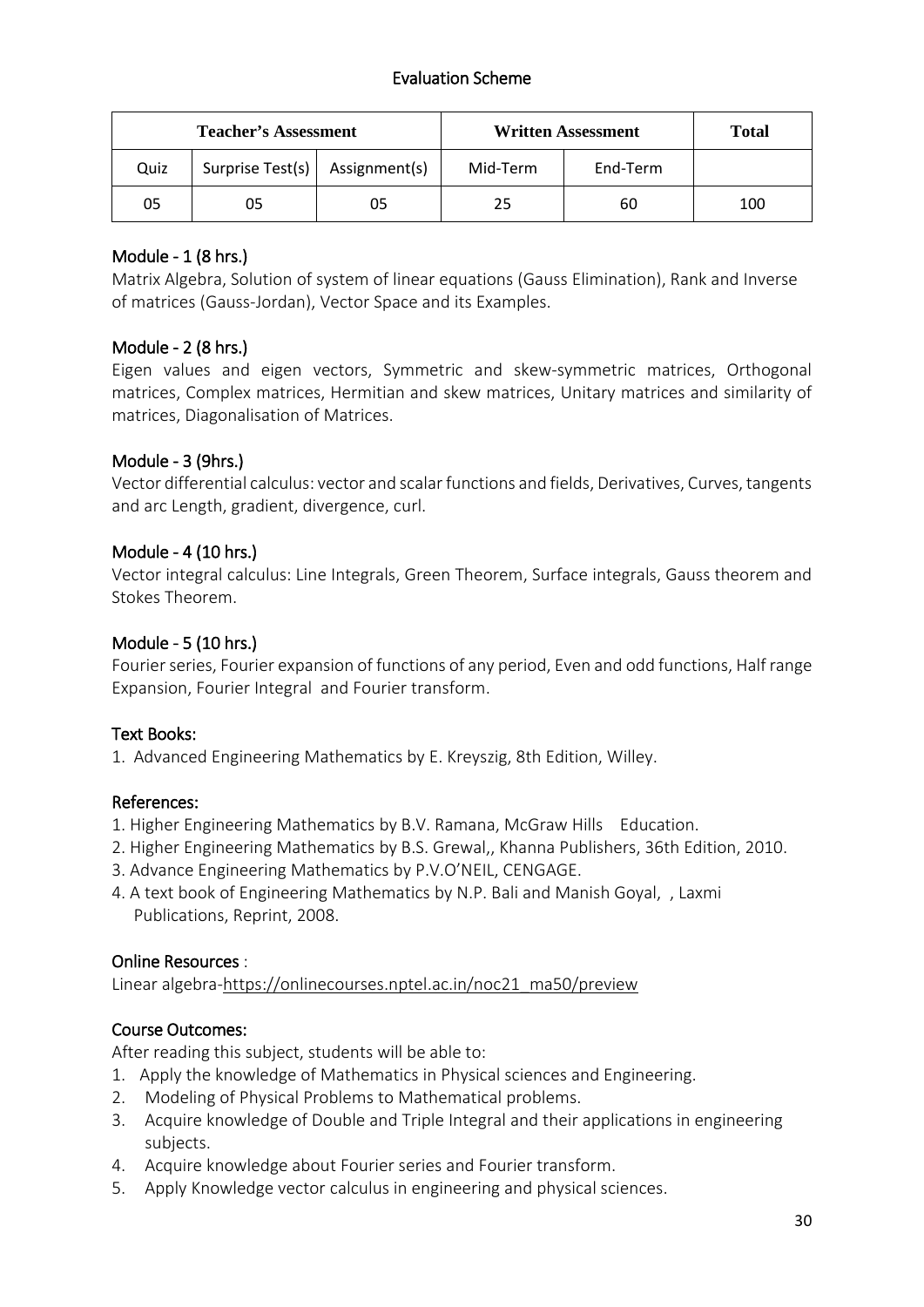6. Acquire knowledge of Matrix Algebra, Determinants and their applications in engineering subjects.

\* \* \* \* \*

| ີ <sup>າ¤</sup> Semester | 21BTCETHS201 | <b>BUSINESS COMMUNICATION AND LIFE SKILLS</b> | i - i - E | Iredi |
|--------------------------|--------------|-----------------------------------------------|-----------|-------|
|                          |              |                                               | -በ-ቦ      |       |

### Course Objectives

This subject aims to:

- Understand the concepts of business communication in a diverse workplace. It aims at building their business acumen in order to work in an inter-cultural environment.
- **IMPROVE THE INTERGOVITY IS 2018** Improve the listening, conversation and writing skills of students, which would help them co-exist in the business world.
- Groom the learners as potential and prospective candidates to take on the present-day challenges in the job sector with their acquired soft skills.

#### Evaluation Scheme

| <b>Teacher's Assessment</b> |                                  |    | <b>Written Assessment</b> | <b>Total</b> |     |
|-----------------------------|----------------------------------|----|---------------------------|--------------|-----|
| Quiz                        | Surprise Test(s)   Assignment(s) |    | Mid-Term                  | End-Term     |     |
| 05                          | 05                               | 05 | 25                        | 60           | 100 |

#### UNIT-1

#### Writing Business messages and Documents (10 hours)

- 1.1 Importance of written Business communication, Types of Business messages, Stages of writing business messages, Plagiarism
- 1.2 Business letters- Common components and Strategies of writing a letter, Types of Business Letters, Sales Letters
- 1.3 Writing effective Memos Principles and fundamentals to be followed to draft Business Memos, Letters Versus Memos, Characteristics of Effective Memos, Form and Structure, Parts of a Memo, Writing Strategies, Model Memos
- 1.4 Business Reports Nature and Significance, Types of Reports, Formats of Reports, Structure of a formal Business Report.
- 1.5 Business Proposals Types, Structure of a Business Report. Model Business Proposals.
- 1.6 E-mail Writing Advantages of E-mail, Characteristics of Successful E-mail Messages Formatting, E-mail Format, Standard E-mail Practices, E-mail Writing Strategies

#### UNIT-2

#### Communicating at Workplace (10 hours)

- 2.1 Effective Listening Introduction, Active and Passive Listening, Process of Listening, Advantages of Listening, Types of Listening, Effective and Ineffective Listening Skills
- 2.2 Factors affecting Listening, Role of Listening in Leadership Styles, Six Styles of Leadership, Listening at Three Managerial Levels
- 2.3 Benefits of Listening for Leaders and Teams, Motivational Benefits of Listening in the Workplace, Poor Listening Habits, Strategies for Effective Listening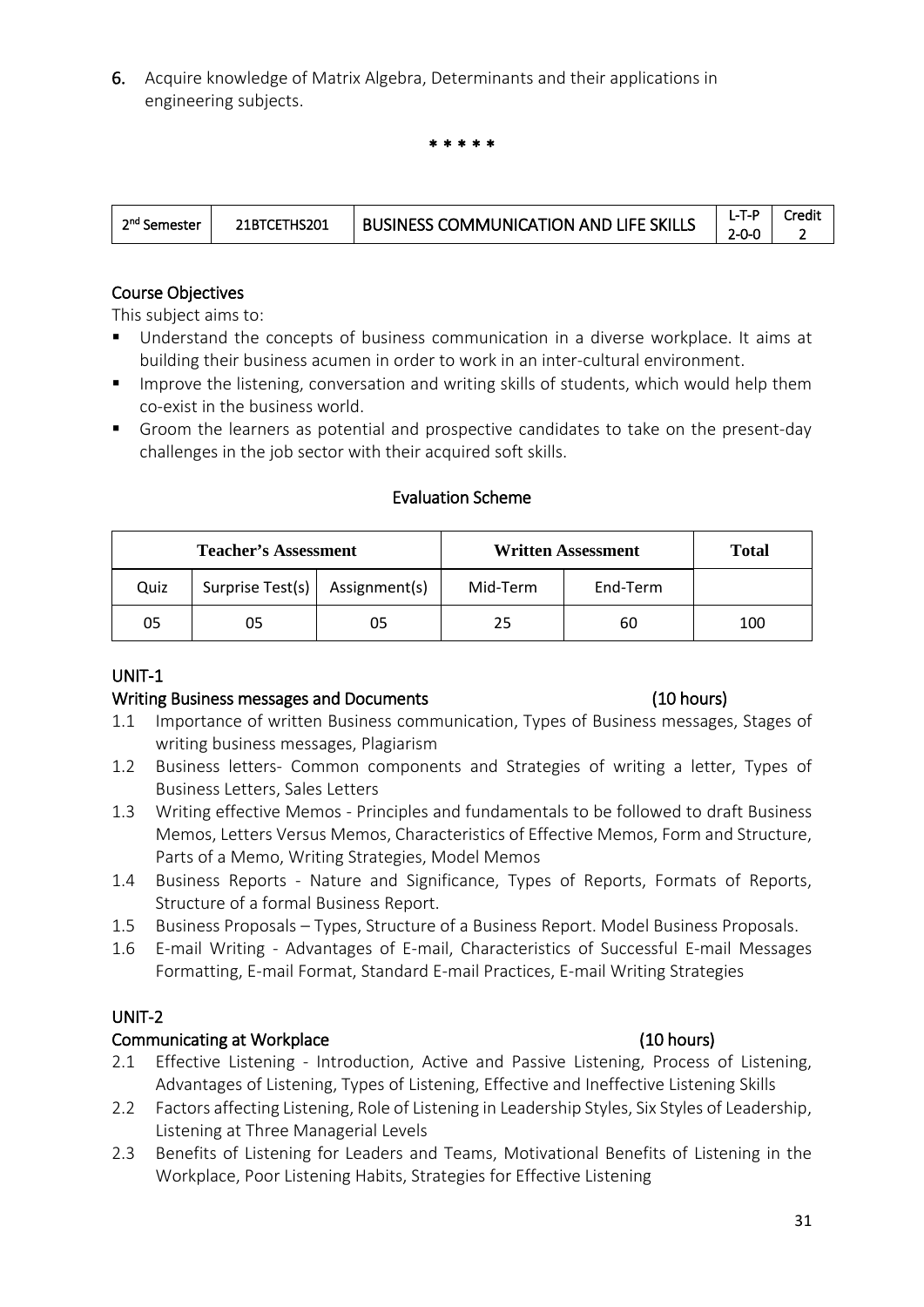- 2.4 Business Conversations Importance of Business Conversations and Essentials of a Business Conversation
- 2.5 Conversation Management Use Verbal and Non-verbal Cues appropriately in Conversations - How to Identify Cues and Clues Signs and Signals; Stressful Conversations
- 2.6 Business Presentations Planning, Preparing, Practicing, Performing, Reviewing, Emphatic Closing, Stage Fright
- 2.7 Business Meetings Agenda, Minutes of a Meeting, Leading Effective Meetings

# UNIT-3

# Communication for Career Management (08 hours)

- 3.1 Cover letter, Resume and CV Writing Types, Formats, Cover letter Format of cover letters, solicited and un-solicited job applications.
- 3.2 Group Discussion Benefits of a GD; Workplace GD Guidelines Planning and Preparation, Organizer's Role, Procedure; Functional and Non-functional Roles in Group Discussions; Tips for Success in GDs
- 3.3 Interviews Fundamental Principles of Interviewing; General Preparation for an Interview, Stage of an interview, Success in an interview, Types of interviews
- 3.4 Life Skills Problem Solving, Time Management, Stress Management, Leadership, Emotional Intelligence

# UNIT-4

# Use of Technology in Communication (04 hours)

- 4.1 Technology in Business Communication Advantages and Disadvantages of Technology, Changing Role of Technology in Communication
- 4.2 Classification of Various Technologies Available Internet, Technology Tools, Collaborative Tools, Technology for Daily Use, Intranet and Communication; How much Technology does Your Company Need for Communicating? Latest Trends in Technology; Online Etiquettes

# Intended Learning Outcomes/ Course Outcomes (CO)

- Upon completion of the subject, students will be able to:
- Understand and learn different formats of business correspondence at the workplace through which communication takes place.
- **Understand the importance of writing an effective Resume and Cover letter in the** professional world and its uses.
- **E** Learn the concept and the use of oral presentation to improve professional presentation and the importance of Personal Interview.
- Learn the concept and procedure of Group Discussion.
- Build qualities like Teamwork and leadership. Learning effective time management skills and assertiveness.
- Learn the nuances of effective listening and conversation and use them in their professional life.

# Text Books:

- 1. Technical Communication, Principle and Practice by Meenakshi Raman & Sangeeta Sharma, Oxford University Press
- 2. Effective Technical Communication by M. Ashraf Rizvi, Mcgraw-Hill Education Recommended Books:
- 1. Basic Communication Skills by P.Kiranmai Dutt, Geetha Rajeevan, Cambridge University Press Books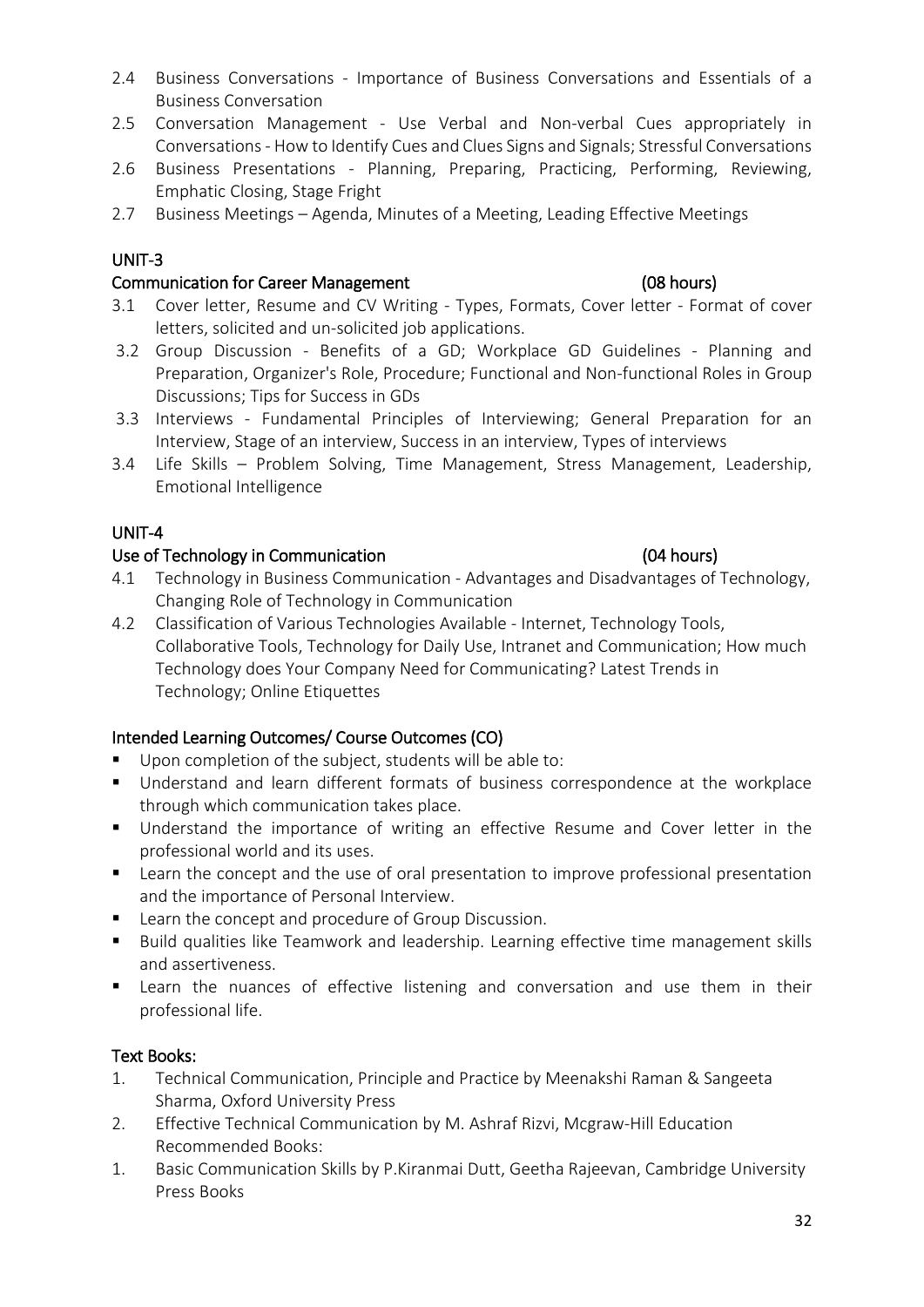- 2. Business Communication- concepts, cases &applications, Chaturvedi & Chaturvedi, Pearson
- 3. Communication Technology by Everette M.Rogers,Free Press.
- 4. 101 Great Resumes. 5thJaico Impression. (2008). New Delhi: Jaico Publishing House.
- 5. Krannich, Caryl Rae & Krannich, Ronald L.. (2003). Nail the Job interview!
- 6. 101 Dynamite Answers to Interview Questions. (5th ed.). United States of America: Impact Publications.
- 7. Murphy, A. Herta; Hildebrandt, W. Herbert; Thomas, P. Jane. (2008) Effective Business Communication (7th, ed.). New Delhi: Tata Mc Graw – Hill Publishing Company Company Ltd.

### Links:

- https://pdfroom.com/books/technical-communication-principles-andpractice/kZdowxNWdM8
- https://www.thebalancecareers.com/job-interview-questions-and-answers-2061204
- http://www.ascdegreecollege.ac.in/wp-content/uploads/2020/12/Business-Communicationby-P.-D.-Chaturvedi-Mukesh-Chaturvedig.pdf

#### \* \* \* \* \*

| 2 <sup>nd</sup> Semester | 21BTCETES205 | PROGRAMMING FOR PROBLEM SOLVING |             | Credit |
|--------------------------|--------------|---------------------------------|-------------|--------|
|                          |              | <b>USING PYTHON</b>             | $3 - 0 - 0$ |        |

### Course objectives:

- To read and write simple Python programs.
- To develop Python programs with conditionals and loops.
- To define Python functions and call them.
- To use Python data structures –- lists, tuples, dictionaries.
- To do input/output with files in Python.
- To use OOP concept such as class, object, inheritance in Python.

# Prerequisites: Basic knowledge of programming Unit-1 (7 hours)

Data, Expressions, Statements: Python interpreter and interactive mode; values and types: int, float, boolean, string, and list; variables, expressions, statements, tuple assignment, precedence of operators, comments; modules and functions, function definition and use, flow of execution, parameters and arguments;

Unit-2 (10 hours) Control Flow, Functions: Conditionals: Boolean values and operators, conditional (if), alternative (if-else), chained conditional (if-elif-else); Iteration: state, while, for, break, continue, pass; Fruitful functions: return values, parameters, local and global scope, function composition, recursion; Strings: string slices, immutability, string functions and methods, string module; Lists as arrays.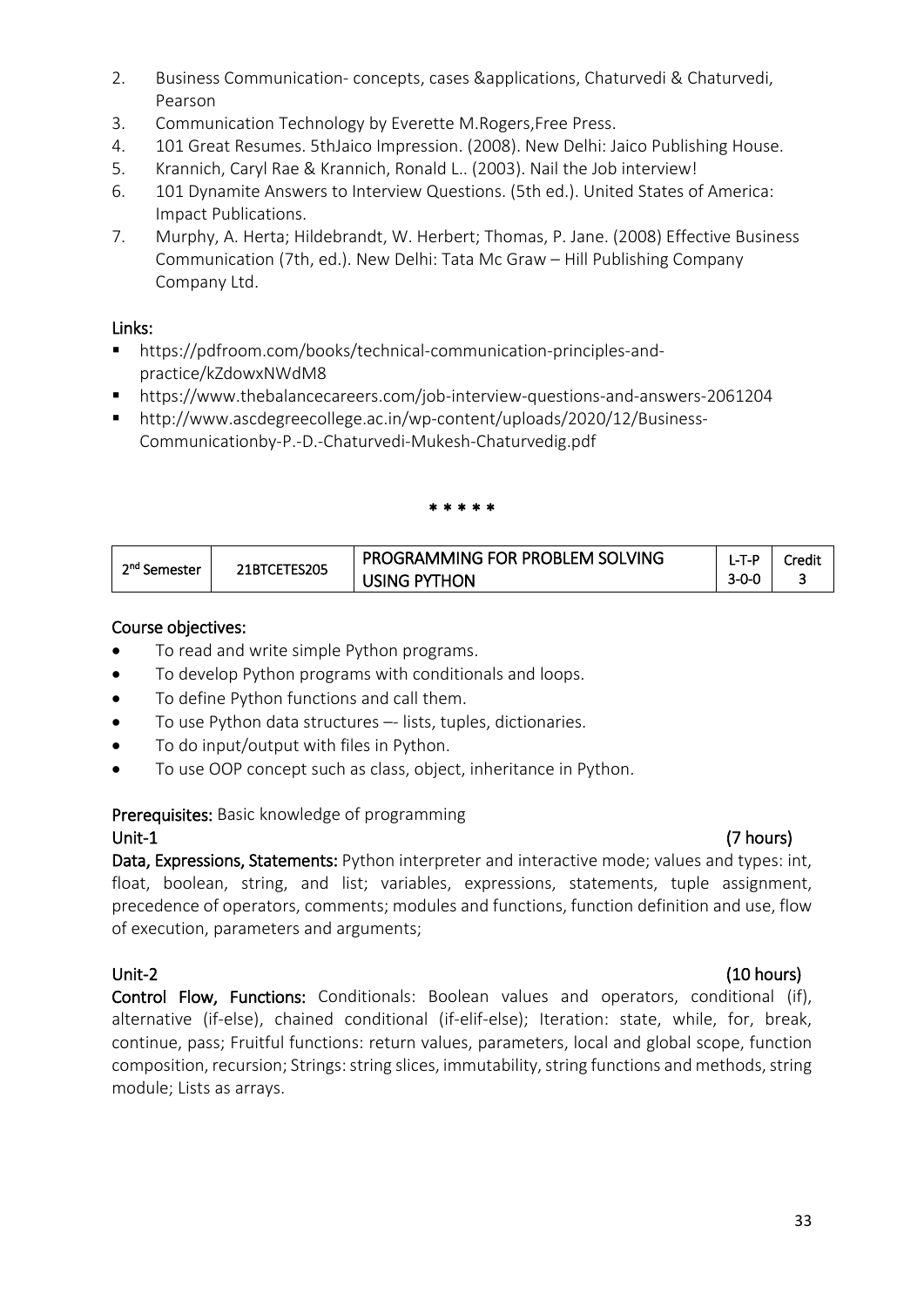# Unit 3 (8 hours)

Lists, Tuples, Dictionaries: Lists: list operations, list slices, list methods, list loop, mutability, aliasing, cloning lists, list parameters; Tuples: tuple assignment, tuple as return value; Dictionaries: operations and methods; advanced list processing - list comprehension;

# Unit-4 (7 hours)

Files, Modules, Packages: Files and exception: text files, reading and writing files, format operator; command line arguments, errors and exceptions, handling exceptions, modules, packages

# Unit-5 (8 hours)

OOP Concepts: Basic Concepts of Object-Oriented Programming, Class, Objects and object instantiation, Class constructor, Class methods, creating more than one object of a class, Inheritance in Python Class.

# Text Books:

- T1: Allen B. Downey, ``Think Python: How to Think Like a Computer Scientist'', 2nd edition, Updated for Python 3, Shroff/O'Reilly Publishers, 2016 [\(http://greenteapress.com/wp/think-](http://greenteapress.com/wp/think-%20python/) python/)
- T2: Guido van Rossum and Fred L. Drake Jr, "An Introduction to Python Revised and updated for Python 3.2, Network Theory Ltd., 2011.

# Reference Books:

- R1: Charles Dierbach, "Introduction to Computer Science using Python: A Computational Problem-Solving Focus, Wiley India Edition, 2013.
- R2: John V Guttag, "Introduction to Computation and Programming Using Python", Revised and expanded Edition, MIT Press , 2013
- R3: Kenneth A. Lambert, "Fundamentals of Python: First Programs", CENGAGE Learning, 2012.
- R4: Paul Gries, Jennifer Campbell and Jason Montojo, "Practical Programming: An Introduction to Computer Science using Python 3", Second edition, Pragmatic Programmers,LLC,2013.

# Online Resources:

<https://wiki.python.org/moin/BeginnersGuide> <https://nptel.ac.in/courses/106/106/106106182/>

# Course outcomes:

- CO1: To get familiar with python environment.
- CO2: To implement control structures and user defined functions in python
- CO3: To understand the use of tuples, lists or maps.
- CO4: To implement file and exception handling in python programs
- CO5: To implement basic OOP concepts in python

\* \* \* \* \*